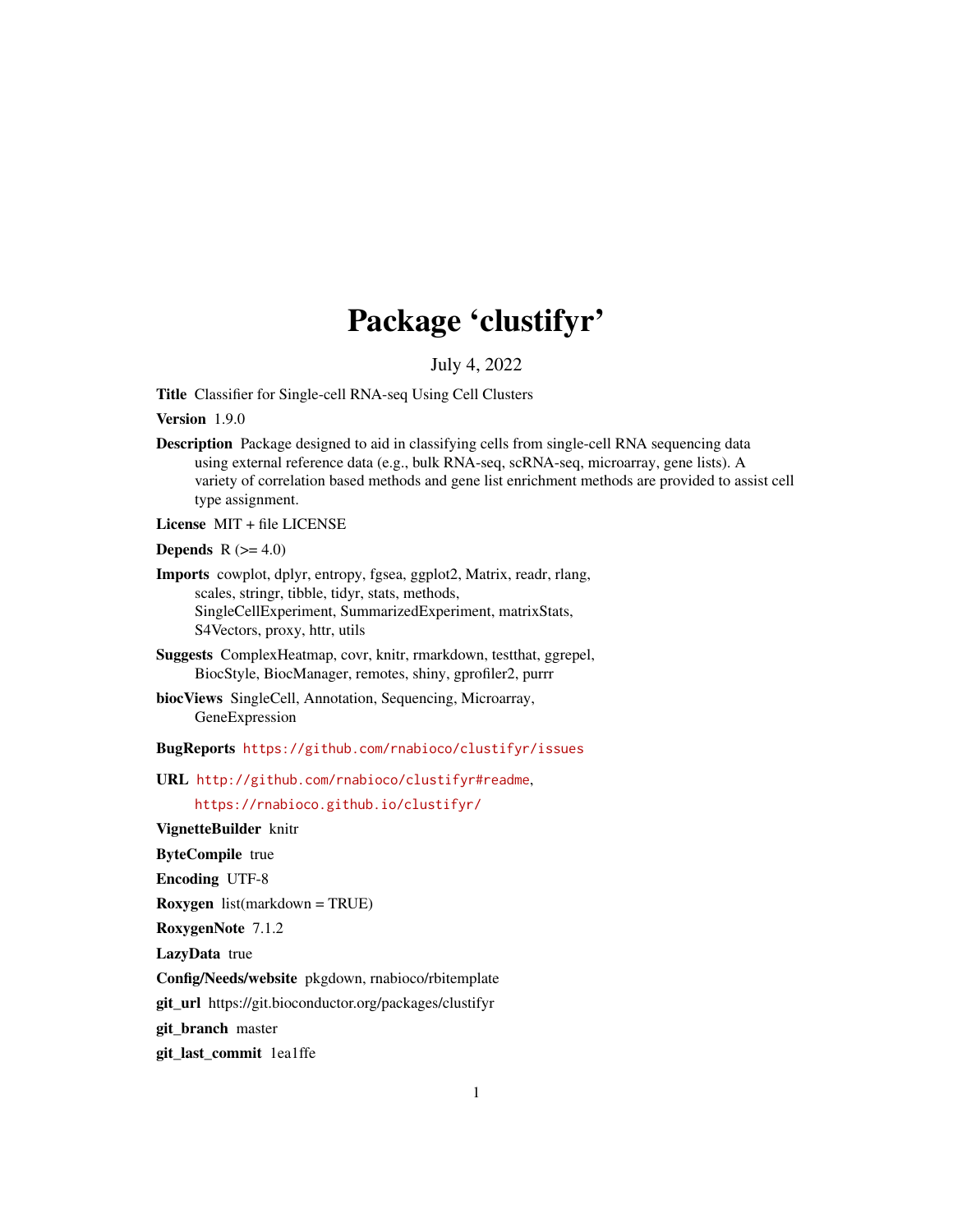git\_last\_commit\_date 2022-04-26 Date/Publication 2022-07-04 Author Rui Fu [aut], Kent Riemondy [cre, aut], Austin Gillen [ctb], Chengzhe Tian [ctb], Jay Hesselberth [ctb], Yue Hao [ctb], Michelle Daya [ctb], Sidhant Puntambekar [ctb], RNA Bioscience Initiative [fnd]

Maintainer Kent Riemondy <kent.riemondy@cuanschutz.edu>

# R topics documented:

| $\overline{4}$                                                                                                                   |
|----------------------------------------------------------------------------------------------------------------------------------|
| 5                                                                                                                                |
| 6                                                                                                                                |
| $\overline{7}$                                                                                                                   |
| 8                                                                                                                                |
| 9                                                                                                                                |
| 10                                                                                                                               |
| 11                                                                                                                               |
| 12                                                                                                                               |
| 12                                                                                                                               |
| 13                                                                                                                               |
| 14                                                                                                                               |
| 15                                                                                                                               |
| 15<br>$check\_raw\_counts \dots \dots \dots \dots \dots \dots \dots \dots \dots \dots \dots \dots \dots \dots \dots \dots \dots$ |
| 16                                                                                                                               |
| 20                                                                                                                               |
| 20                                                                                                                               |
| 23                                                                                                                               |
| 26                                                                                                                               |
| 27                                                                                                                               |
|                                                                                                                                  |
|                                                                                                                                  |
| 30                                                                                                                               |
| 31                                                                                                                               |
| 31                                                                                                                               |
|                                                                                                                                  |
|                                                                                                                                  |
| 34                                                                                                                               |
| 34                                                                                                                               |
| -35                                                                                                                              |
|                                                                                                                                  |
| 36                                                                                                                               |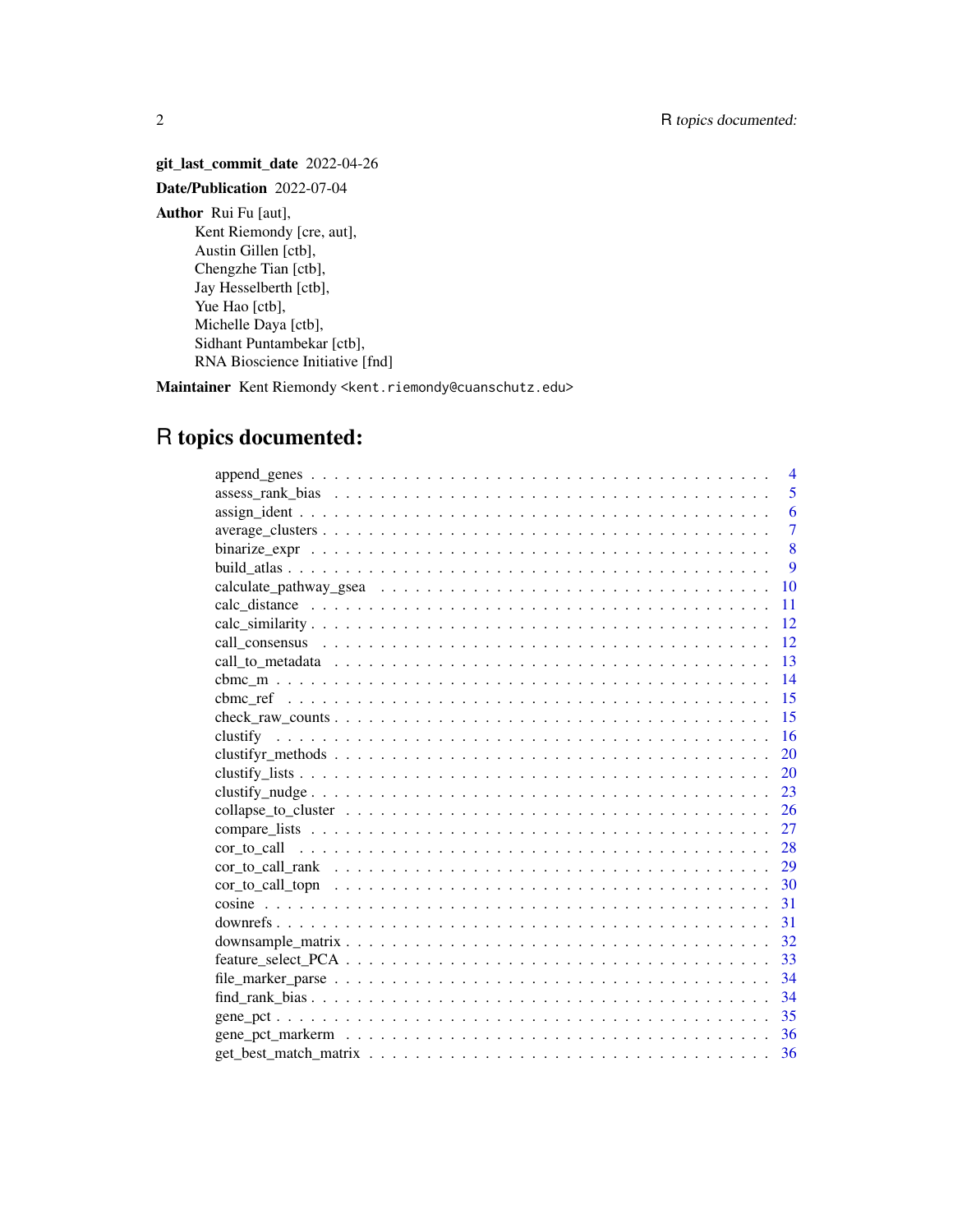| 37  |
|-----|
| 37  |
| 38  |
| 39  |
| 39  |
| -40 |
| 40  |
| 41  |
| 42  |
|     |
|     |
|     |
|     |
|     |
|     |
|     |
|     |
|     |
|     |
|     |
|     |
|     |
|     |
|     |
|     |
|     |
|     |
|     |
| 57  |
| 58  |
| 59  |
|     |
|     |
|     |
|     |
|     |
|     |
| 66  |
| 67  |
| 67  |
| 68  |
| 68  |
| 69  |
| 70  |
| 71  |
| 71  |
| 72  |
| 73  |
|     |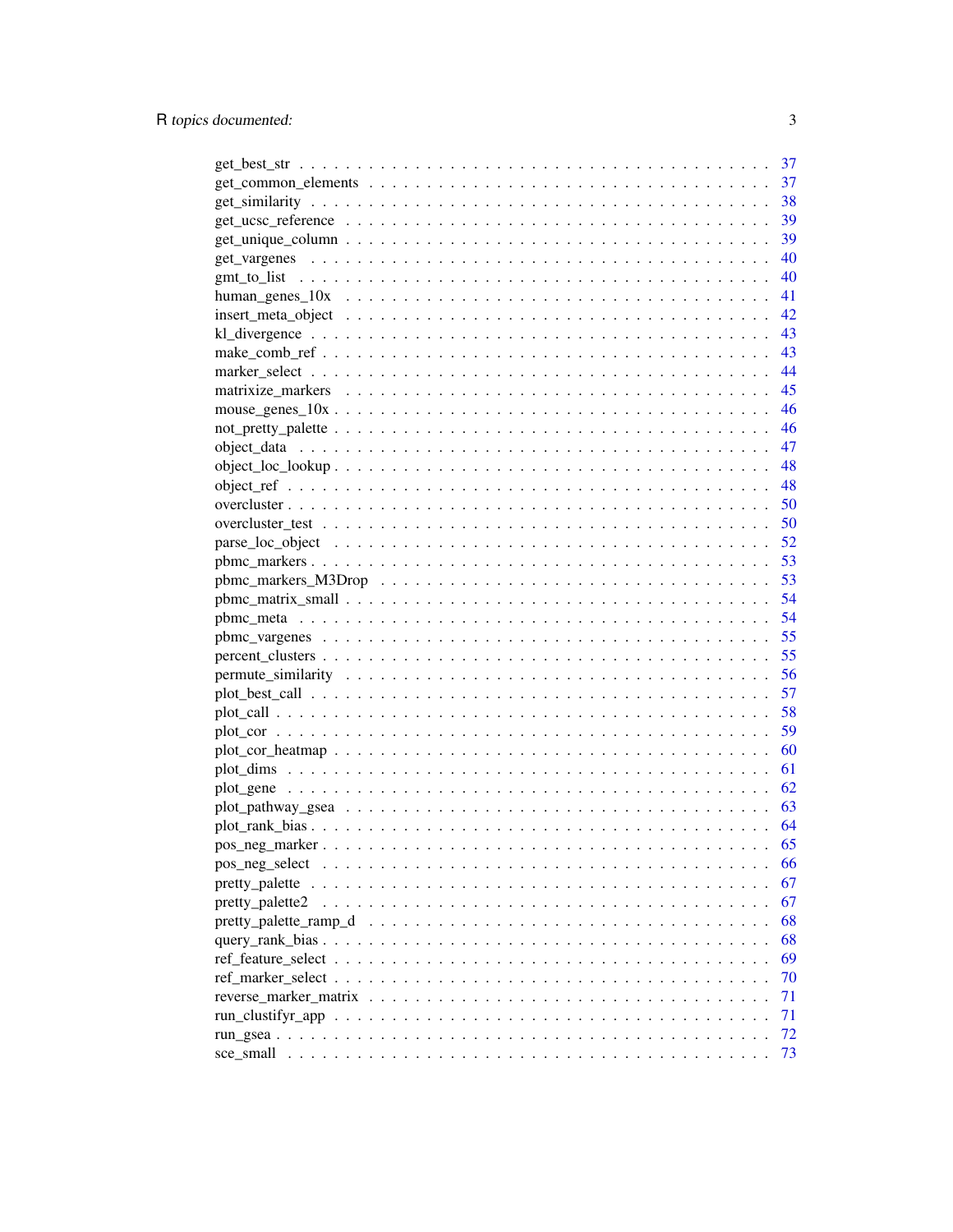## <span id="page-3-0"></span>4 append\_genes

| Index | 78 |
|-------|----|
|       |    |
|       |    |
|       |    |
|       |    |
|       |    |
|       |    |

| append_genes | Given a reference matrix and a list of genes, take the union of all genes |
|--------------|---------------------------------------------------------------------------|
|              | in vector and genes in reference matrix and insert zero counts for all    |
|              | remaining genes.                                                          |

## Description

Given a reference matrix and a list of genes, take the union of all genes in vector and genes in reference matrix and insert zero counts for all remaining genes.

## Usage

```
append_genes(gene_vector, ref_matrix)
```
## Arguments

| gene_vector | char vector with gene names                                       |
|-------------|-------------------------------------------------------------------|
| ref_matrix  | Reference matrix containing cell types vs. gene expression values |

## Value

Reference matrix with union of all genes

```
mat <- append_genes(
   gene_vector = human_genes_10x,
   ref_matrix = cbmc_ref
)
```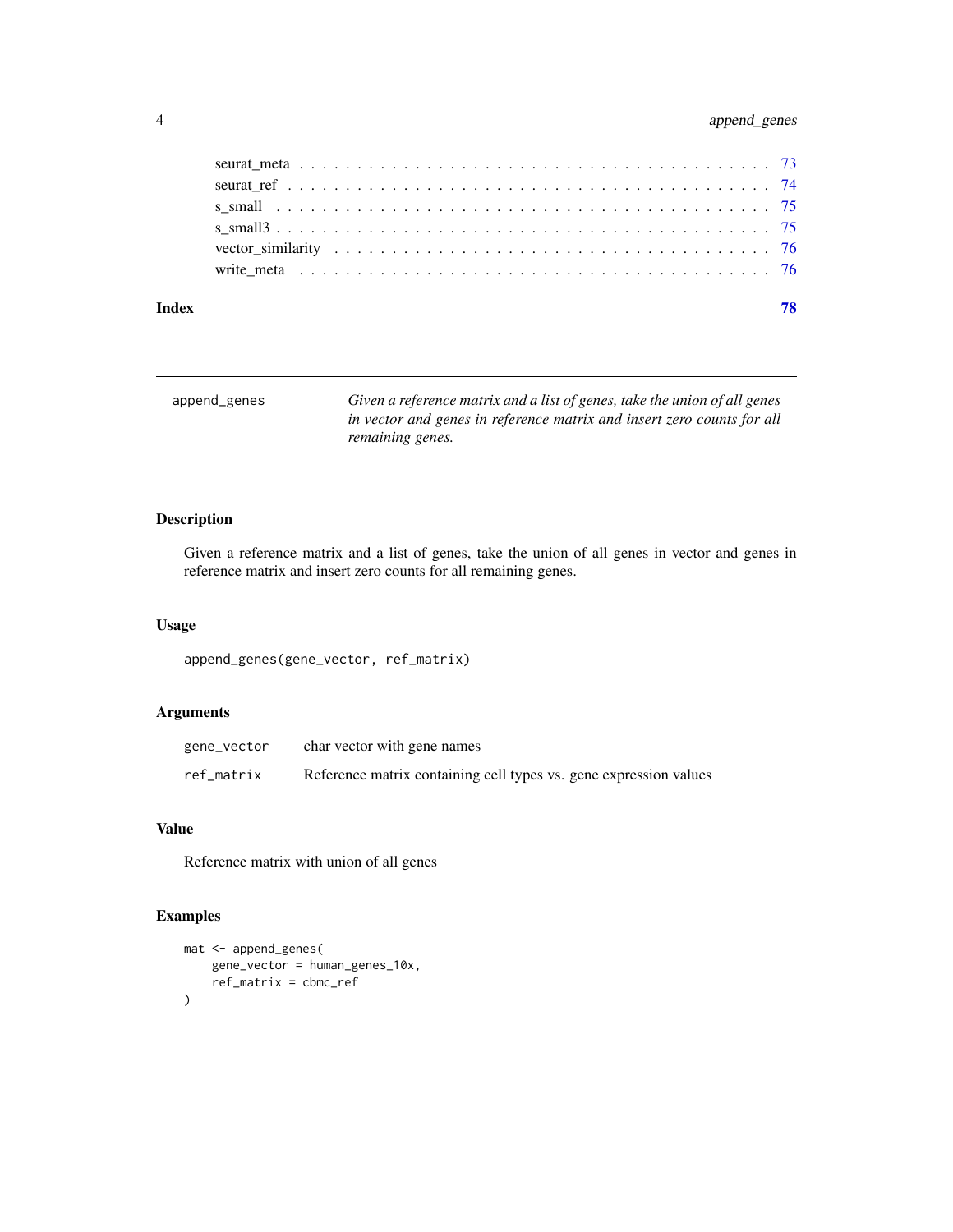<span id="page-4-0"></span>assess\_rank\_bias *Find rank bias*

## Description

Find rank bias

## Usage

```
assess_rank_bias(
  avg_mat,
 ref_mat,
 query_genes = NULL,
  res,
 organism,
 plot_name = NULL,
  rds_name = NULL,
  expand_unassigned = FALSE
)
```
## Arguments

| avg_mat           | average expression matrix                                                            |
|-------------------|--------------------------------------------------------------------------------------|
| ref_mat           | reference expression matrix                                                          |
| query_genes       | original vector of genes used to clustify                                            |
| res               | data frame of idents, such as output of cor_to_call                                  |
| organism          | for GO term analysis, organism name: human - 'hsapiens', mouse - 'mmuscu-<br>$\ln s$ |
| plot_name         | name for saved pdf, if NULL then no file is written (default)                        |
| rds_name          | name for saved rds of rank_diff, if NULL then no file is written (default)           |
| expand_unassigned |                                                                                      |
|                   | test all ref clusters for unassigned results                                         |

## Value

pdf of ggplot object

```
## Not run:
avg2 <- average_clusters(
    pbmc_matrix_small,
    pbmc_meta$seurat_clusters
\mathcal{L}res <- clustify(
    input = pbmc_matrix_small,
```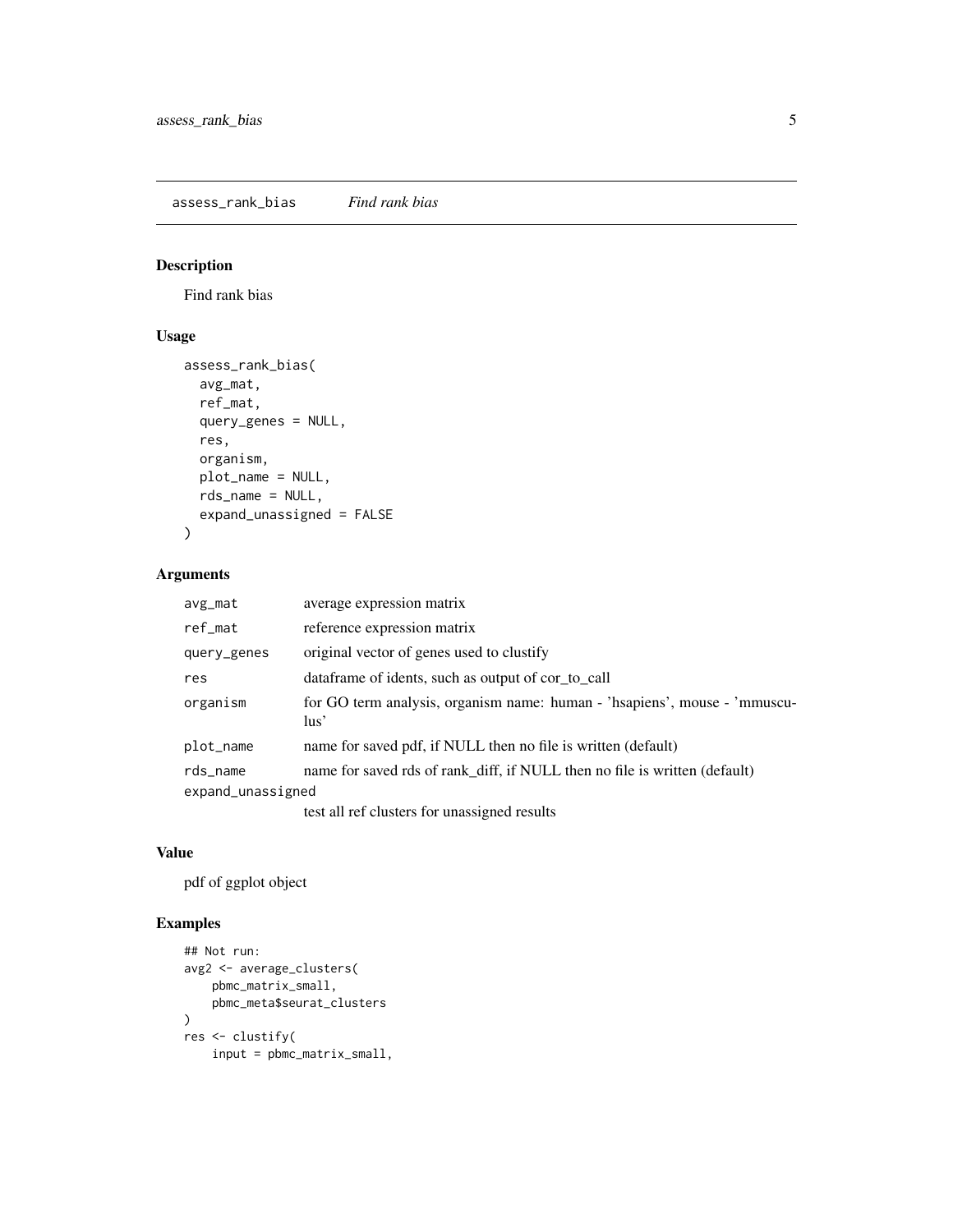```
metadata = pbmc_meta,
    ref_mat = cbmc_ref,
    query_genes = pbmc_vargenes,
    cluster_col = "seurat_clusters"
\mathcal{L}call1 <- cor_to_call(
    res,
    metadata = pbmc_meta,
    cluster_col = "seurat_clusters",
    collapse_to_cluster = FALSE,
    threshold = 0.8)
res_rank <- assess_rank_bias(
    avg2,
    cbmc_ref,
    res = call1
\mathcal{L}## End(Not run)
```
assign\_ident *manually change idents as needed*

## Description

manually change idents as needed

## Usage

```
assign_ident(
 metadata,
 cluster_col = "cluster",
  ident_col = "type",
 clusters,
  idents
)
```
## Arguments

| metadata    | column of ident                                               |
|-------------|---------------------------------------------------------------|
| cluster_col | column in metadata containing cluster info                    |
| ident_col   | column in metadata containing identity assignment             |
| clusters    | names of clusters to change, string or vector of strings      |
| idents      | new idents to assign, must be length of 1 or same as clusters |

## Value

new dataframe of metadata

<span id="page-5-0"></span>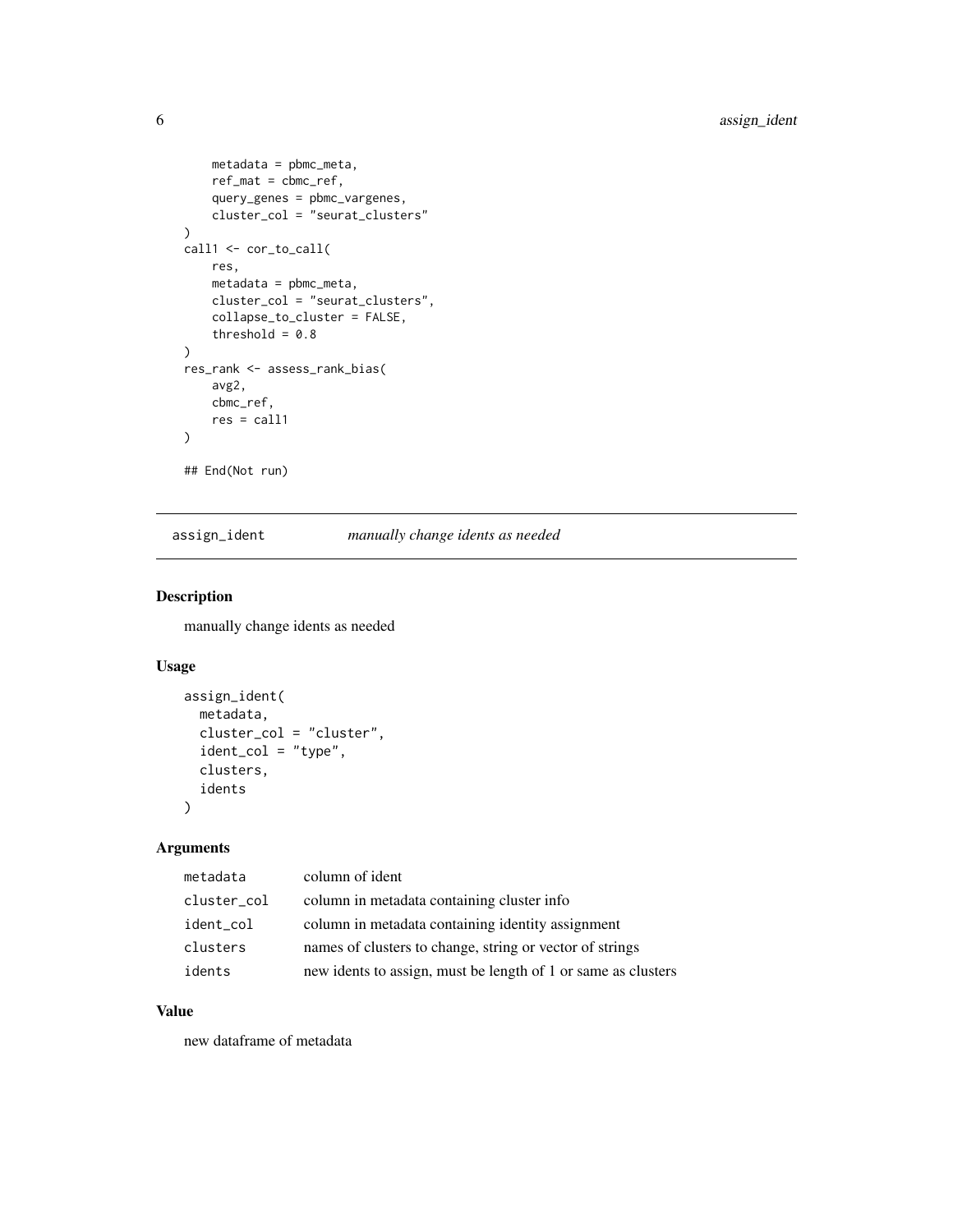<span id="page-6-0"></span>average\_clusters *Average expression values per cluster*

## Description

Average expression values per cluster

## Usage

```
average_clusters(
  mat,
  metadata,
  cluster_col = "cluster",
  if_log = TRUE,
  cell_col = NULL,
  low_{\text{threshold}} = 0,
  method = "mean",output_log = TRUE,
  subclusterpower = 0,
  cut_n = NULL\mathcal{L}
```
## Arguments

| mat             | expression matrix                                                                                                                                                           |
|-----------------|-----------------------------------------------------------------------------------------------------------------------------------------------------------------------------|
| metadata        | data.frame or vector containing cluster assignments per cell. Order must match<br>column order in supplied matrix. If a data frame provide the cluster_col param-<br>eters. |
| cluster_col     | column in metadata with cluster number                                                                                                                                      |
| if_log          | input data is natural log, averaging will be done on unlogged data                                                                                                          |
| cell_col        | if provided, will reorder matrix first                                                                                                                                      |
| low_threshold   | option to remove clusters with too few cells                                                                                                                                |
| method          | whether to take mean (default), median, 10% truncated mean, or trimean, max,<br>min                                                                                         |
| output_log      | whether to report log results                                                                                                                                               |
| subclusterpower |                                                                                                                                                                             |
|                 | whether to get multiple averages per original cluster                                                                                                                       |
| $cut_n$         | set on a limit of genes as expressed, lower ranked genes are set to 0, considered<br>unexpressed                                                                            |

#### Value

average expression matrix, with genes for row names, and clusters for column names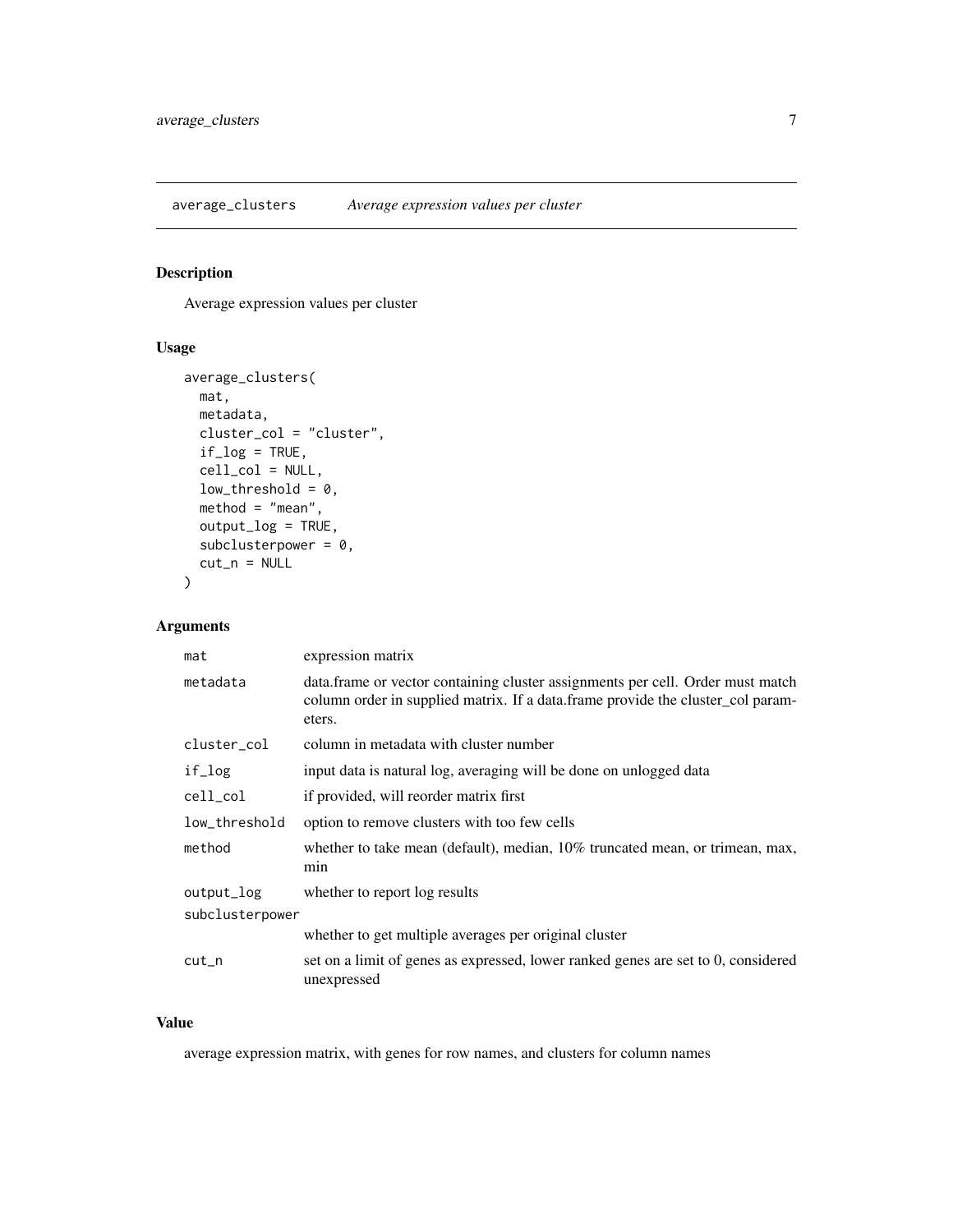## Examples

```
mat <- average_clusters(
   mat = pbmc_matrix_small,
    metadata = pbmc_meta,
    cluster_col = "classified",
    if_log = FALSE
)
mat[1:3, 1:3]
```
binarize\_expr *Binarize scRNAseq data*

## Description

Binarize scRNAseq data

## Usage

binarize\_expr(mat,  $n = 1000$ , cut = 0)

## Arguments

| mat | single-cell expression matrix          |
|-----|----------------------------------------|
| n   | number of top expressing genes to keep |
| cut | cut off to set to $0$                  |

## Value

matrix of 1s and 0s

```
pbmc_avg <- average_clusters(
    mat = pbmc_matrix_small,
    metadata = pbmc_meta,
    cluster_col = "classified"
\mathcal{L}mat <- binarize_expr(pbmc_avg)
mat[1:3, 1:3]
```
<span id="page-7-0"></span>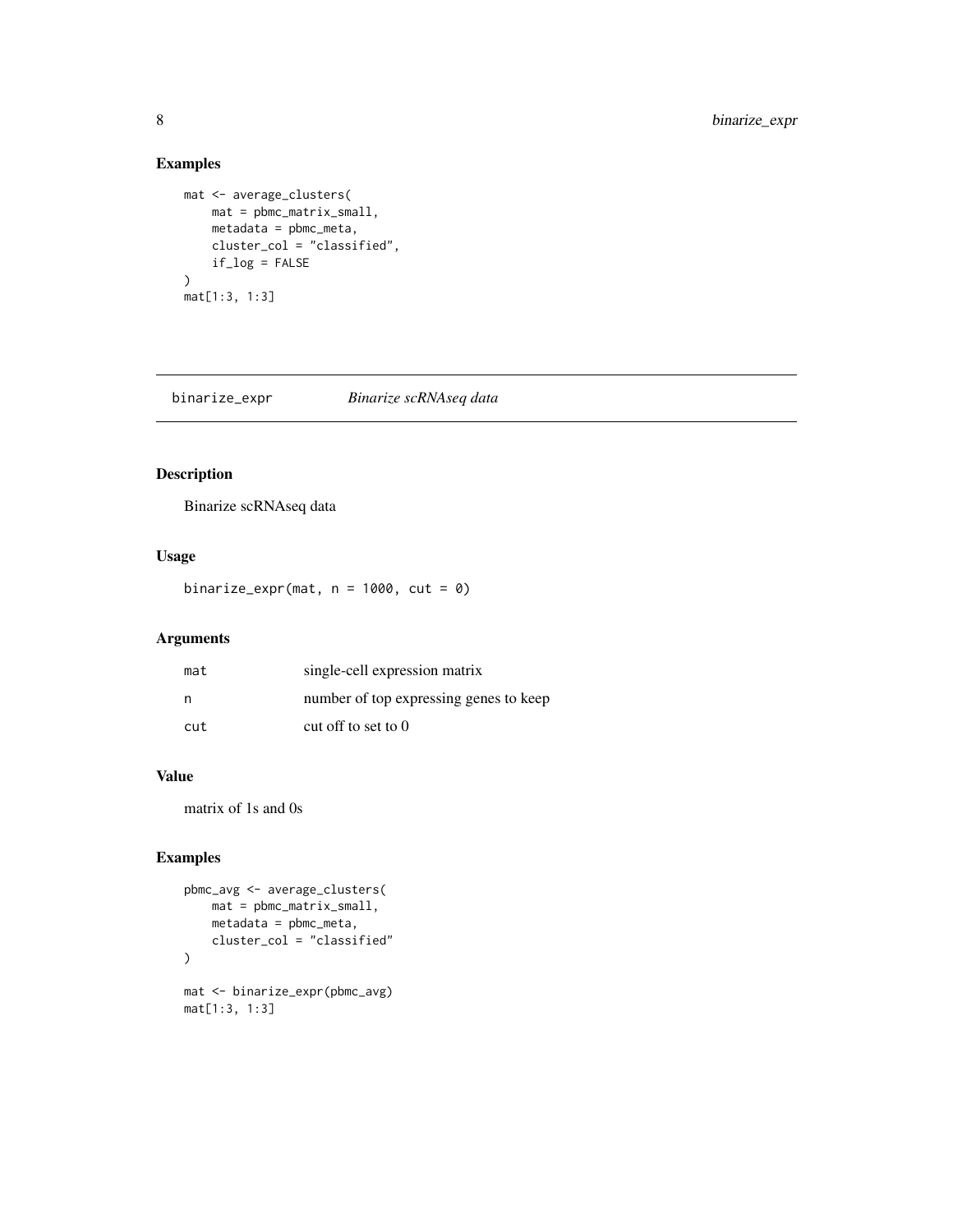<span id="page-8-0"></span>

## Description

Function to combine records into single atlas

#### Usage

```
build_atlas(matrix_fns = NULL, genes_fn, matrix_objs = NULL, output_fn = NULL)
```
## Arguments

| $matrix$ <sub>natrix</sub> | character vector of paths to study matrices stored as .rds files. If a named char-<br>acter vector, then the name will be added as a suffix to the cell type name in the<br>final matrix. If it is not named, then the filename will be used (without .rds) |
|----------------------------|-------------------------------------------------------------------------------------------------------------------------------------------------------------------------------------------------------------------------------------------------------------|
| genes_fn                   | text file with a single column containing genes and the ordering desired in the<br>output matrix                                                                                                                                                            |
| matrix_objs                | Checks to see whether rds files will be read or R objects in a local environment.<br>A list of environmental objects can be passed to matrix_objs, and that names will<br>be used, otherwise defaults to numbers                                            |
| output_fn                  | output filename for rds file. If NULL the matrix will be returned instead of<br>saving                                                                                                                                                                      |

## Value

Combined matrix with all genes given

```
pbmc_ref_matrix <- average_clusters(
mat = pbmc_matrix_small,
metadata = pbmc_meta,
cluster_col = "classified",
if_log = TRUE # whether the expression matrix is already log transformed
)
references_to_combine <- list(pbmc_ref_matrix, cbmc_ref)
atlas <- build_atlas(NULL, human_genes_10x, references_to_combine, NULL)
```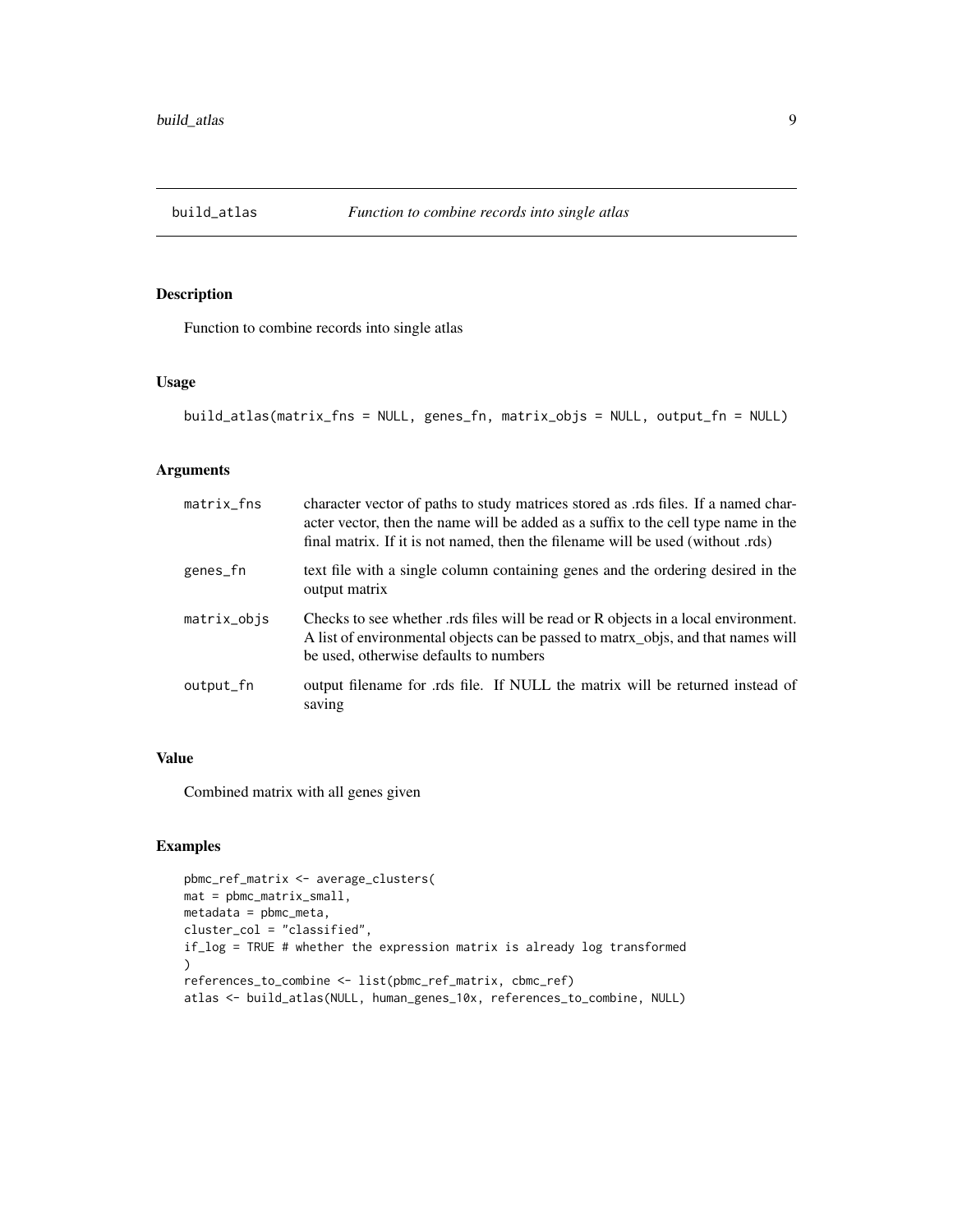```
calculate_pathway_gsea
```
*Convert expression matrix to GSEA pathway scores (would take a similar place in workflow before average\_clusters/binarize)*

## Description

Convert expression matrix to GSEA pathway scores (would take a similar place in workflow before average\_clusters/binarize)

#### Usage

```
calculate_pathway_gsea(
  mat,
  pathway_list,
 n_perm = 1000,
  scale = TRUE,
 no_warnings = TRUE
)
```
#### Arguments

| mat          | expression matrix                                                     |
|--------------|-----------------------------------------------------------------------|
| pathway_list | a list of vectors, each named for a specific pathway, or data frame   |
| n_perm       | Number of permutation for fgsea function. Defaults to 1000.           |
| scale        | convert expr mat into zscores prior to running GSEA?, default = FALSE |
| no_warnings  | suppress warnings from gsea ties                                      |

## Value

matrix of GSEA NES values, cell types as row names, pathways as column names

```
gl <- list(
    "n" = c("PPBP", "LYZ", "S100A9"),
    "a" = c("IGLL5", "GNLY", "FTL")\mathcal{L}pbmc_avg <- average_clusters(
    mat = pbmc_matrix_small,
    metadata = pbmc_meta,
    cluster_col = "classified"
\mathcal{L}calculate_pathway_gsea(
    mat = pbmc_avg,
```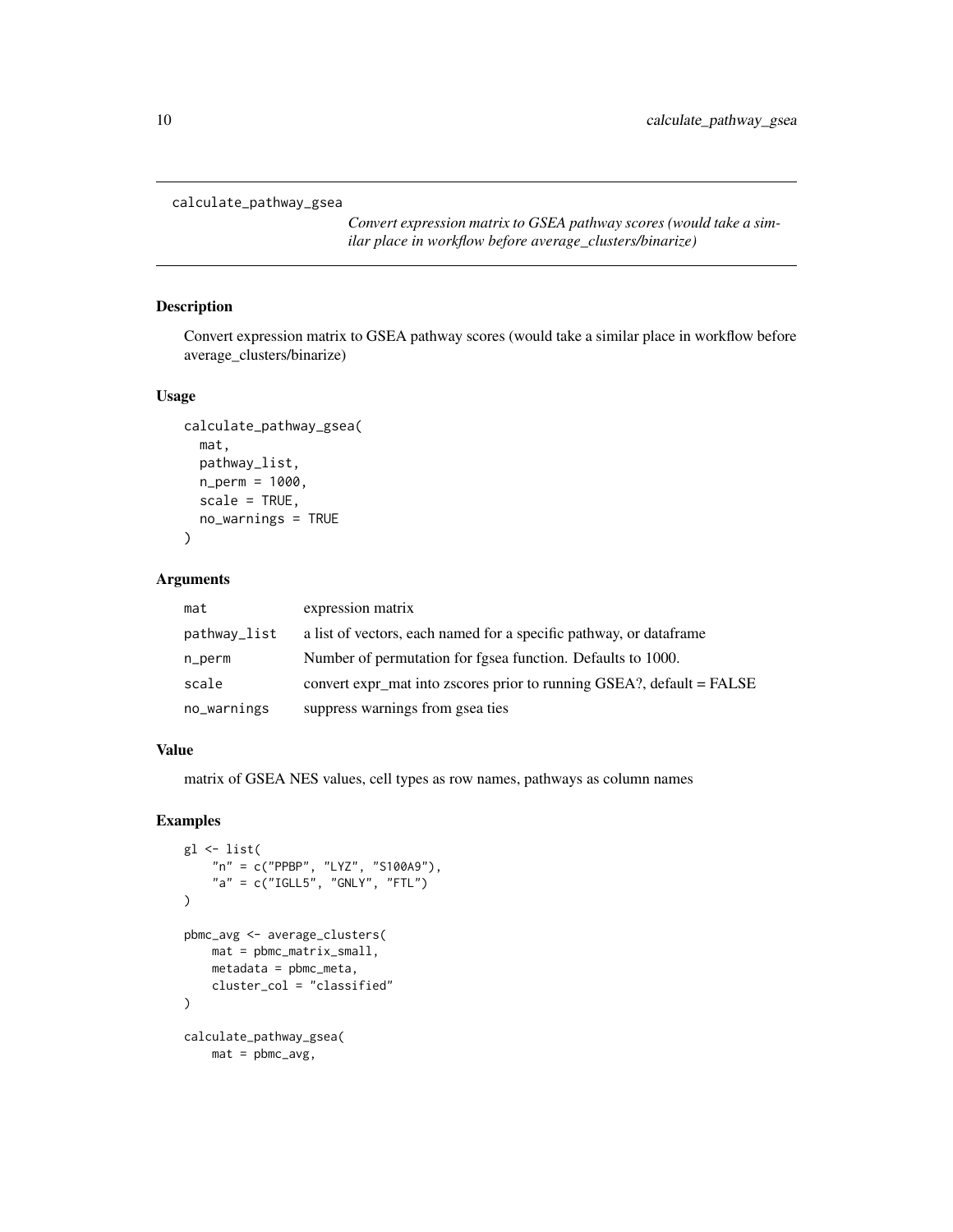## <span id="page-10-0"></span>calc\_distance 11

```
pathway_list = gl
)
```
## calc\_distance *Distance calculations for spatial coord*

## Description

Distance calculations for spatial coord

## Usage

```
calc_distance(
 coord,
 metadata,
 cluster_col = "cluster",
  collapse_to_cluster = FALSE
)
```
## Arguments

| coord               | dataframe or matrix of spatial coordinates, cell barcode as rownames                                                                                                         |
|---------------------|------------------------------------------------------------------------------------------------------------------------------------------------------------------------------|
| metadata            | data. frame or vector containing cluster assignments per cell. Order must match<br>column order in supplied matrix. If a data frame provide the cluster_col param-<br>eters. |
| cluster_col         | column in metadata with cluster number                                                                                                                                       |
| collapse_to_cluster |                                                                                                                                                                              |
|                     | instead of reporting min distance to cluster per cell, summarize to cluster level                                                                                            |

## Value

min distance matrix

```
dist_res <- calc_distance(
    s_small3@reductions$tsne@cell.embeddings,
    s_small3@meta.data$letter.idents
\mathcal{L}
```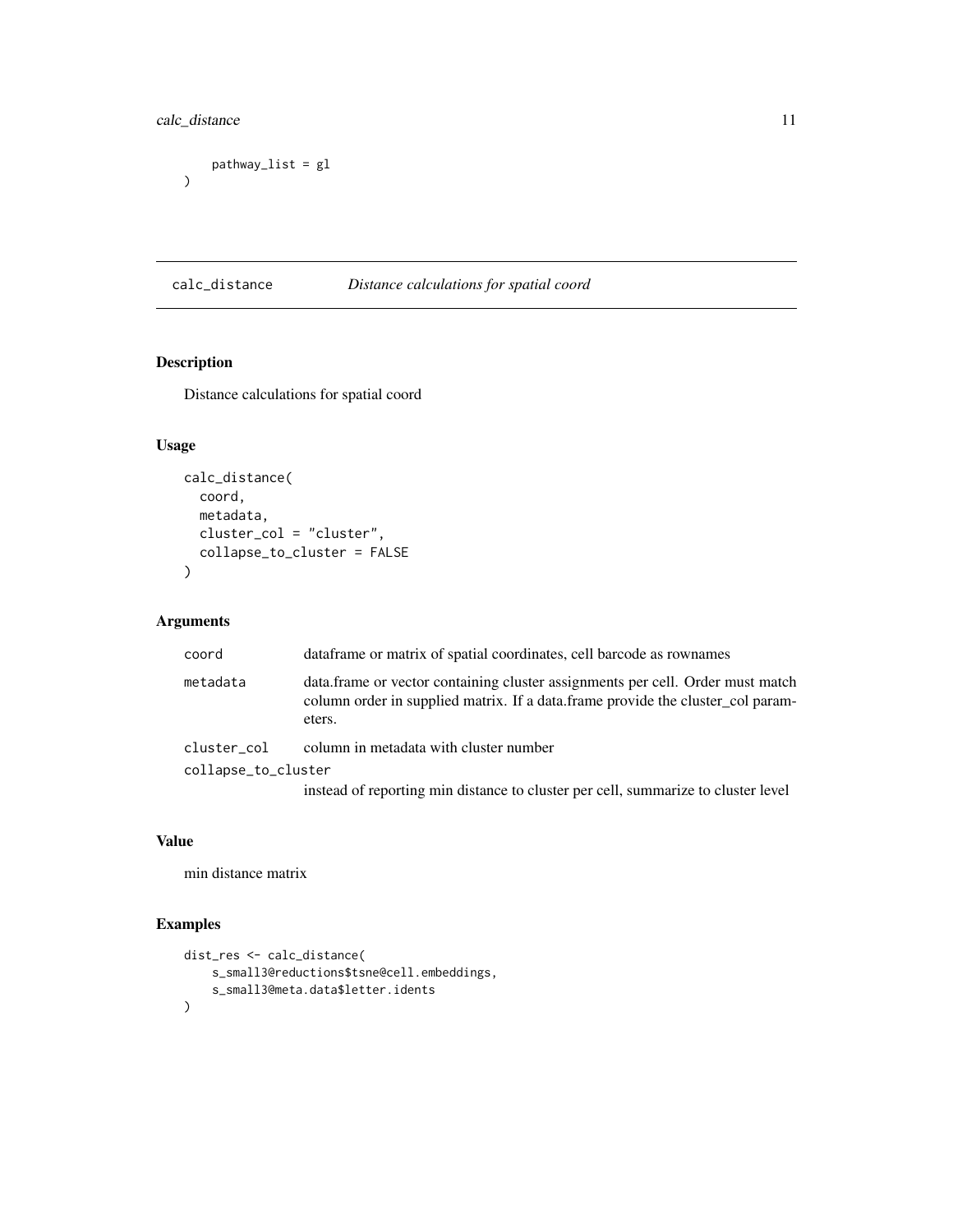<span id="page-11-0"></span>calc\_similarity *compute similarity*

## Description

compute similarity

## Usage

```
calc_similarity(query_mat, ref_mat, compute_method, rm0 = FALSE, ...)
```
## Arguments

| query_mat | query data matrix                                              |
|-----------|----------------------------------------------------------------|
| ref_mat   | reference data matrix                                          |
|           | $compute\_method$ method $(s)$ for computing similarity scores |
| rm0       | consider 0 as missing data, recommended for per_cell           |
|           | additional parameters                                          |

## Value

matrix of numeric values

call\_consensus *get concensus calls for a list of cor calls*

## Description

get concensus calls for a list of cor calls

## Usage

call\_consensus(list\_of\_res)

#### Arguments

list\_of\_res list of call dataframes from cor\_to\_call\_rank

#### Value

dataframe of cluster, new ident, and mean rank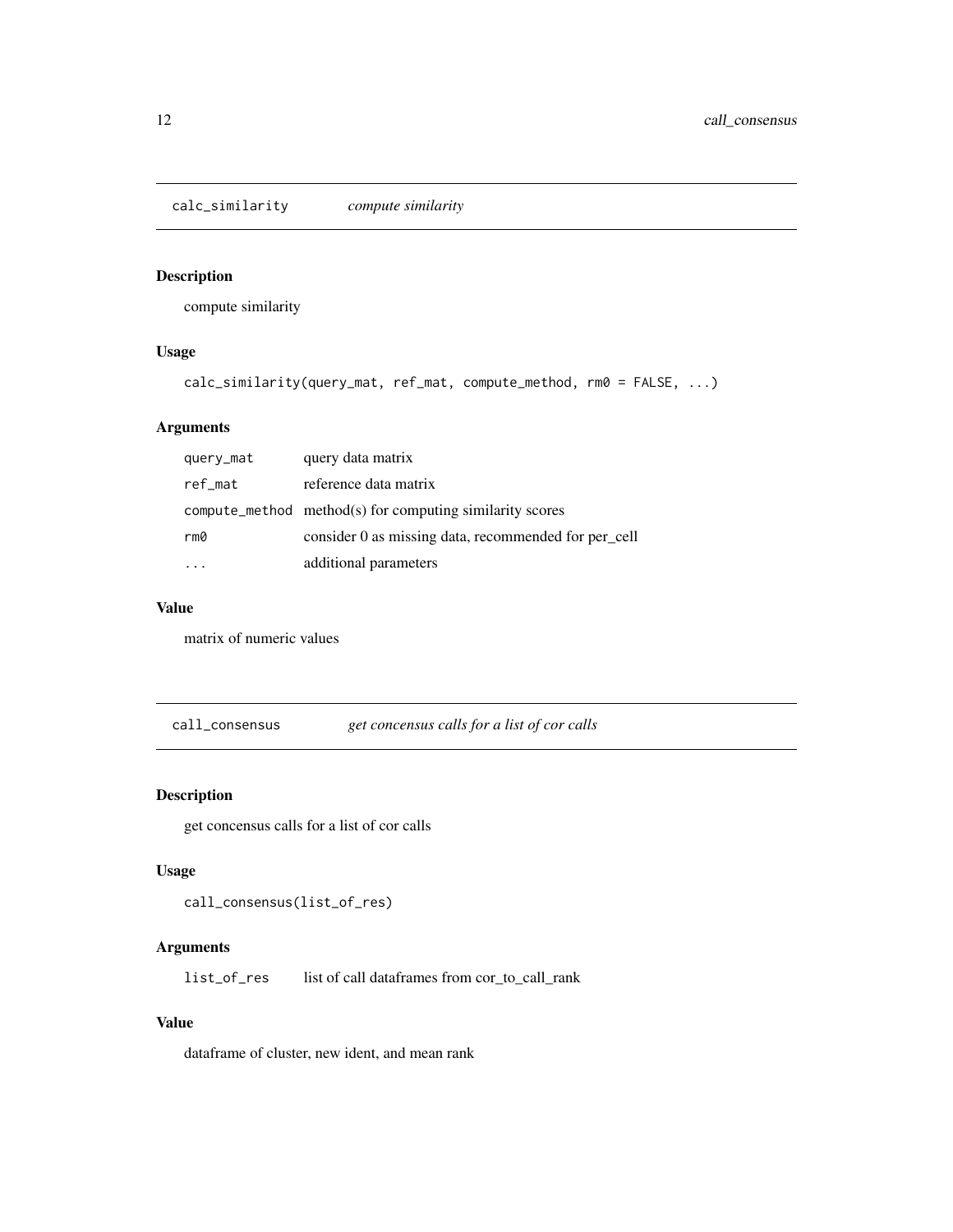## <span id="page-12-0"></span>call\_to\_metadata 13

## Examples

```
res <- clustify(
    input = pbmc_matrix_small,
    metadata = pbmc_meta,
    cluster_col = "classified",
    ref_mat = cbmc_ref
\mathcal{L}res2 <- cor_to_call_rank(res, threshold = "auto")
res3 <- cor_to_call_rank(res)
call_consensus(list(res2, res3))
```
call\_to\_metadata *Insert called ident results into metadata*

## Description

Insert called ident results into metadata

## Usage

```
call_to_metadata(
  res,
 metadata,
 cluster_col,
 per_cell = FALSE,
 rename_prefix = NULL
)
```
## Arguments

| res           | data frame of idents, such as output of cor to call          |
|---------------|--------------------------------------------------------------|
| metadata      | input metadata with tsne or umap coordinates and cluster ids |
| cluster_col   | metadata column, can be cluster or cellid                    |
| per_cell      | whether the res data frame is listed per cell                |
| rename_prefix | prefix to add to type and r column names                     |

## Value

new metadata with added columns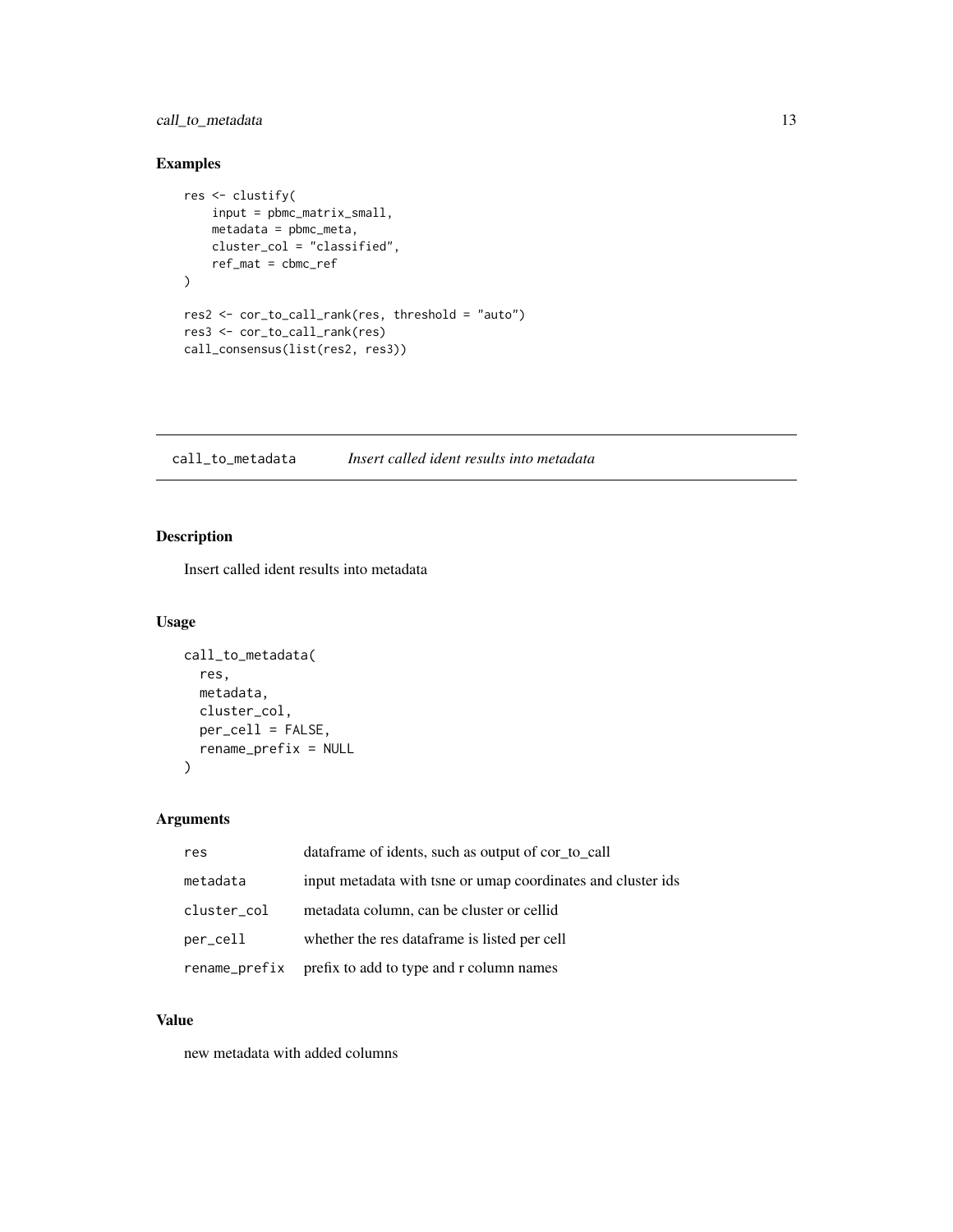#### Examples

```
res <- clustify(
   input = pbmc_matrix_small,
   metadata = pbmc_meta,
   cluster_col = "classified",
   ref_mat = cbmc_ref
)
res2 <- cor_to_call(res, cluster_col = "classified")
call_to_metadata(
   res = res2,metadata = pbmc_meta,
   cluster_col = "classified",
   rename_prefix = "assigned"
)
```
<span id="page-13-1"></span>cbmc\_m *reference marker matrix from seurat citeseq CBMC tutorial*

#### Description

reference marker matrix from seurat citeseq CBMC tutorial

#### Usage

cbmc\_m

#### Format

An object of class data. frame with 3 rows and 13 columns.

#### Source

https://satijalab.org/seurat/v3.0/multimodal\_vignette.html#identify-differentially-expressed-protei

#### See Also

Other data: [cbmc\\_ref](#page-14-1), [downrefs](#page-30-1), [human\\_genes\\_10x](#page-40-1), [mouse\\_genes\\_10x](#page-45-1), [object\\_loc\\_lookup](#page-47-1), [pbmc\\_markers\\_M3Drop](#page-52-1), [pbmc\\_markers](#page-52-2), [pbmc\\_matrix\\_small](#page-53-1), [pbmc\\_meta](#page-53-2), [pbmc\\_vargenes](#page-54-1), [s\\_small3](#page-74-1), [s\\_small](#page-74-2), [sce\\_small](#page-72-1)

<span id="page-13-0"></span>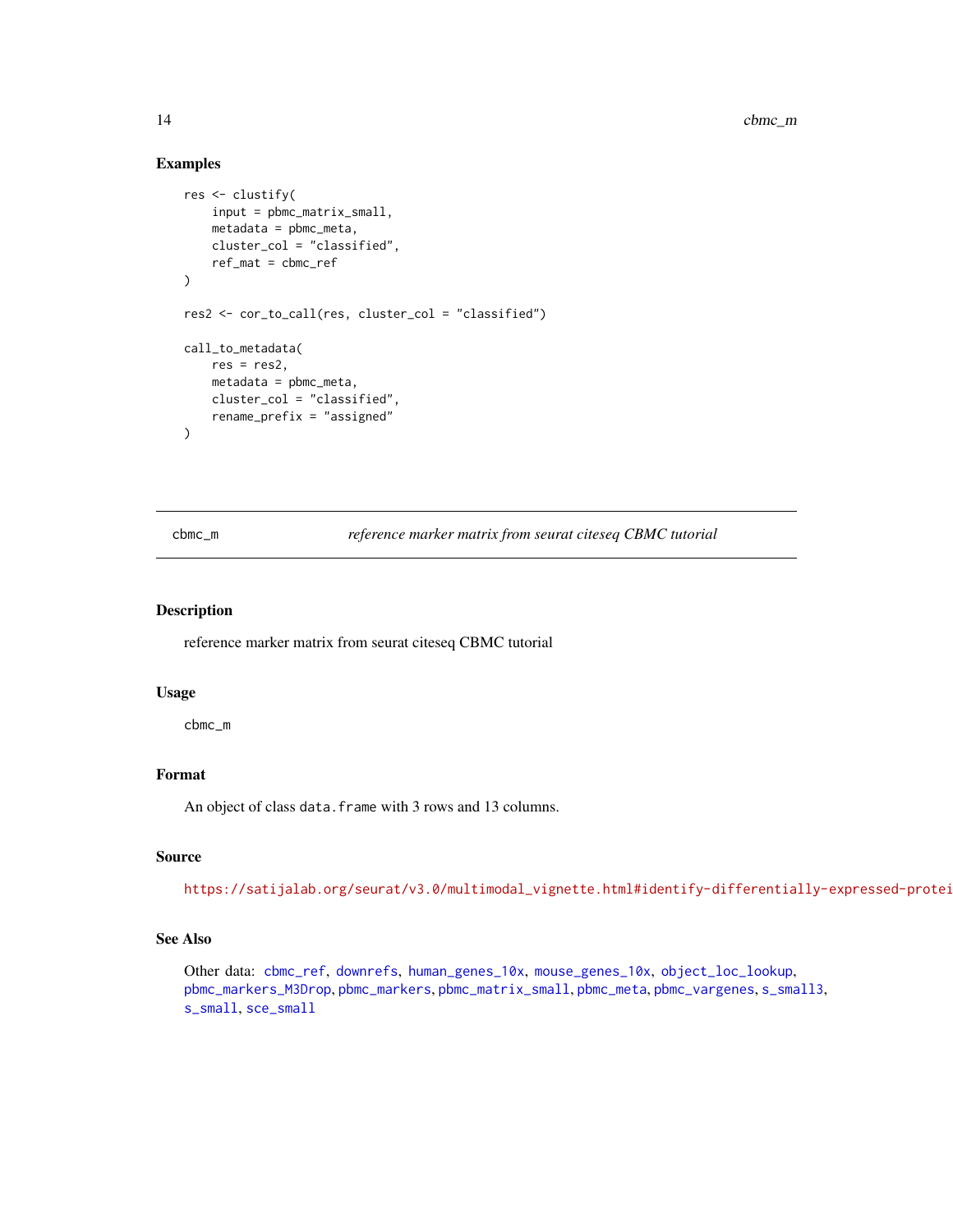<span id="page-14-1"></span><span id="page-14-0"></span>

#### Description

reference matrix from seurat citeseq CBMC tutorial

## Usage

cbmc\_ref

## Format

An object of class matrix (inherits from array) with 2000 rows and 13 columns.

#### Source

https://satijalab.org/seurat/v3.0/multimodal\_vignette.html#identify-differentially-expressed-protei

## See Also

Other data: [cbmc\\_m](#page-13-1), [downrefs](#page-30-1), [human\\_genes\\_10x](#page-40-1), [mouse\\_genes\\_10x](#page-45-1), [object\\_loc\\_lookup](#page-47-1), [pbmc\\_markers\\_M3Drop](#page-52-1), [pbmc\\_markers](#page-52-2), [pbmc\\_matrix\\_small](#page-53-1), [pbmc\\_meta](#page-53-2), [pbmc\\_vargenes](#page-54-1), [s\\_small3](#page-74-1), [s\\_small](#page-74-2), [sce\\_small](#page-72-1)

| check_raw_counts | Given a count matrix, determine if the matrix has been either log- |
|------------------|--------------------------------------------------------------------|
|                  | normalized, normalized, or contains raw counts                     |

## Description

Given a count matrix, determine if the matrix has been either log-normalized, normalized, or contains raw counts

## Usage

```
check_raw_counts(counts_matrix, max_log_value = 50)
```
## Arguments

counts\_matrix Count matrix containing scRNA-seq read data max\_log\_value Static value to determine if a matrix is normalized

## Value

String either raw counts, log-normalized or normalized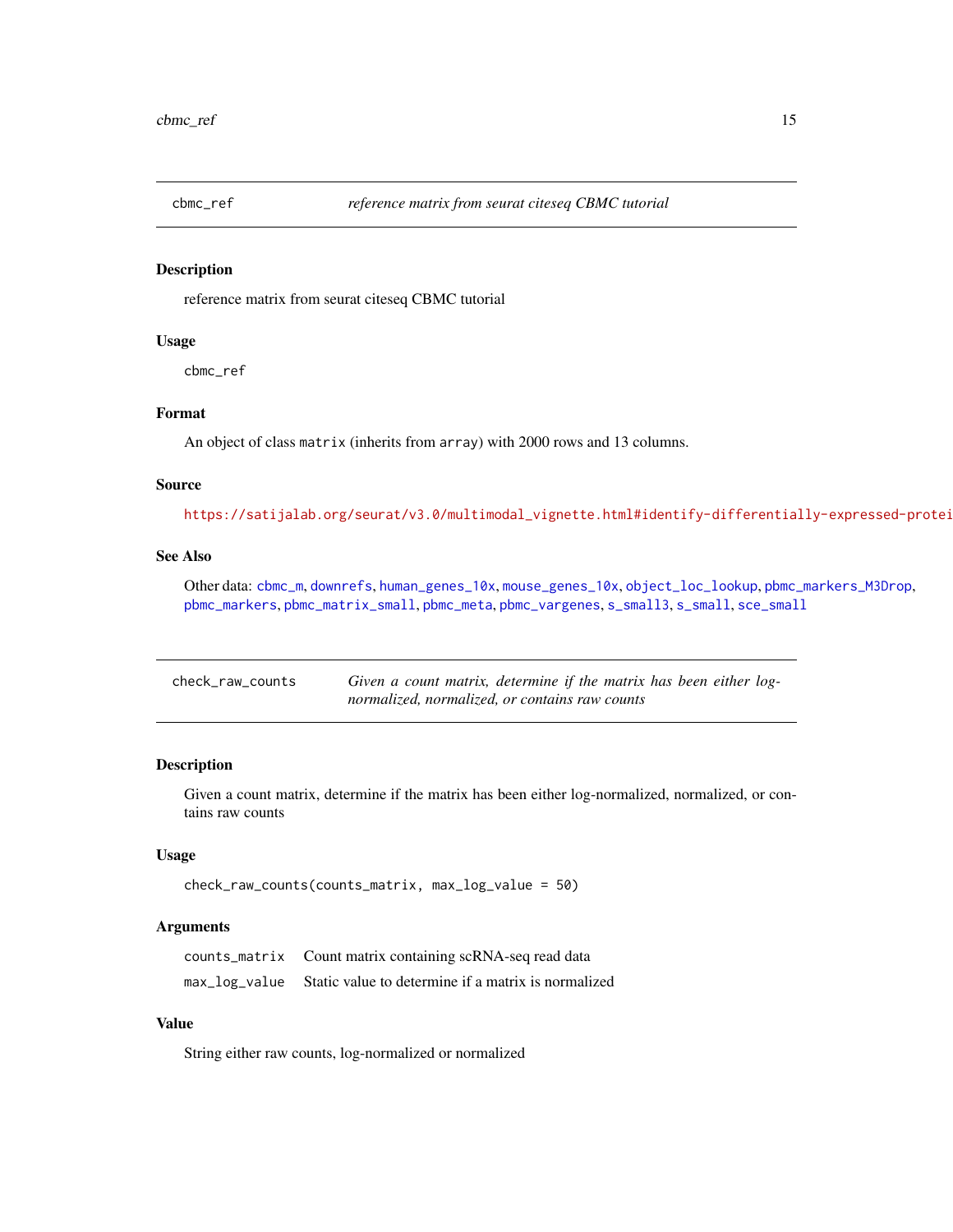## <span id="page-15-0"></span>Examples

check\_raw\_counts(pbmc\_matrix\_small)

clustify *Compare scRNA-seq data to reference data.*

## Description

Compare scRNA-seq data to reference data.

## Usage

```
clustify(input, ...)
## Default S3 method:
clustify(
  input,
  ref_mat,
 metadata = NULL,
  cluster_col = NULL,
  query_genes = NULL,
  n_genes = 1000,
 per_cell = FALSE,
  n\_perm = 0,
  compute_method = "spearman",
  pseudobulk_method = "mean",
  verbose = TRUE,
  lookuptable = NULL,
  rm@ = FALSE,obj_out = TRUE,seurat_out = TRUE,
  vec\_out = FALSE,rename_prefix = NULL,
  threshold = "auto",
  low_{\text{threshold_{cell}}} = 0,
  exclude_genes = c(),
  if_log = TRUE,
  organism = "hsapiens",
  plot_name = NULL,
  rds_name = NULL,
  expand_unassigned = FALSE,
  ...
\lambda## S3 method for class 'Seurat'
clustify(
```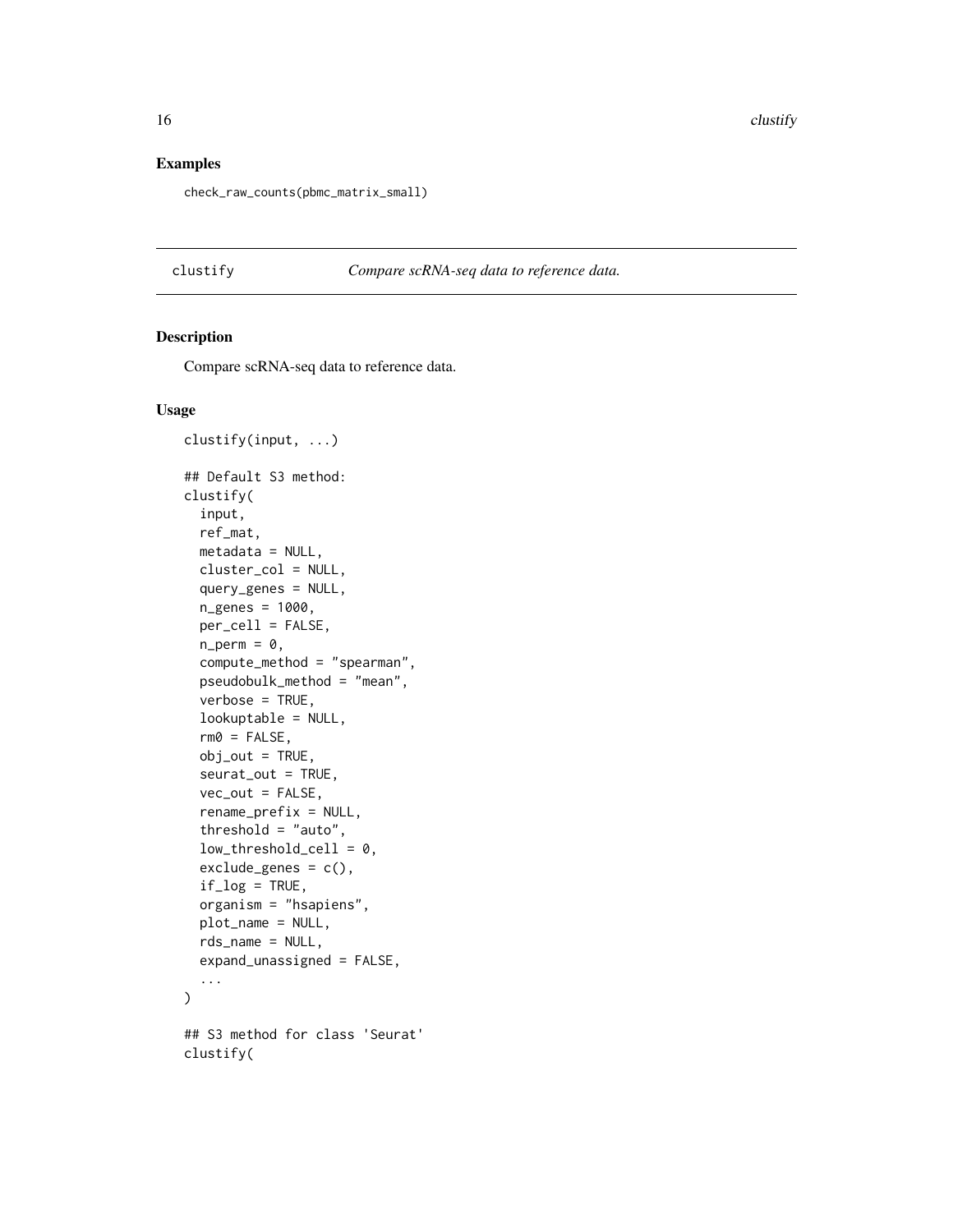#### $\frac{17}{17}$

```
input,
  ref_mat,
  cluster_col = NULL,
  query_genes = NULL,
  n_genes = 1000,
  per_cell = FALSE,
  n\_perm = 0,
  compute_method = "spearman",
  pseudobulk_method = "mean",
  use_var_genes = TRUE,
  dr = "umap",seurat_out = TRUE,
  obj_out = TRUE,vec\_out = FALSE,threshold = "auto",
  verbose = TRUE,
  rm@ = FALSE,rename_prefix = NULL,
  exclude\_genes = c(),
  metadata = NULL,organism = "hsapiens",
  plot_name = NULL,
  rds_name = NULL,
  expand_unassigned = FALSE,
  ...
\lambda## S3 method for class 'SingleCellExperiment'
clustify(
  input,
  ref_mat,
  cluster_col = NULL,
  query_genes = NULL,
 per_cell = FALSE,
  n\_perm = 0,
  compute_method = "spearman",
  pseudobulk_method = "mean",
  use_var_genes = TRUE,
  dr = "umap",seurat_out = TRUE,
  obj_out = TRUE,vec\_out = FALSE,threshold = "auto",
  verbose = TRUE,
  rm0 = FALSE,rename_prefix = NULL,
  exclude\_genes = c(),
  metadata = NULL,
```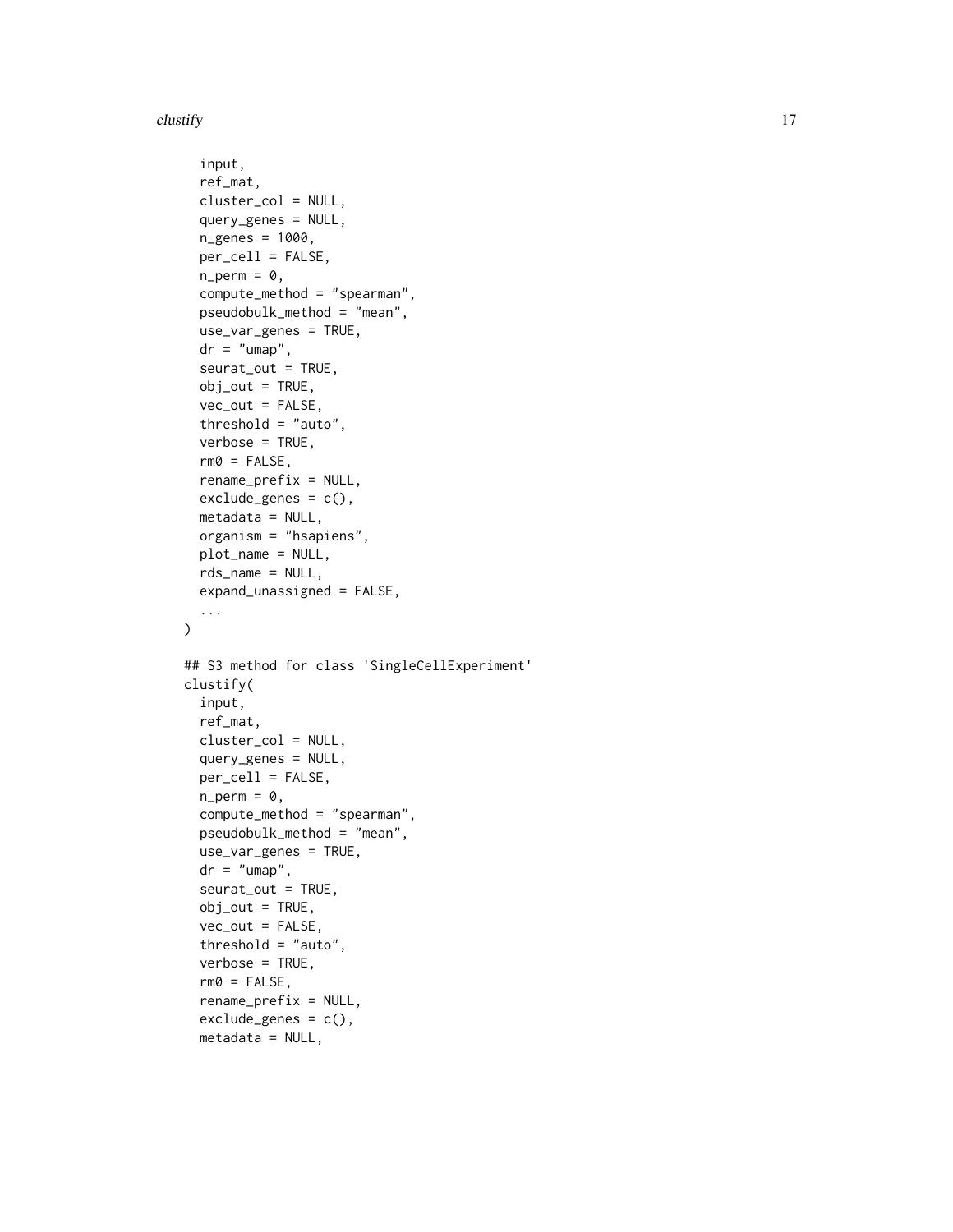```
organism = "hsapiens",
 plot_name = NULL,
 r =expand_unassigned = FALSE,
  ...
\mathcal{L}
```
## Arguments

| input                                                                         | single-cell expression matrix or Seurat object                                                                                                                                |
|-------------------------------------------------------------------------------|-------------------------------------------------------------------------------------------------------------------------------------------------------------------------------|
| .                                                                             | additional arguments to pass to compute_method function                                                                                                                       |
| ref_mat                                                                       | reference expression matrix                                                                                                                                                   |
| metadata                                                                      | cell cluster assignments, supplied as a vector or data.frame. If data.frame is<br>supplied then cluster_col needs to be set. Not required if running correlation<br>per cell. |
| cluster_col                                                                   | column in metadata that contains cluster ids per cell. Will default to first column<br>of metadata if not supplied. Not required if running correlation per cell.             |
| query_genes                                                                   | A vector of genes of interest to compare. If NULL, then common genes between<br>the expr_mat and ref_mat will be used for comparision.                                        |
| n_genes                                                                       | number of genes limit for Seurat variable genes, by default 1000, set to 0 to use<br>all variable genes (generally not recommended)                                           |
| per_cell                                                                      | if true run per cell, otherwise per cluster.                                                                                                                                  |
| n_perm                                                                        | number of permutations, set to 0 by default                                                                                                                                   |
| compute_method method(s) for computing similarity scores<br>pseudobulk_method |                                                                                                                                                                               |
|                                                                               | method used for summarizing clusters, options are mean (default), median, trun-<br>cate (10% truncated mean), or trimean, max, min                                            |
| verbose                                                                       | whether to report certain variables chosen and steps                                                                                                                          |
| lookuptable                                                                   | if not supplied, will look in built-in table for object parsing                                                                                                               |
| rm0                                                                           | consider 0 as missing data, recommended for per_cell                                                                                                                          |
| obj_out                                                                       | whether to output object instead of cor matrix                                                                                                                                |
| seurat_out                                                                    | output cor matrix or called seurat object (deprecated, use obj_out instead)                                                                                                   |
| vec_out                                                                       | only output a result vector in the same order as metadata                                                                                                                     |
| rename_prefix                                                                 | prefix to add to type and r column names                                                                                                                                      |
| threshold                                                                     | identity calling minimum correlation score threshold, only used when obj_out =<br><b>TRUE</b>                                                                                 |
| low_threshold_cell                                                            |                                                                                                                                                                               |
|                                                                               | option to remove clusters with too few cells                                                                                                                                  |
| exclude_genes                                                                 | a vector of gene names to throw out of query                                                                                                                                  |
| if_log                                                                        | input data is natural log, averaging will be done on unlogged data                                                                                                            |
| organism                                                                      | for GO term analysis, organism name: human - 'hsapiens', mouse - 'mmuscu-<br>lus'                                                                                             |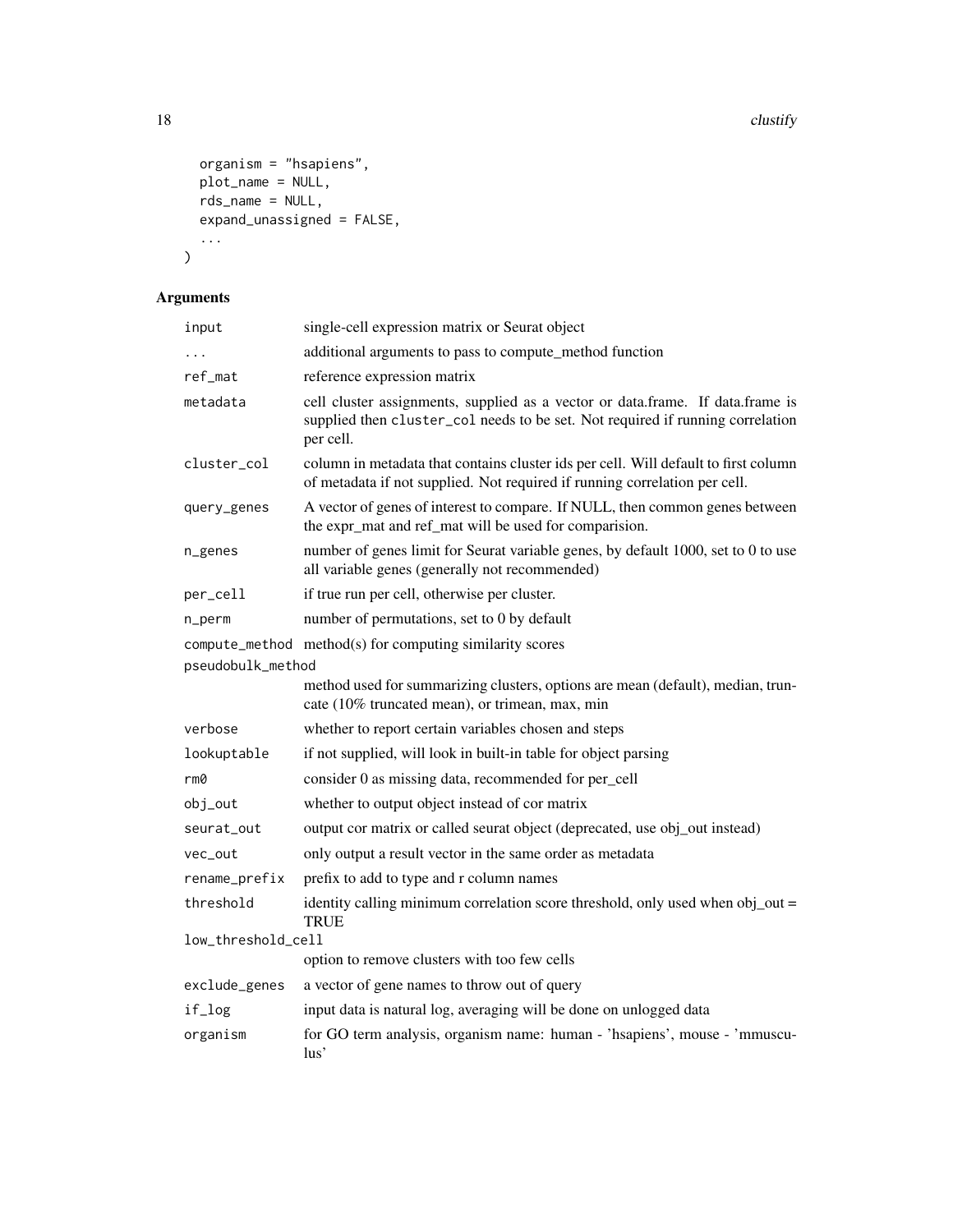#### $\frac{19}{2}$  clustify

| plot_name         | name for saved pdf, if NULL then no file is written (default)                                                   |
|-------------------|-----------------------------------------------------------------------------------------------------------------|
| rds_name          | name for saved rds of rank diff, if NULL then no file is written (default)                                      |
| expand_unassigned |                                                                                                                 |
|                   | test all ref clusters for unassigned results                                                                    |
| use_var_genes     | if providing a seurat object, use the variable genes (stored in seurat_object@var.genes)<br>as the query genes. |
| dr                | stored dimension reduction                                                                                      |
|                   |                                                                                                                 |

## Value

single cell object with identity assigned in metadata, or matrix of correlation values, clusters from input as row names, cell types from ref\_mat as column names

```
# Annotate a matrix and metadata
clustify(
    input = pbmc_matrix_small,
    metadata = pbmc_meta,
    ref_mat = cbmc_ref,
    query_genes = pbmc_vargenes,
    cluster_col = "classified",
    verbose = TRUE
)
# Annotate using a different method
clustify(
    input = pbmc_matrix_small,
    metadata = pbmc_meta,
   ref_mat = cbmc_ref,
    query_genes = pbmc_vargenes,
    cluster_col = "classified",
    compute_method = "cosine"
\mathcal{L}# Annotate a Seurat object
clustify(
   s_small3,
    cbmc_ref,
    cluster_col = "RNA_snn_res.1",
    obj_out = TRUE,per_cell = FALSE,
    dr = "tsne"
\mathcal{L}# Annotate (and return) a Seurat object per-cell
clustify(
    input = s_small3,
    ref_mat = cbmc_ref,
    cluster_col = "RNA_snn_res.1",
    obj\_out = TRUE,
```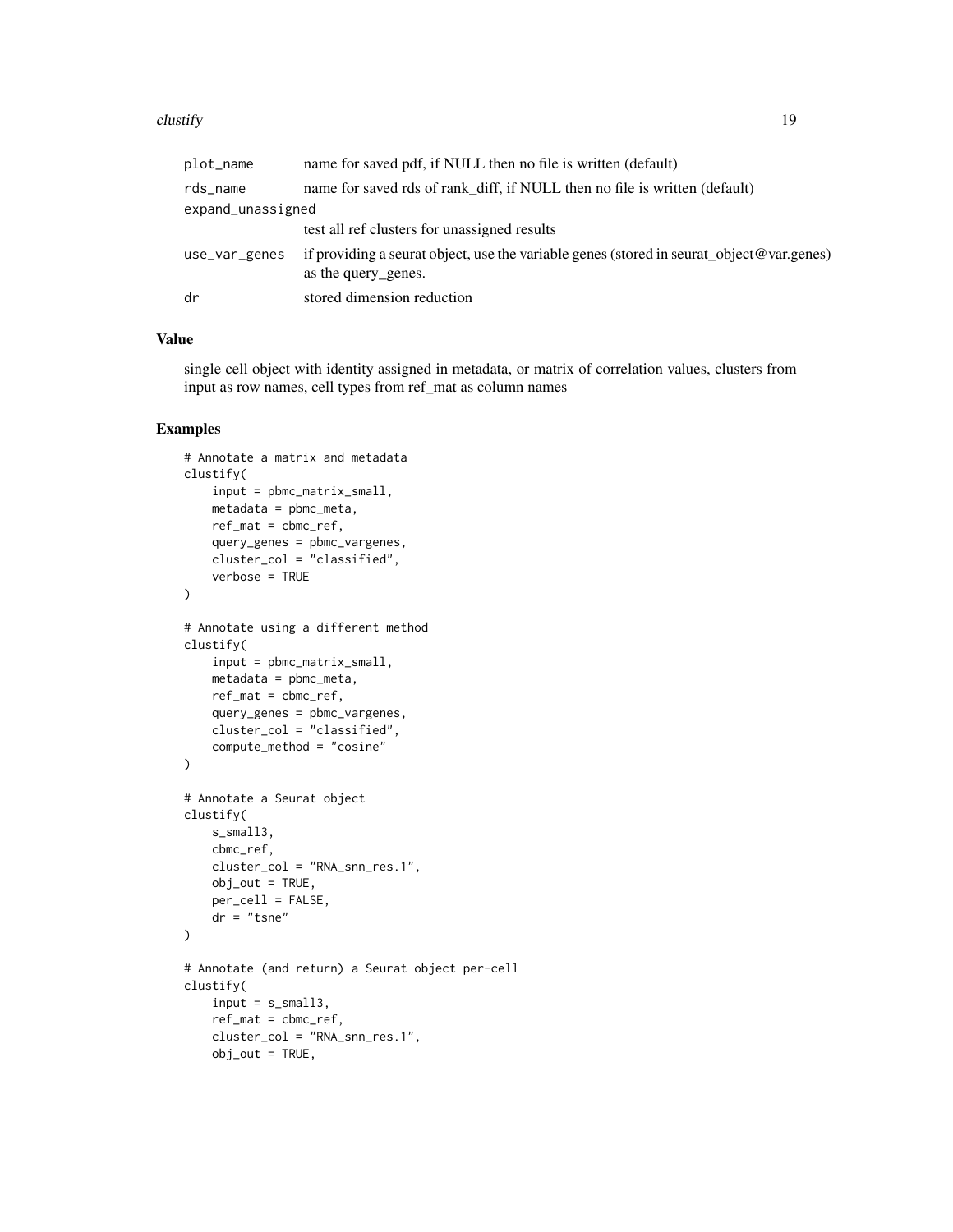```
per_cell = TRUE,
   dr = "tsne")
```
clustifyr\_methods *Correlation functions available in clustifyr*

## Description

Correlation functions available in clustifyr

#### Usage

clustifyr\_methods

#### Format

An object of class character of length 5.

## Examples

clustifyr\_methods

clustify\_lists *Main function to compare scRNA-seq data to gene lists.*

## Description

Main function to compare scRNA-seq data to gene lists.

#### Usage

```
clustify_lists(input, ...)
```

```
## Default S3 method:
clustify_lists(
  input,
 marker,
 marker_inmatrix = TRUE,
 metadata = NULL,
  cluster_col = NULL,
  if\_log = TRUE,per_cell = FALSE,
  topn = 800,
  cut = 0,
  genome_n = 30000,
```
<span id="page-19-0"></span>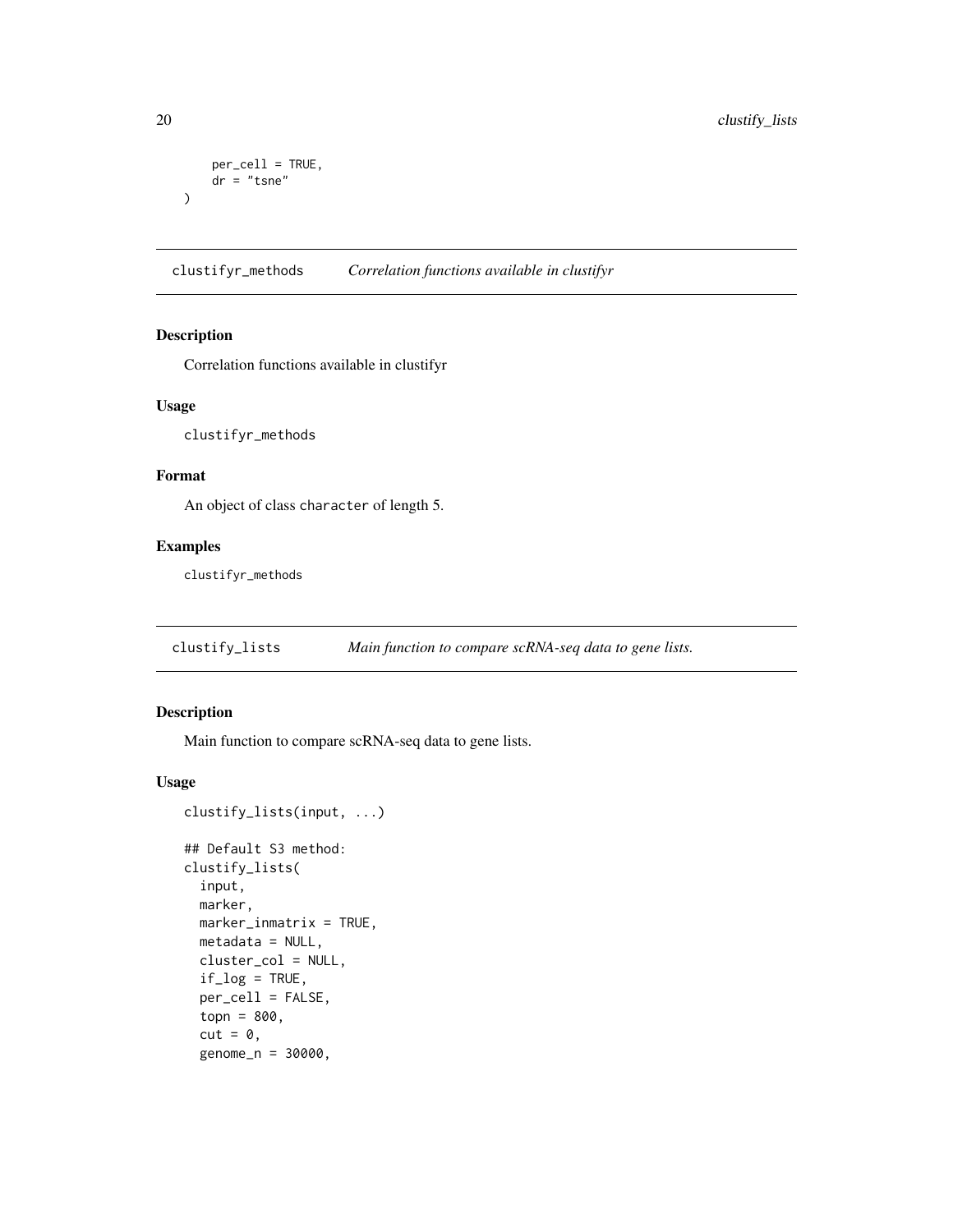```
metric = "hyper",
  output_high = TRUE,
  lookuptable = NULL,
  obj_out = TRUE,seurat_out = TRUE,
  vec\_out = FALSE,rename_prefix = NULL,
  threshold = 0,
  low_{\text{threshold_{cell}}} = 0,
  verbose = TRUE,
  input_markers = FALSE,
  details_out = FALSE,
  ...
\mathcal{L}## S3 method for class 'Seurat'
clustify_lists(
  input,
 metadata = NULL,
  cluster_col = NULL,
  if\_log = TRUE,per_cell = FALSE,
  topn = 800,
  cut = 0,
  marker,
  marker_inmatrix = TRUE,
  genome_n = 30000,
 metric = "hyper",
  output_high = TRUE,
  dr = "umap",seurat_out = TRUE,
  obj_out = TRUE,vec\_out = FALSE,threshold = 0,
  rename_prefix = NULL,
  verbose = TRUE,
  details_out = FALSE,
  ...
\mathcal{L}## S3 method for class 'SingleCellExperiment'
clustify_lists(
  input,
 metadata = NULL,
  cluster_col = NULL,
  if\_log = TRUE,per_cell = FALSE,
  topn = 800,
```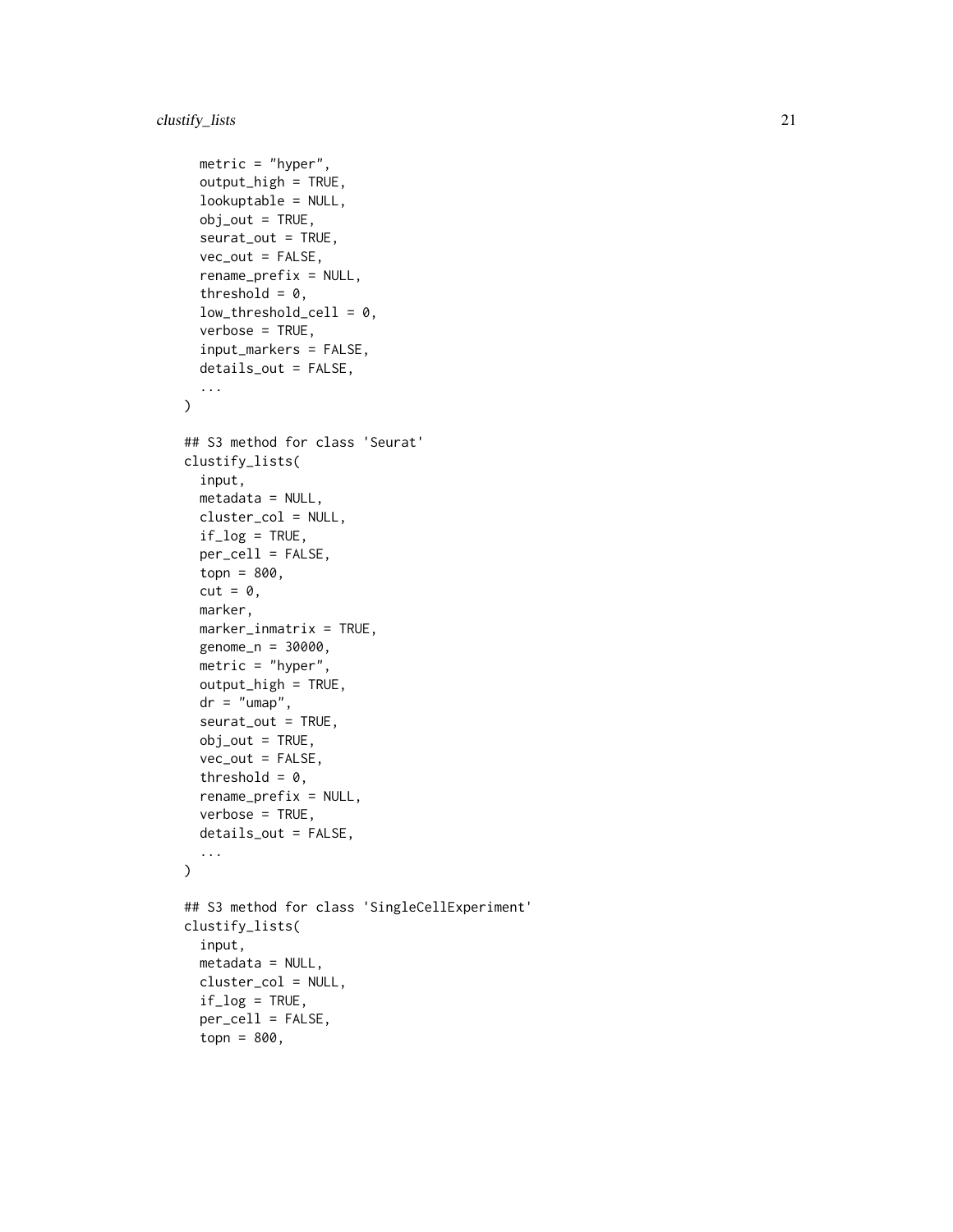```
cut = 0,
 marker,
 marker_inmatrix = TRUE,
 genome_n = 30000,
 metric = "hyper",output_high = TRUE,
 dr = "umap",seurat_out = TRUE,
 obj_out = TRUE,vec\_out = FALSE,threshold = 0,rename_prefix = NULL,
 verbose = TRUE,
 details_out = FALSE,
  ...
)
```
## Arguments

| input              | single-cell expression matrix or Seurat object                                                                                                                                |  |
|--------------------|-------------------------------------------------------------------------------------------------------------------------------------------------------------------------------|--|
| .                  | passed to matrixize_markers                                                                                                                                                   |  |
| marker             | matrix or dataframe of candidate genes for each cluster                                                                                                                       |  |
| marker_inmatrix    |                                                                                                                                                                               |  |
|                    | whether markers genes are already in preprocessed matrix form                                                                                                                 |  |
| metadata           | cell cluster assignments, supplied as a vector or data.frame. If data.frame is<br>supplied then cluster_col needs to be set. Not required if running correlation<br>per cell. |  |
| cluster_col        | column in metadata with cluster number                                                                                                                                        |  |
| if_log             | input data is natural log, averaging will be done on unlogged data                                                                                                            |  |
| per_cell           | compare per cell or per cluster                                                                                                                                               |  |
| topn               | number of top expressing genes to keep from input matrix                                                                                                                      |  |
| cut                | expression cut off from input matrix                                                                                                                                          |  |
| genome_n           | number of genes in the genome                                                                                                                                                 |  |
| metric             | adjusted p-value for hypergeometric test, or jaccard index                                                                                                                    |  |
| output_high        | if true (by default to fit with rest of package), -log10 transform p-value                                                                                                    |  |
| lookuptable        | if not supplied, will look in built-in table for object parsing                                                                                                               |  |
| obj_out            | whether to output object instead of cor matrix                                                                                                                                |  |
| seurat_out         | output cor matrix or called seurat object (deprecated, use obj_out instead)                                                                                                   |  |
| vec_out            | only output a result vector in the same order as metadata                                                                                                                     |  |
| rename_prefix      | prefix to add to type and r column names                                                                                                                                      |  |
| threshold          | identity calling minimum correlation score threshold, only used when obj_out =<br>T                                                                                           |  |
| low_threshold_cell |                                                                                                                                                                               |  |
|                    | option to remove clusters with too few cells                                                                                                                                  |  |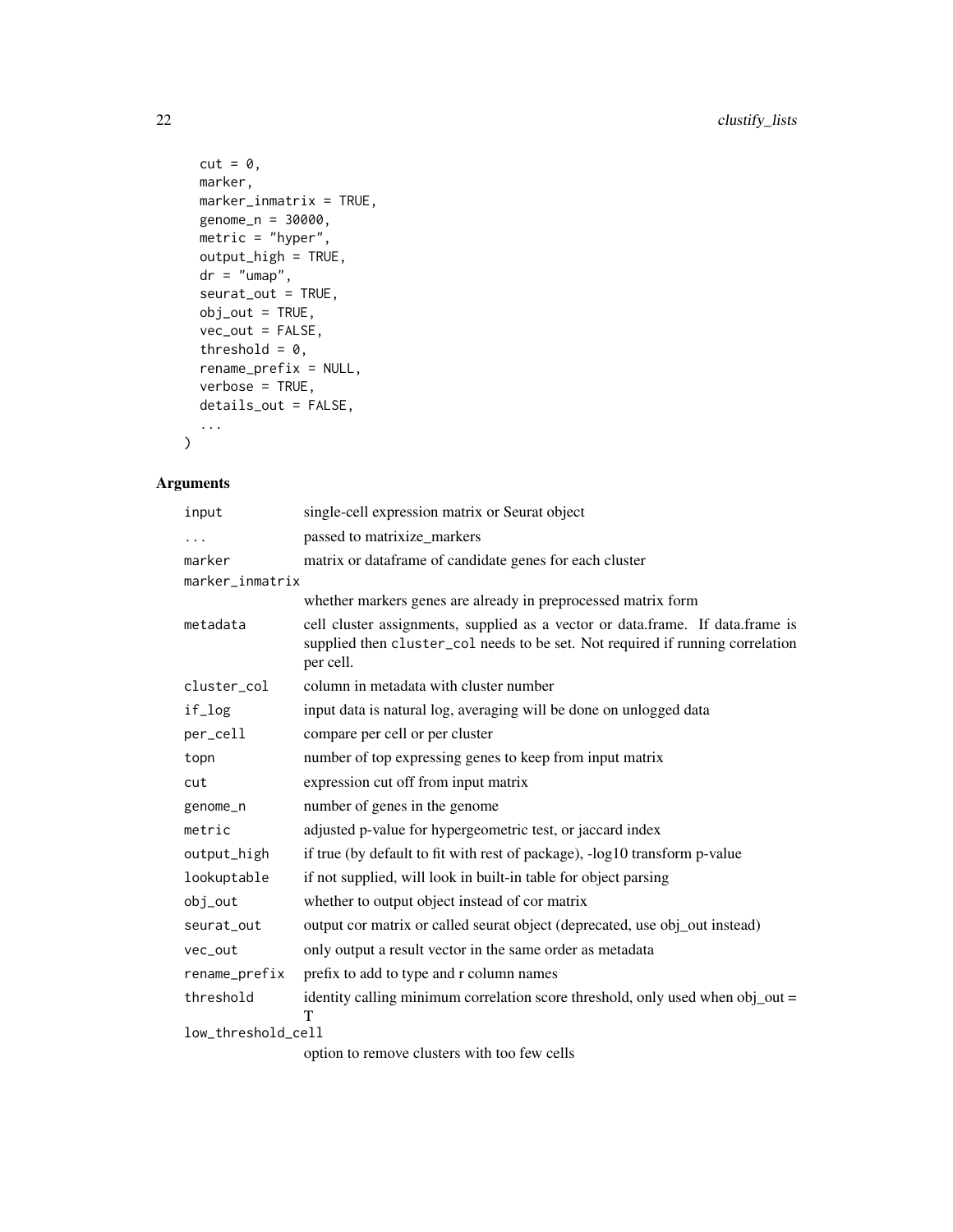<span id="page-22-0"></span>

| verbose       | whether to report certain variables chosen and steps                                                             |
|---------------|------------------------------------------------------------------------------------------------------------------|
| input_markers | whether input is marker data.frame of 0 and 1s (output of pos_neg_marker), and<br>uses alternate enrichment mode |
| details_out   | whether to also output shared gene list from jaccard                                                             |
| dr            | stored dimension reduction                                                                                       |

## Value

matrix of numeric values, clusters from input as row names, cell types from marker\_mat as column names

#### Examples

```
# Annotate a matrix and metadata
# Annotate using a different method
clustify_lists(
   input = pbmc_matrix_small,
   marker = cbmc_m,metadata = pbmc_meta,
   cluster_col = "classified",
   verbose = TRUE,
   metric = "jaccard"
)
```

| clustify_nudge | Combined function to compare scRNA-seq data to bulk RNA-seq data |
|----------------|------------------------------------------------------------------|
|                | and marker list                                                  |

## Description

Combined function to compare scRNA-seq data to bulk RNA-seq data and marker list

## Usage

```
## Default S3 method:
clustify_nudge(
  input,
  ref_mat,
 marker,
 metadata = NULL,
  cluster_col = NULL,
  query_genes = NULL,
  compute_method = "spearman",
  weight = 1,
```
clustify\_nudge(input, ...)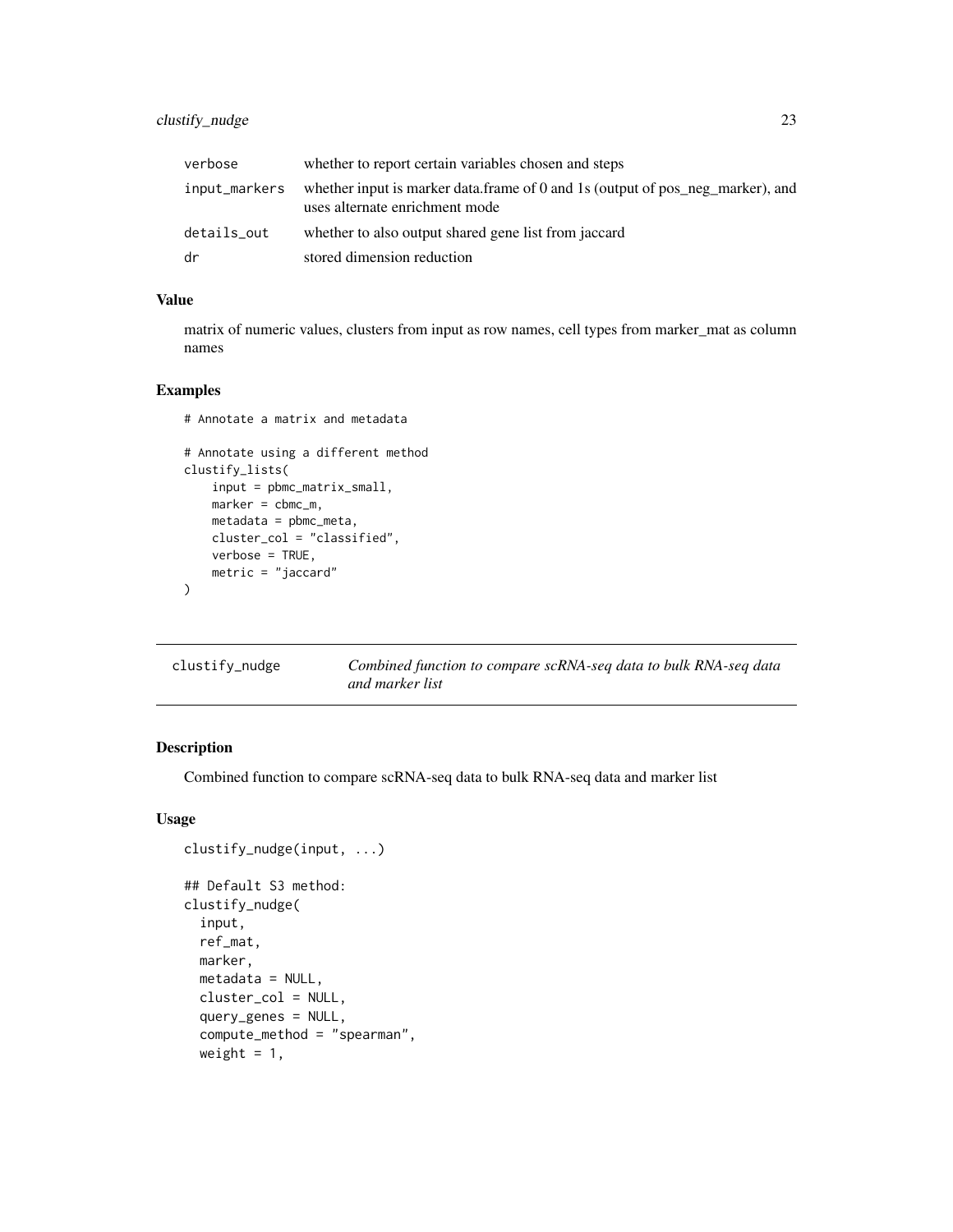```
seurat_out = FALSE,
  threshold = -Inf,
 dr = "umap",norm = "diff",call = TRUE,marker_inmatrix = TRUE,
 mode = "rank",
 obj_out = FALSE,
  rename_prefix = NULL,
 lookuptable = NULL,
  ...
\mathcal{L}## S3 method for class 'Seurat'
clustify_nudge(
  input,
 ref_mat,
 marker,
 cluster_col = NULL,
  query_genes = NULL,
  compute_method = "spearman",
 weight = 1,
  seurat_out = TRUE,
  obj_out = FALSE,
  threshold = -Inf,
 dr = "umap",norm = "diff",marker_inmatrix = TRUE,
 mode = "rank",rename_prefix = NULL,
  ...
)
```
## Arguments

| input       | express matrix or object                                                                                                                                          |
|-------------|-------------------------------------------------------------------------------------------------------------------------------------------------------------------|
| $\ddots$ .  | passed to matrixize_markers                                                                                                                                       |
| ref_mat     | reference expression matrix                                                                                                                                       |
| marker      | matrix of markers                                                                                                                                                 |
| metadata    | cell cluster assignments, supplied as a vector or data.frame. If data.frame is<br>supplied then cluster_col needs to be set.                                      |
| cluster_col | column in metadata that contains cluster ids per cell. Will default to first column<br>of metadata if not supplied. Not required if running correlation per cell. |
| query_genes | A vector of genes of interest to compare. If NULL, then common genes between<br>the expr_mat and ref_mat will be used for comparision.                            |
|             | compute_method method(s) for computing similarity scores                                                                                                          |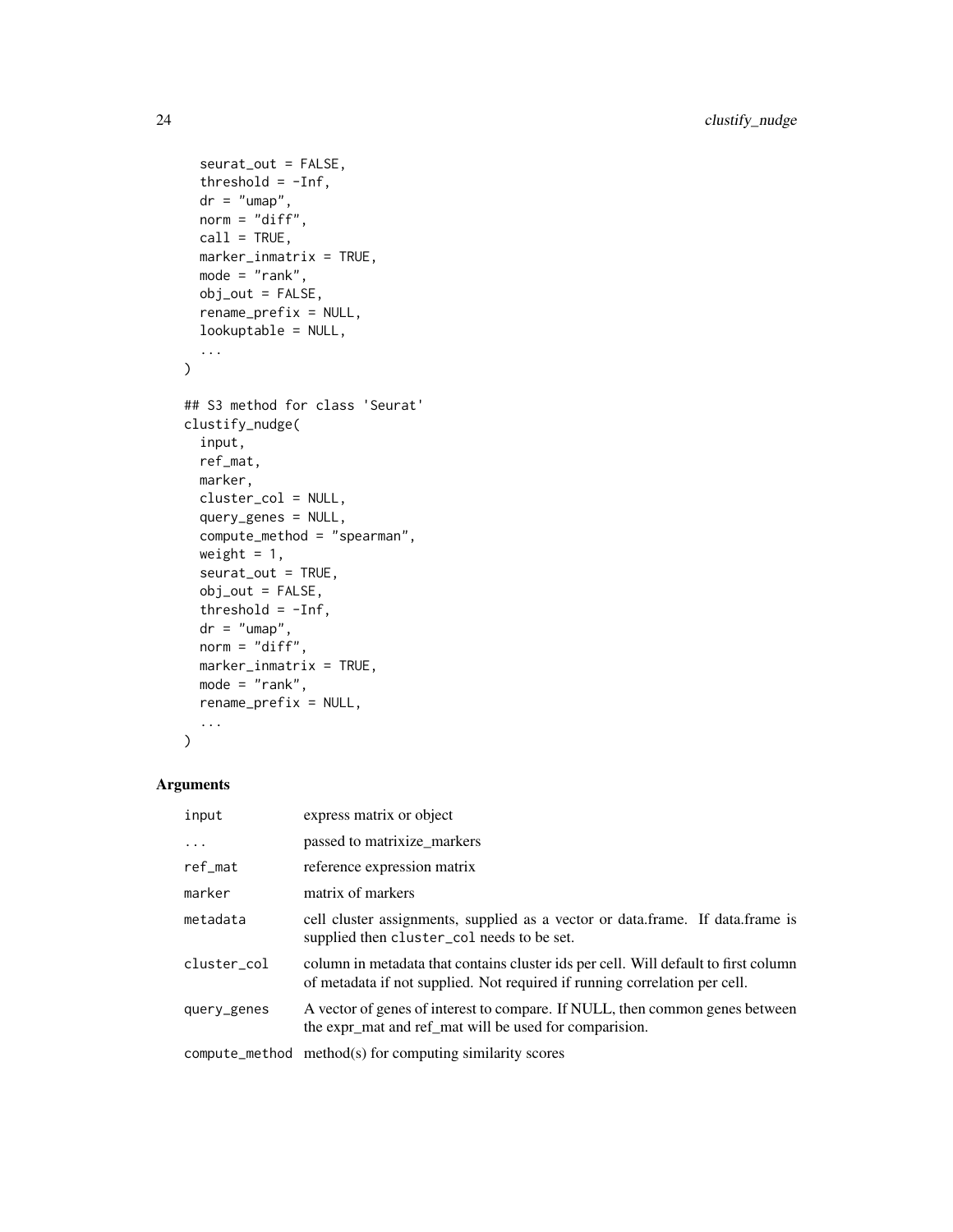| weight          | relative weight for the gene list scores, when added to correlation score |  |
|-----------------|---------------------------------------------------------------------------|--|
| seurat_out      | output cor matrix or called seurat object                                 |  |
| threshold       | identity calling minimum score threshold, only used when obj_out = $T$    |  |
| dr              | stored dimension reduction                                                |  |
| norm            | whether and how the results are normalized                                |  |
| call            | make call or just return score matrix                                     |  |
| marker_inmatrix |                                                                           |  |
|                 | whether markers genes are already in preprocessed matrix form             |  |
| mode            | use marker expression pct or ranked cor score for nudging                 |  |
| obj_out         | whether to output object instead of cor matrix                            |  |
| rename_prefix   | prefix to add to type and r column names                                  |  |
| lookuptable     | if not supplied, will look in built-in table for object parsing           |  |

#### Value

single cell object, or matrix of numeric values, clusters from input as row names, cell types from ref\_mat as column names

```
# Seurat3
clustify_nudge(
   input = s\_smalls,
   ref_mat = cbmc_ref,
   marker = cbmc_m,
   cluster_col = "RNA_snn_res.1",
   threshold = 0.8,
   seurat_out = FALSE,
   mode = "pct",
   dr = "tsne"
\lambda# Matrix
clustify_nudge(
   input = pbmc_matrix_small,
   ref_mat = cbmc_ref,
   metadata = pbmc_meta,
   marker = as.matrix(cbmc_m),
   query_genes = pbmc_vargenes,
   cluster_col = "classified",
   threshold = 0.8,
   call = FALSE,
   marker_inmatrix = FALSE,
   mode = "pct"
)
```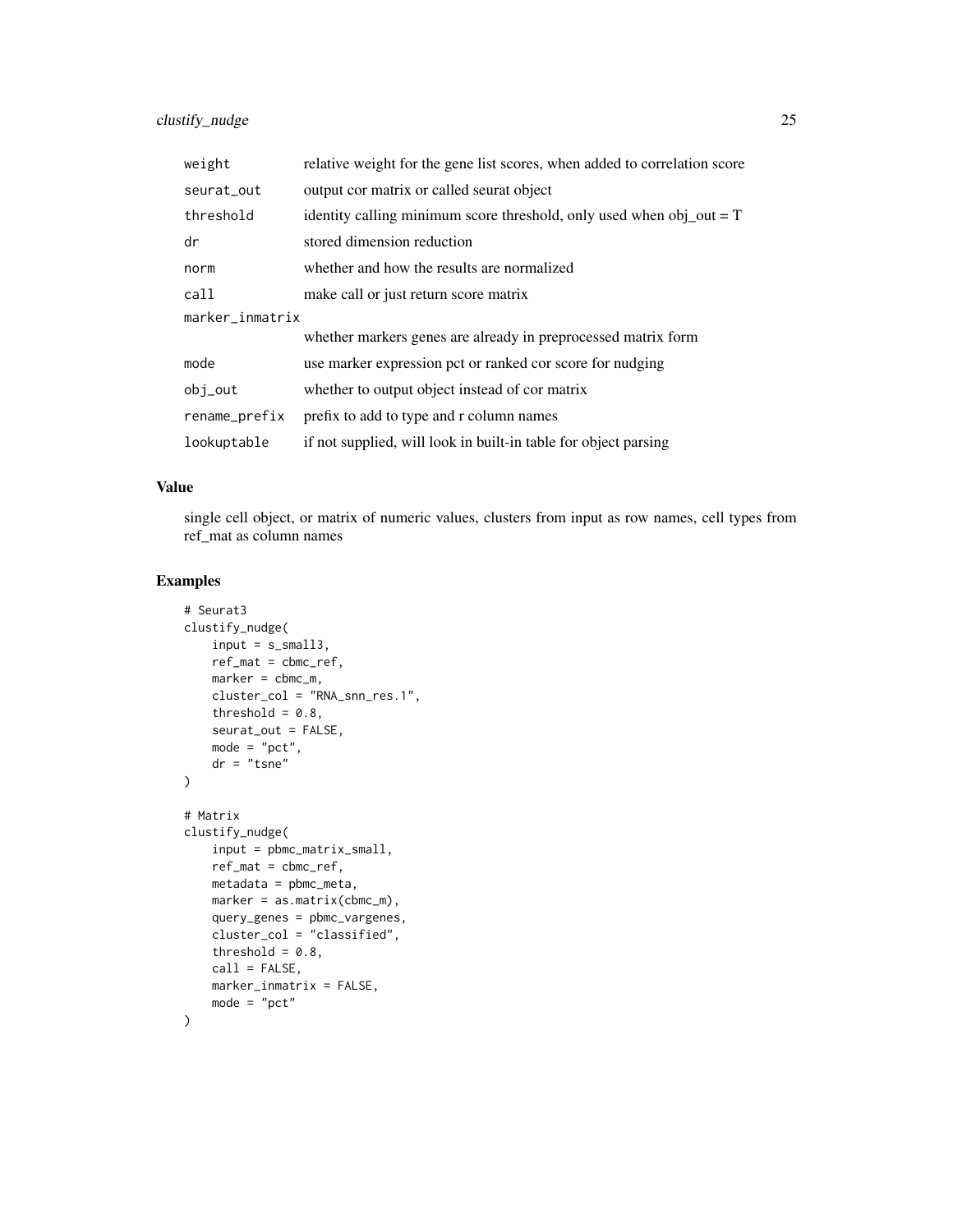<span id="page-25-0"></span>collapse\_to\_cluster *From per-cell calls, take highest freq call in each cluster*

## Description

From per-cell calls, take highest freq call in each cluster

## Usage

```
collapse_to_cluster(res, metadata, cluster_col, threshold = 0)
```
## Arguments

| res         | data frame of idents, such as output of cor_to_call          |
|-------------|--------------------------------------------------------------|
| metadata    | input metadata with tsne or umap coordinates and cluster ids |
| cluster col | metadata column for cluster                                  |
| threshold   | minimum correlation coefficent cutoff for calling clusters   |

## Value

new metadata with added columns

```
res <- clustify(
   input = pbmc_matrix_small,
   metadata = pbmc_meta,
   cluster_col = "classified",
   ref_mat = cbmc_ref,
   per_cell = TRUE
\lambdares2 <- cor_to_call(res)
collapse_to_cluster(
   res2,
   metadata = pbmc_meta,
   cluster_col = "classified",
    threshold = 0)
```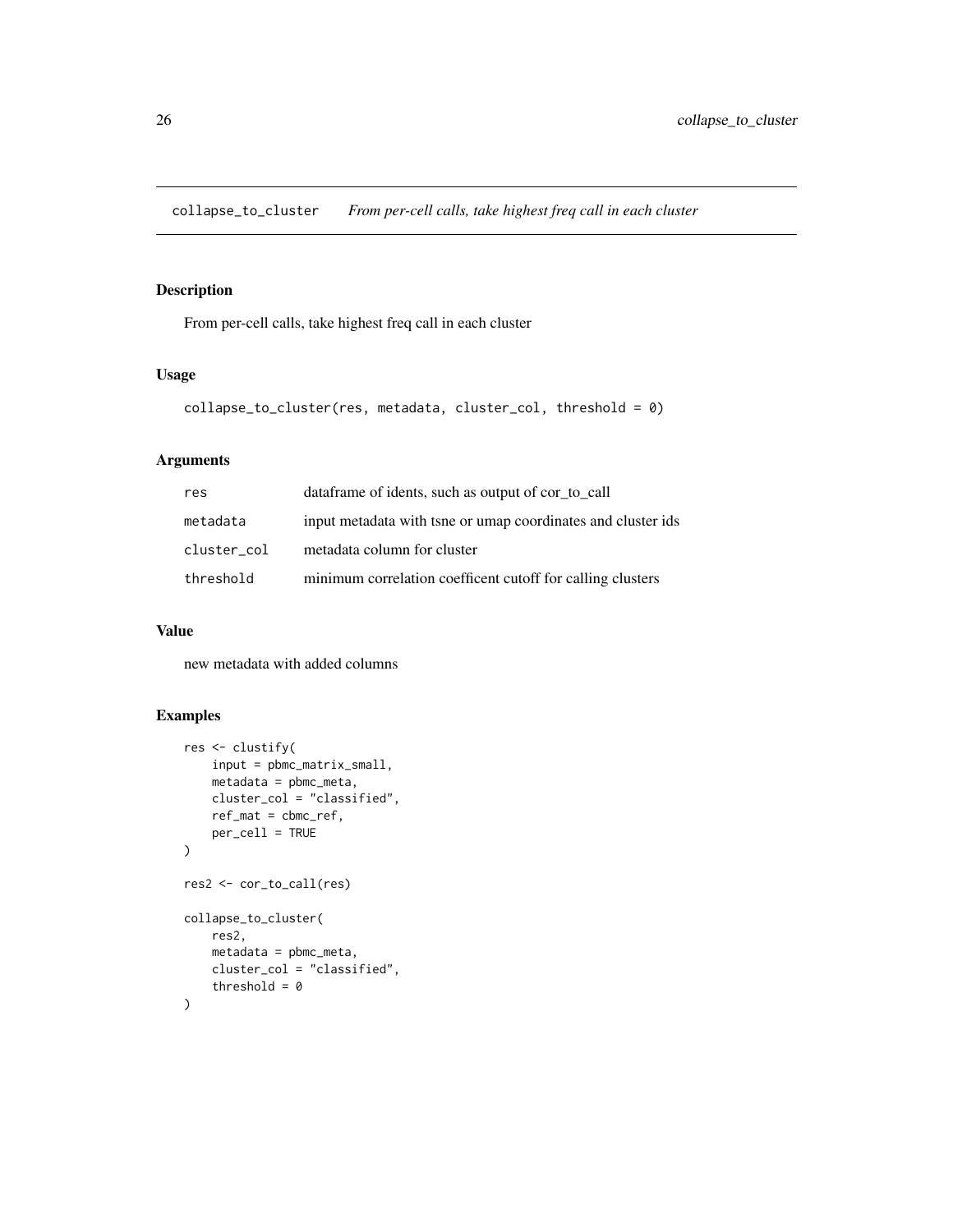<span id="page-26-0"></span>

## Description

Calculate adjusted p-values for hypergeometric test of gene lists or jaccard index

#### Usage

```
compare_lists(
 bin_mat,
 marker_mat,
 n = 30000,metric = "hyper",
 output_high = TRUE,
  details_out = FALSE
)
```
## Arguments

| bin_mat     | binarized single-cell expression matrix, feed in by_cluster mat, if desired |
|-------------|-----------------------------------------------------------------------------|
| marker_mat  | matrix or data frame of candidate genes for each cluster                    |
| n           | number of genes in the genome                                               |
| metric      | adjusted p-value for hypergeometric test, or jaccard index                  |
| output_high | if true (by default to fit with rest of package), -log10 transform p-value  |
| details_out | whether to also output shared gene list from jaccard                        |

## Value

matrix of numeric values, clusters from expr\_mat as row names, cell types from marker\_mat as column names

```
pbmc_mm <- matrixize_markers(pbmc_markers)
```

```
pbmc_avg <- average_clusters(
   pbmc_matrix_small,
   pbmc_meta,
   cluster_col = "classified"
)
pbmc_avgb <- binarize_expr(pbmc_avg)
compare_lists(
   pbmc_avgb,
```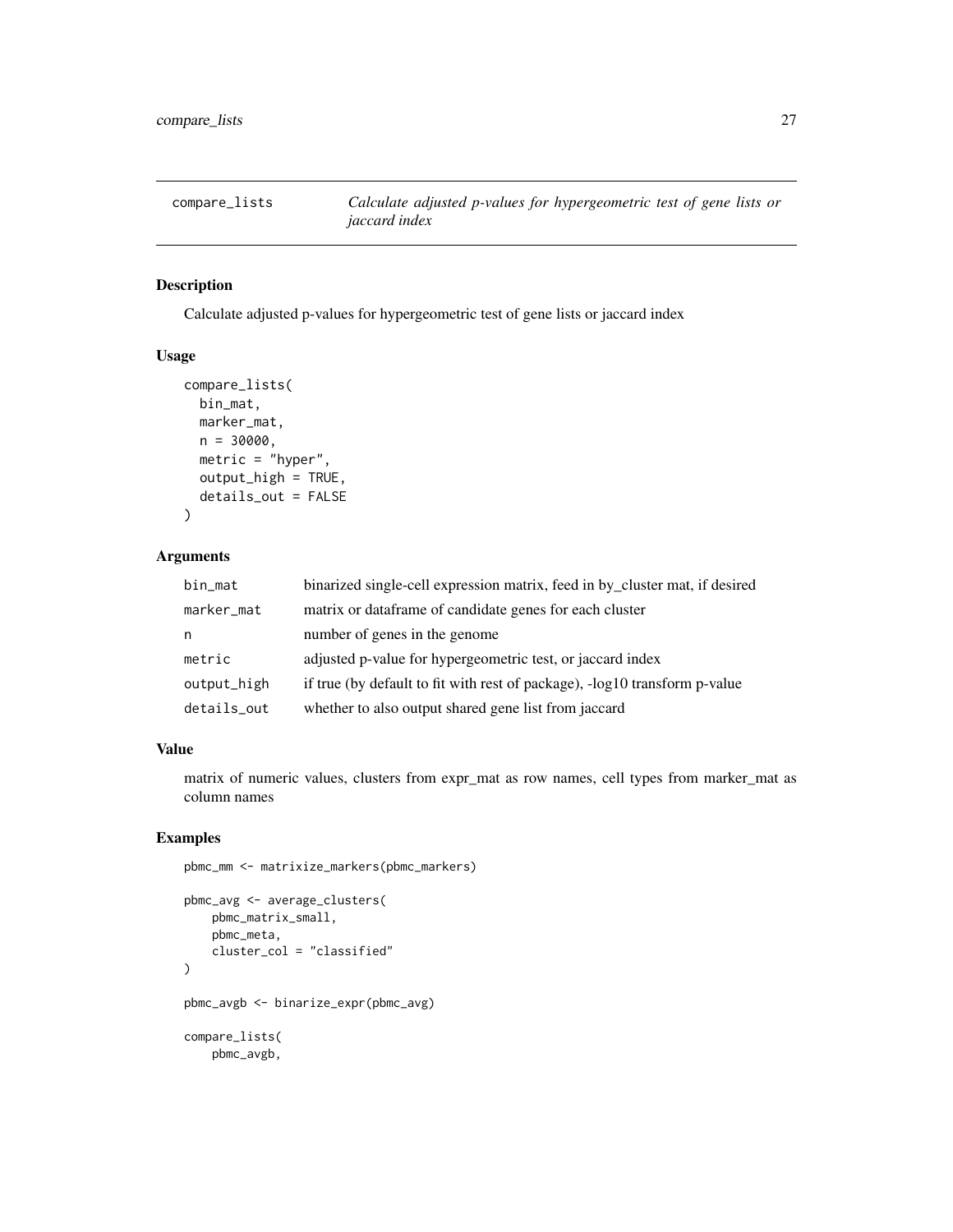```
pbmc_mm,
     metric = "spearman"
\mathcal{L}
```
cor\_to\_call *get best calls for each cluster*

## Description

get best calls for each cluster

## Usage

```
cor_to_call(
  cor_mat,
  metadata = NULL,
  cluster_col = "cluster",
  collapse_to_cluster = FALSE,
  threshold = 0,
  rename_prefix = NULL,
  carry_r = FALSE\mathcal{L}
```
## Arguments

| cor_mat             | input similarity matrix                                                         |
|---------------------|---------------------------------------------------------------------------------|
| metadata            | input metadata with tsne or umap coordinates and cluster ids                    |
| cluster_col         | metadata column, can be cluster or cellid                                       |
| collapse_to_cluster |                                                                                 |
|                     | if a column name is provided, takes the most frequent call of entire cluster to |
|                     | color in plot                                                                   |
| threshold           | minimum correlation coefficent cutoff for calling clusters                      |
| rename_prefix       | prefix to add to type and r column names                                        |
| $carry_r$           | whether to include threshold in unassigned names                                |

## Value

dataframe of cluster, new ident, and r info

```
res <- clustify(
    input = pbmc_matrix_small,
    metadata = pbmc_meta,
    cluster_col = "classified",
    ref_mat = cbmc_ref
)
cor_to_call(res)
```
<span id="page-27-0"></span>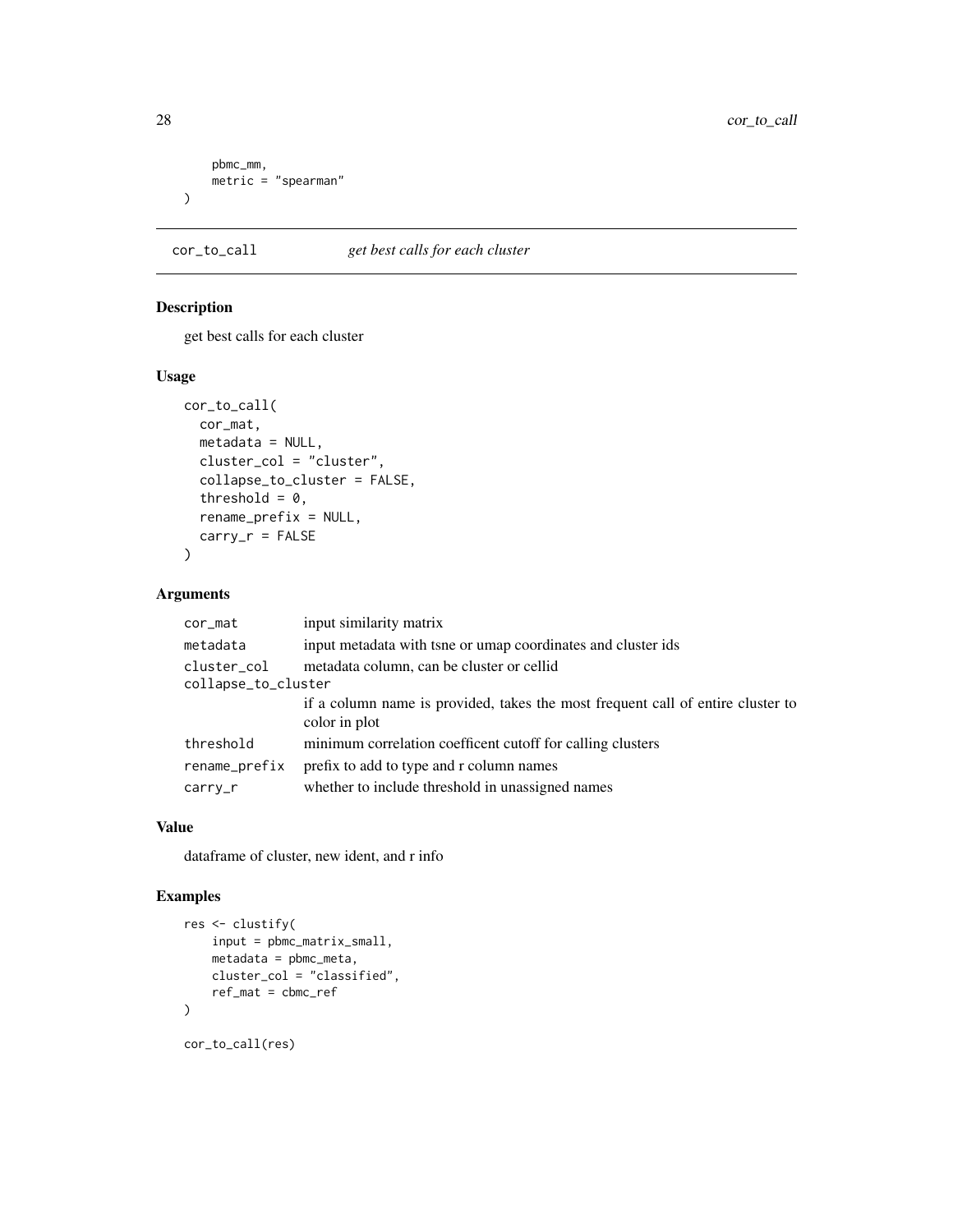<span id="page-28-0"></span>cor\_to\_call\_rank *get ranked calls for each cluster*

## Description

get ranked calls for each cluster

## Usage

```
cor_to_call_rank(
  cor_mat,
 metadata = NULL,
 cluster_col = "cluster",
  collapse_to_cluster = FALSE,
  threshold = 0,
  rename_prefix = NULL,
  top_n = NULL)
```
## Arguments

| cor_mat             | input similarity matrix                                                                          |
|---------------------|--------------------------------------------------------------------------------------------------|
| metadata            | input metadata with tsne or umap coordinates and cluster ids                                     |
| cluster_col         | metadata column, can be cluster or cellid                                                        |
| collapse_to_cluster |                                                                                                  |
|                     | if a column name is provided, takes the most frequent call of entire cluster to<br>color in plot |
| threshold           | minimum correlation coefficent cutoff for calling clusters                                       |
| rename_prefix       | prefix to add to type and r column names                                                         |
| top_n               | the number of ranks to keep, the rest will be set to 100                                         |

## Value

dataframe of cluster, new ident, and r info

```
res <- clustify(
    input = pbmc_matrix_small,
    metadata = pbmc_meta,
    cluster_col = "classified",
    ref_mat = cbmc_ref
\mathcal{L}cor_to_call_rank(res, threshold = "auto")
```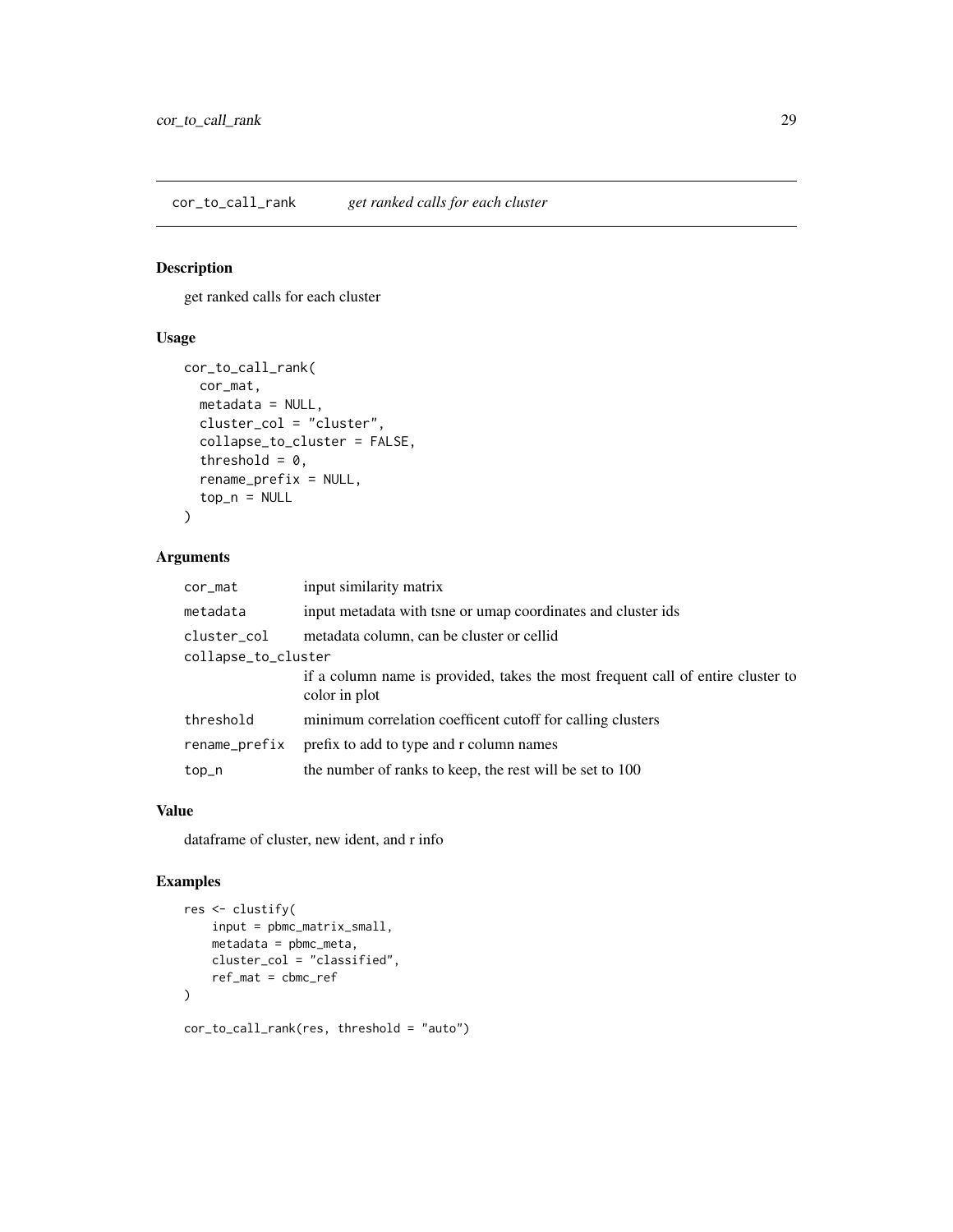## <span id="page-29-0"></span>Description

get top calls for each cluster

## Usage

```
cor_to_call_topn(
  cor_mat,
 metadata = NULL,
 col = "cluster",
  collapse_to_cluster = FALSE,
  threshold = 0,
  topn = 2\mathcal{L}
```
## Arguments

| cor_mat             | input similarity matrix                                                                          |  |
|---------------------|--------------------------------------------------------------------------------------------------|--|
| metadata            | input metadata with tsne or umap coordinates and cluster ids                                     |  |
| col                 | metadata column, can be cluster or cellid                                                        |  |
| collapse_to_cluster |                                                                                                  |  |
|                     | if a column name is provided, takes the most frequent call of entire cluster to<br>color in plot |  |
| threshold           | minimum correlation coefficent cutoff for calling clusters                                       |  |
| topn                | number of calls for each cluster                                                                 |  |

## Value

dataframe of cluster, new potential ident, and r info

```
res <- clustify(
   input = pbmc_matrix_small,
    metadata = pbmc_meta,
    ref_mat = cbmc_ref,
    query_genes = pbmc_vargenes,
    cluster_col = "classified"
\mathcal{L}cor_to_call_topn(
   cor_mat = res,
    metadata = pbmc_meta,
    col = "classified",
```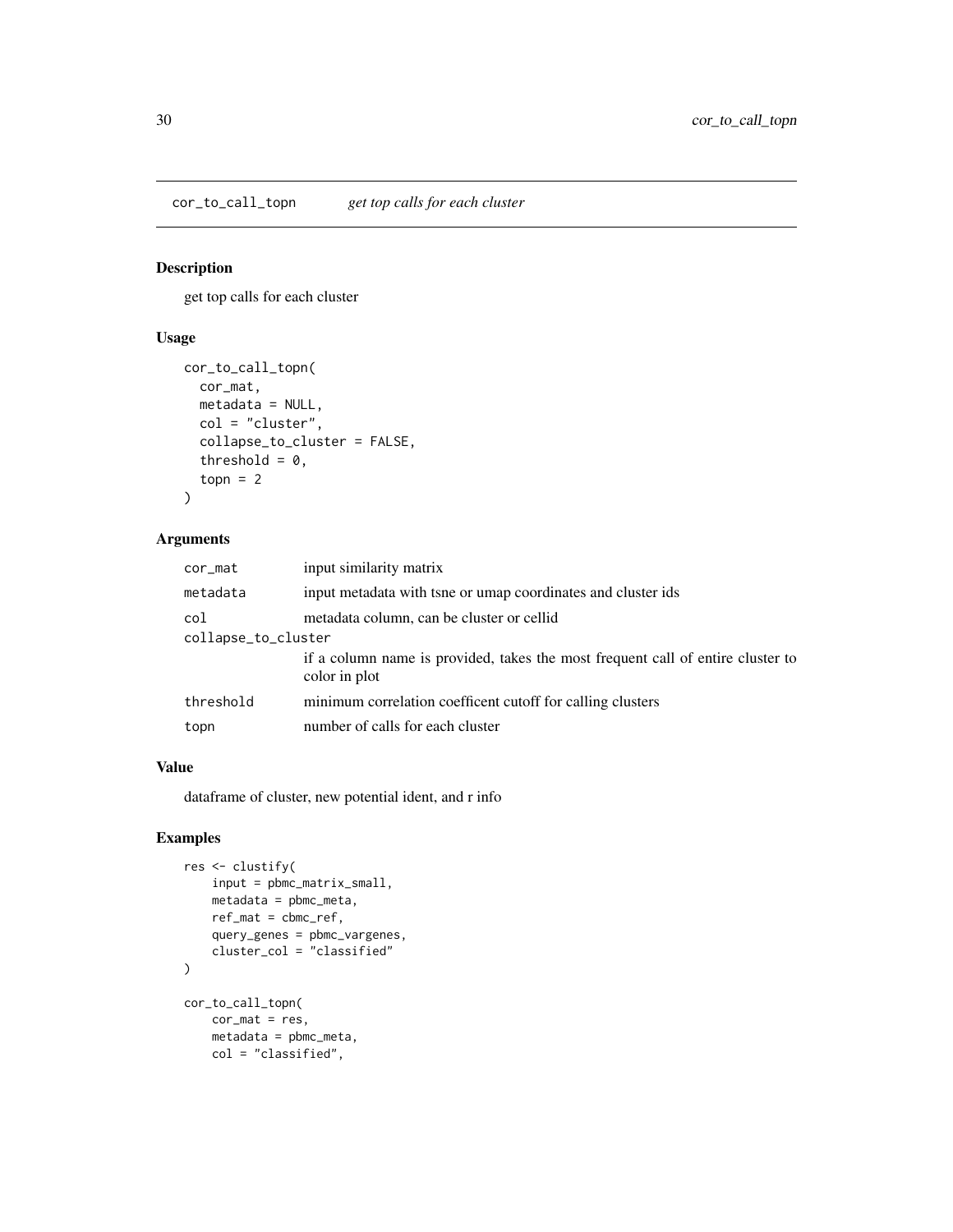#### <span id="page-30-0"></span>cosine 31

```
collapse_to_cluster = FALSE,
    threshold = 0.5)
```
cosine *Cosine distance*

## Description

Cosine distance

## Usage

cosine(vec1, vec2)

## Arguments

| vec1 | test vector      |
|------|------------------|
| vec2 | reference vector |

#### Value

numeric value of cosine distance between the vectors

<span id="page-30-1"></span>downrefs *table of references stored in clustifyrdata*

## Description

table of references stored in clustifyrdata

#### Usage

downrefs

#### Format

An object of class tbl\_df (inherits from tbl, data.frame) with 9 rows and 6 columns.

#### Source

various packages

#### See Also

Other data: [cbmc\\_m](#page-13-1), [cbmc\\_ref](#page-14-1), [human\\_genes\\_10x](#page-40-1), [mouse\\_genes\\_10x](#page-45-1), [object\\_loc\\_lookup](#page-47-1), [pbmc\\_markers\\_M3Drop](#page-52-1), [pbmc\\_markers](#page-52-2), [pbmc\\_matrix\\_small](#page-53-1), [pbmc\\_meta](#page-53-2), [pbmc\\_vargenes](#page-54-1), [s\\_small3](#page-74-1), [s\\_small](#page-74-2), [sce\\_small](#page-72-1)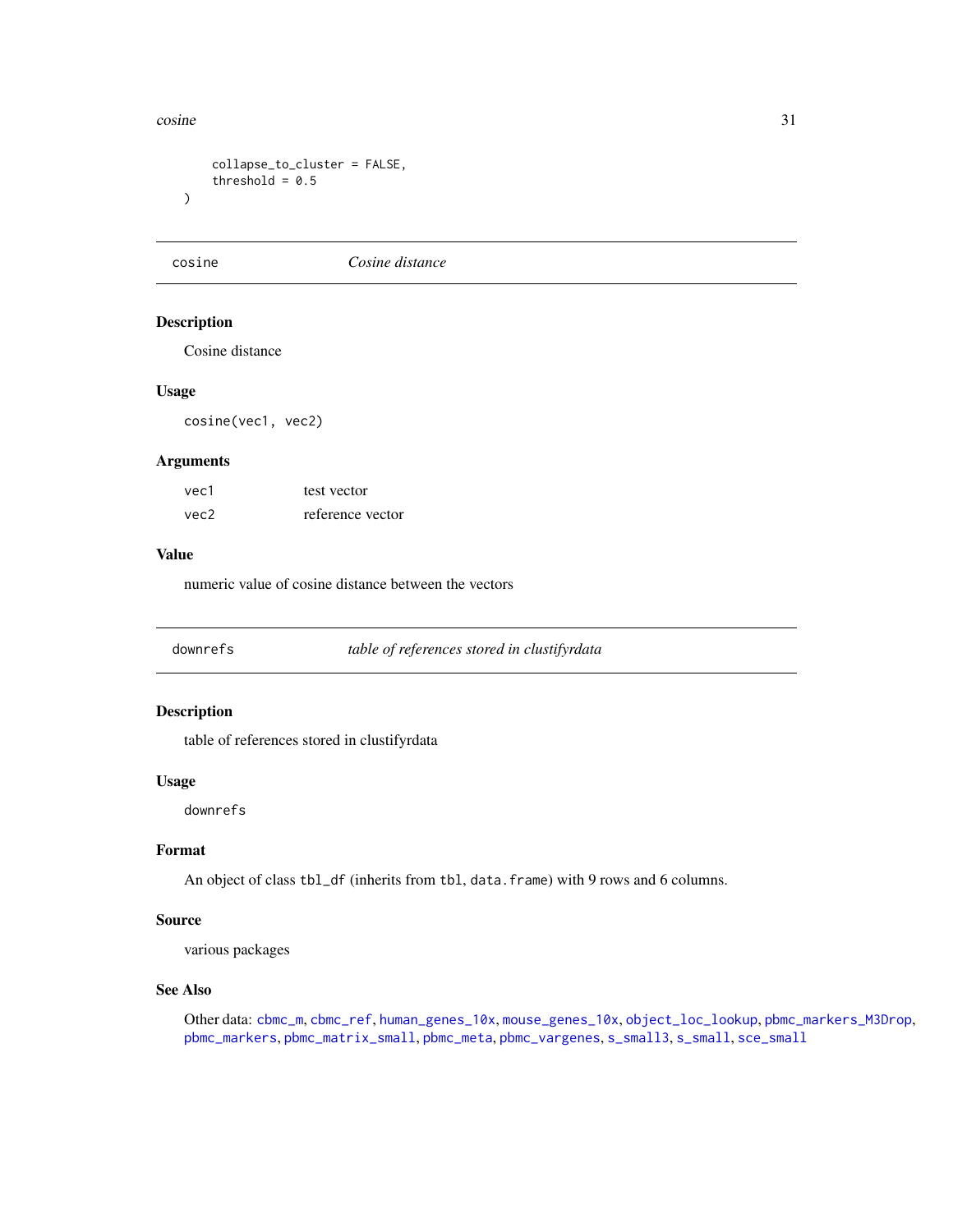<span id="page-31-0"></span>downsample\_matrix *downsample matrix by cluster or completely random*

## Description

downsample matrix by cluster or completely random

## Usage

```
downsample_matrix(
  mat,
  n = 1,
  keep_cluster_proportions = TRUE,
  metadata = NULL,
  cluster_col = "cluster"
\mathcal{L}
```
## Arguments

| mat                      | expression matrix                                                                                                                                                           |
|--------------------------|-----------------------------------------------------------------------------------------------------------------------------------------------------------------------------|
| n                        | number per cluster or fraction to keep                                                                                                                                      |
| keep_cluster_proportions | whether to subsample                                                                                                                                                        |
| metadata                 | data frame or vector containing cluster assignments per cell. Order must match<br>column order in supplied matrix. If a data frame provide the cluster_col param-<br>eters. |
| cluster col              | column in metadata with cluster number                                                                                                                                      |

## Value

new smaller mat with less cell\_id columns

```
set.seed(42)
mat <- downsample_matrix(
    mat = pbmc_matrix_small,
    metadata = pbmc_meta$classified,
    n = 10,
    keep_cluster_proportions = TRUE
\mathcal{L}mat[1:3, 1:3]
```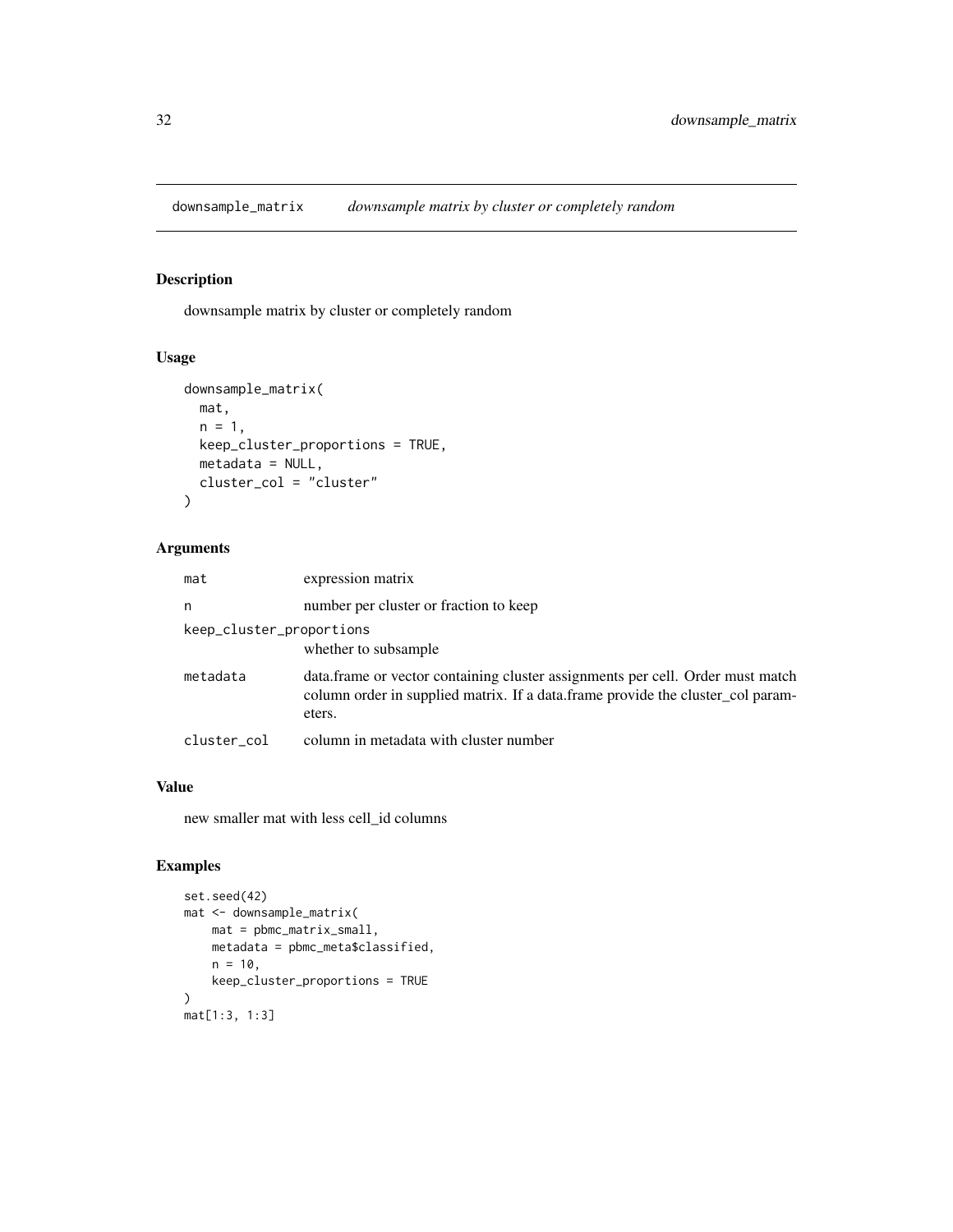<span id="page-32-0"></span>feature\_select\_PCA *Returns a list of variable genes based on PCA*

## Description

Extract genes, i.e. "features", based on the top loadings of principal components formed from the bulk expression data set

## Usage

```
feature_select_PCA(
  mat = NULL,pcs = NULL,
  n_{\text{pcs}} = 10,
  percentile = 0.99,
  if_log = TRUE
)
```
## Arguments

| mat        | Expression matrix. Rownames are genes, colnames are single cell cluster name,<br>and values are average single cell expression (log transformed).                     |
|------------|-----------------------------------------------------------------------------------------------------------------------------------------------------------------------|
| pcs        | Precalculated pcs if available, will skip over processing on mat.                                                                                                     |
| $n_pcs$    | Number of PCs to selected gene loadings from. See the explore_PCA_corr.Rmd<br>vignette for details.                                                                   |
| percentile | Select the percentile of absolute values of PCA loadings to select genes from.<br>E.g. 0.999 would select the top point 1 percent of genes with the largest loadings. |
| if_log     | whether the data is already log transformed                                                                                                                           |

## Value

vector of genes

```
feature_select_PCA(
   cbmc_ref,
   if_log = FALSE
)
```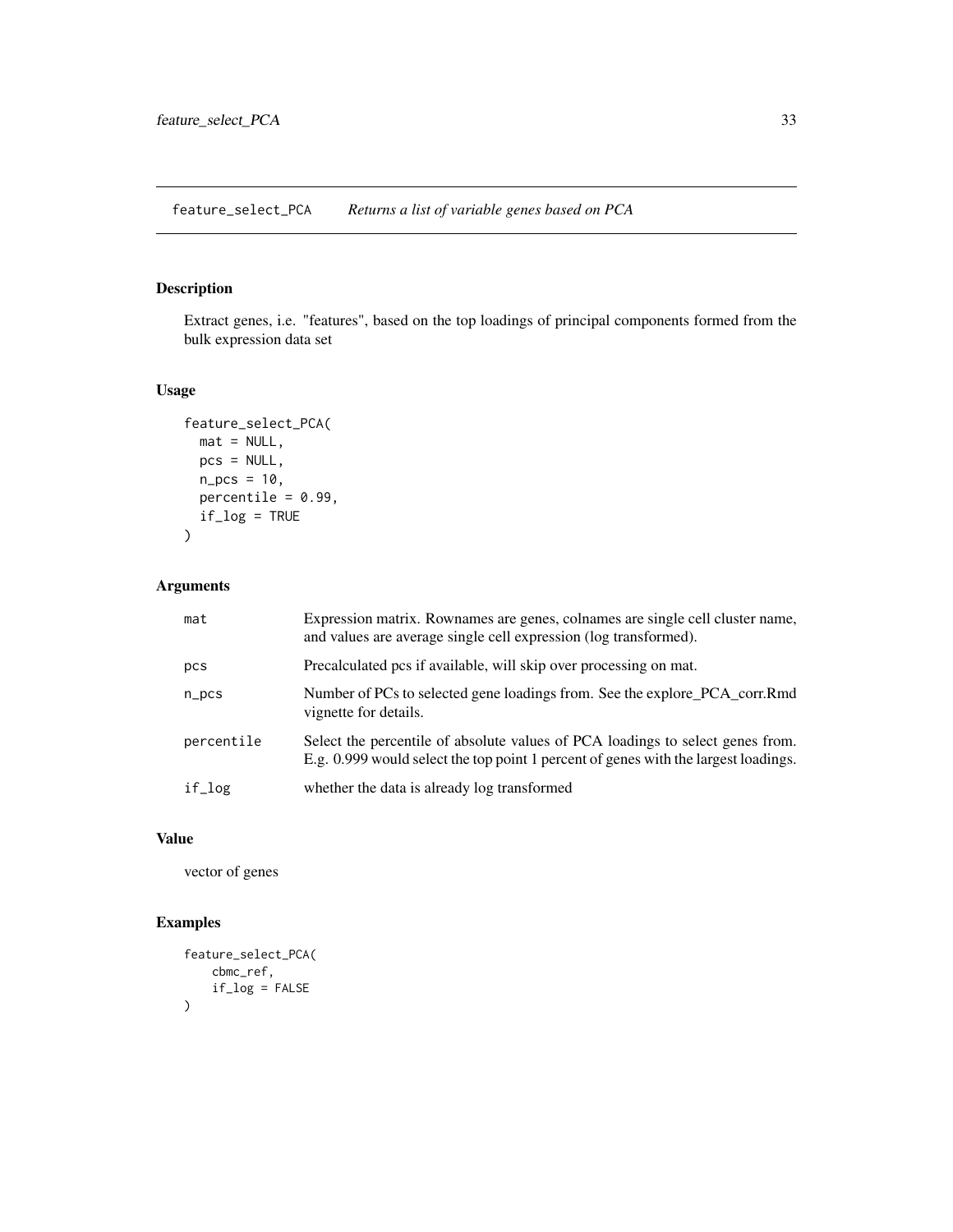<span id="page-33-0"></span>

## Description

takes files with positive and negative markers, as described in garnett, and returns list of markers

#### Usage

file\_marker\_parse(filename)

#### Arguments

filename txt file to load

## Value

list of positive and negative gene markers

#### Examples

```
marker_file <- system.file(
    "extdata",
    "hsPBMC_markers.txt",
   package = "clustifyr"
)
```
file\_marker\_parse(marker\_file)

find\_rank\_bias *Find rank bias*

## Description

Find rank bias

#### Usage

find\_rank\_bias(avg\_mat, ref\_mat, query\_genes = NULL)

## Arguments

| avg_mat     | average expression matrix                 |
|-------------|-------------------------------------------|
| ref mat     | reference expression matrix               |
| query_genes | original vector of genes used to clustify |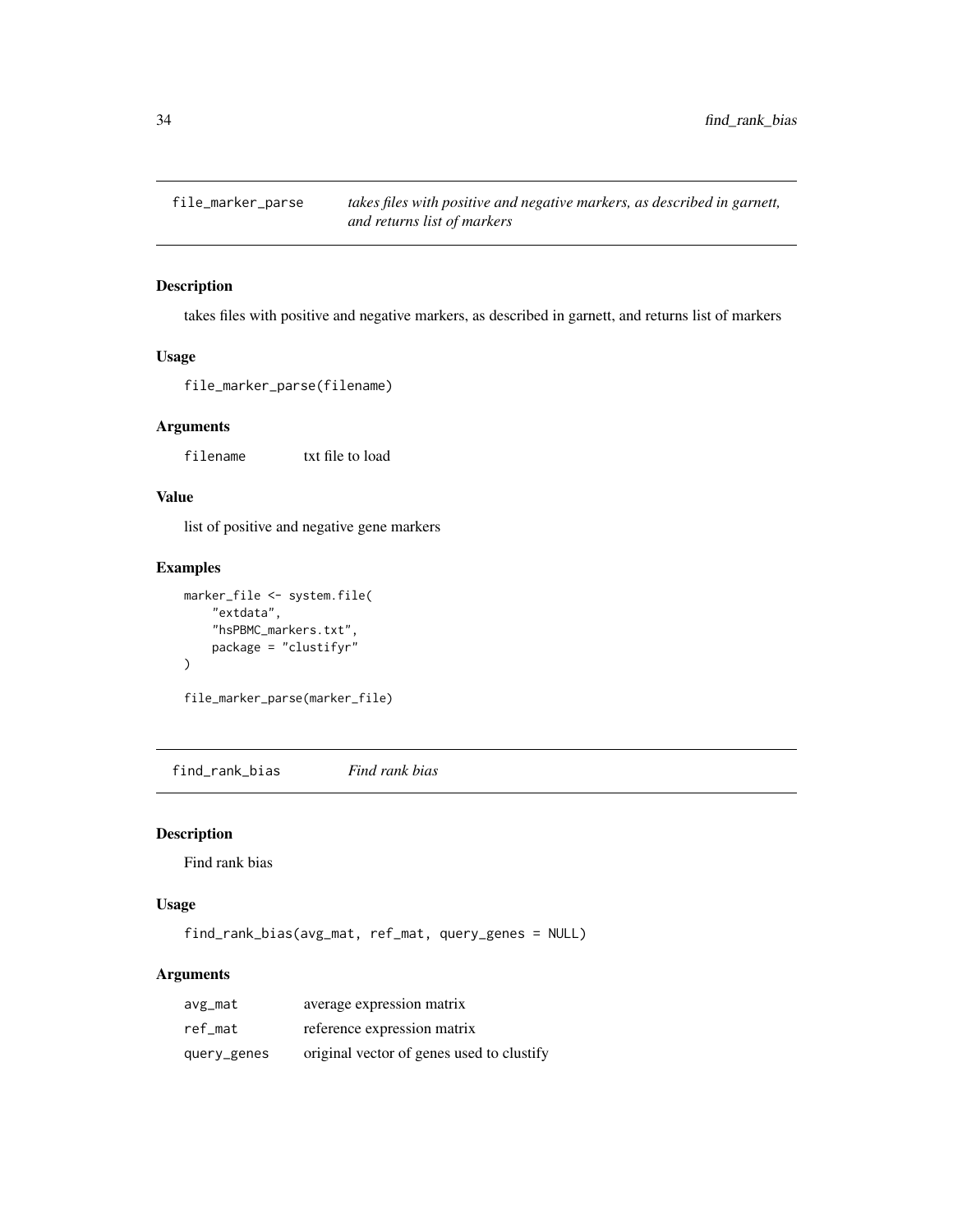#### <span id="page-34-0"></span>gene\_pct 35

## Value

list of matrix of rank diff values

## Examples

```
avg <- average_clusters(
    mat = pbmc_matrix_small,
    metadata = pbmc_meta,
    cluster_col = "classified",
    if_log = FALSE
)
rankdiff <- find_rank_bias(
    avg,
    cbmc_ref,
    query_genes = pbmc_vargenes
\lambda
```
gene\_pct *pct of cells in each cluster that express genelist*

## Description

pct of cells in each cluster that express genelist

## Usage

```
gene_pct(matrix, genelist, clusters, returning = "mean")
```
## Arguments

| matrix    | expression matrix                                                    |
|-----------|----------------------------------------------------------------------|
| genelist  | vector of marker genes for one identity                              |
| clusters  | vector of cluster identities                                         |
| returning | whether to return mean, min, or max of the gene pct in the gene list |

#### Value

vector of numeric values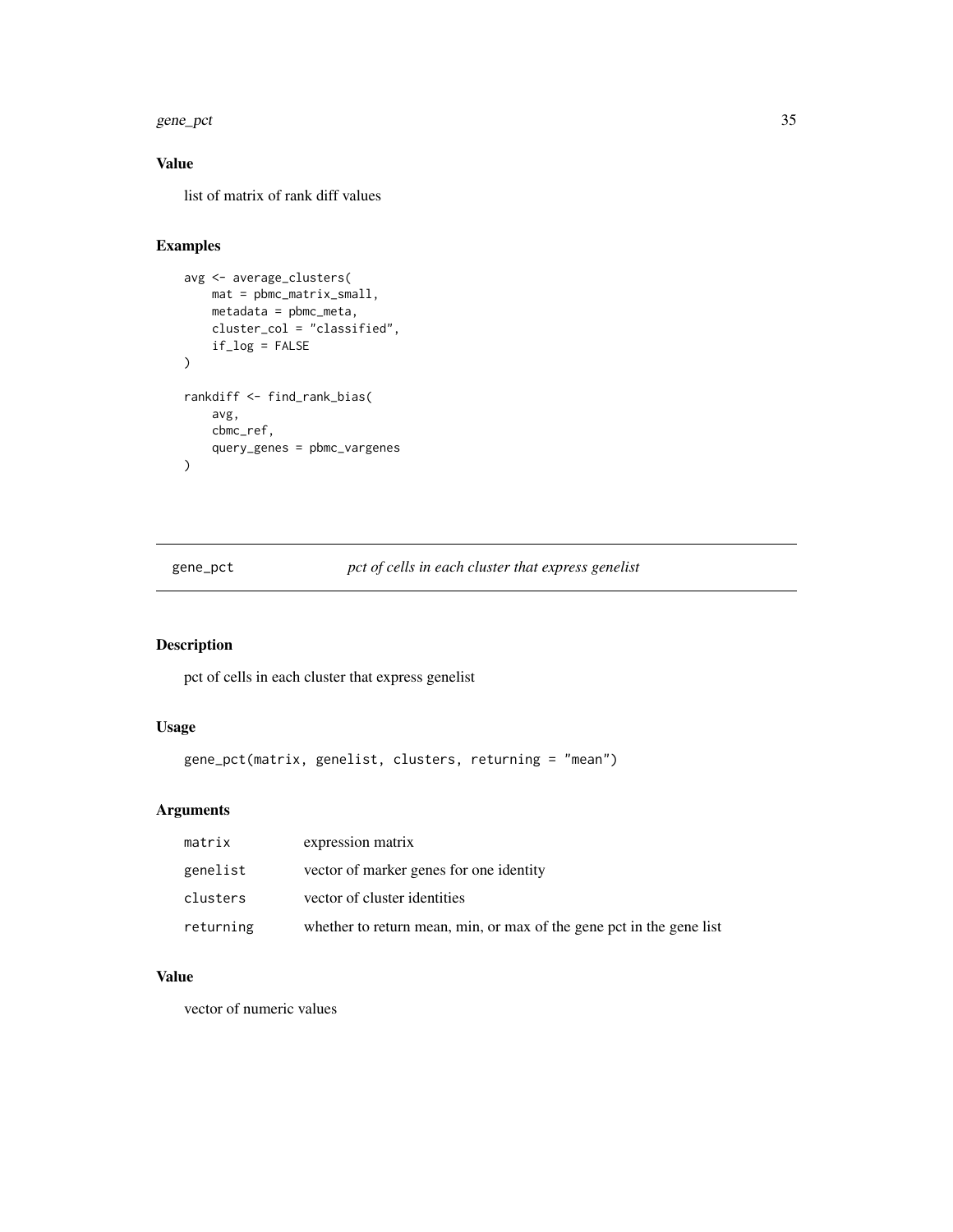<span id="page-35-0"></span>

## Description

pct of cells in every cluster that express a series of genelists

## Usage

```
gene_pct_markerm(matrix, marker_m, metadata, cluster_col = NULL, norm = NULL)
```
## Arguments

| matrix      | expression matrix                                                                                                                                                            |
|-------------|------------------------------------------------------------------------------------------------------------------------------------------------------------------------------|
| marker_m    | matrixized markers                                                                                                                                                           |
| metadata    | data. frame or vector containing cluster assignments per cell. Order must match<br>column order in supplied matrix. If a data frame provide the cluster_col param-<br>eters. |
| cluster col | column in metadata with cluster number                                                                                                                                       |
| norm        | whether and how the results are normalized                                                                                                                                   |

#### Value

matrix of numeric values, clusters from mat as row names, cell types from marker\_m as column names

## Examples

```
gene_pct_markerm(
   matrix = pbmc_matrix = smal1,marker_m = cbmc_m,
   metadata = pbmc_meta,
   cluster_col = "classified"
\lambda
```
get\_best\_match\_matrix *Function to make best call from correlation matrix*

## Description

Function to make best call from correlation matrix

## Usage

get\_best\_match\_matrix(cor\_mat)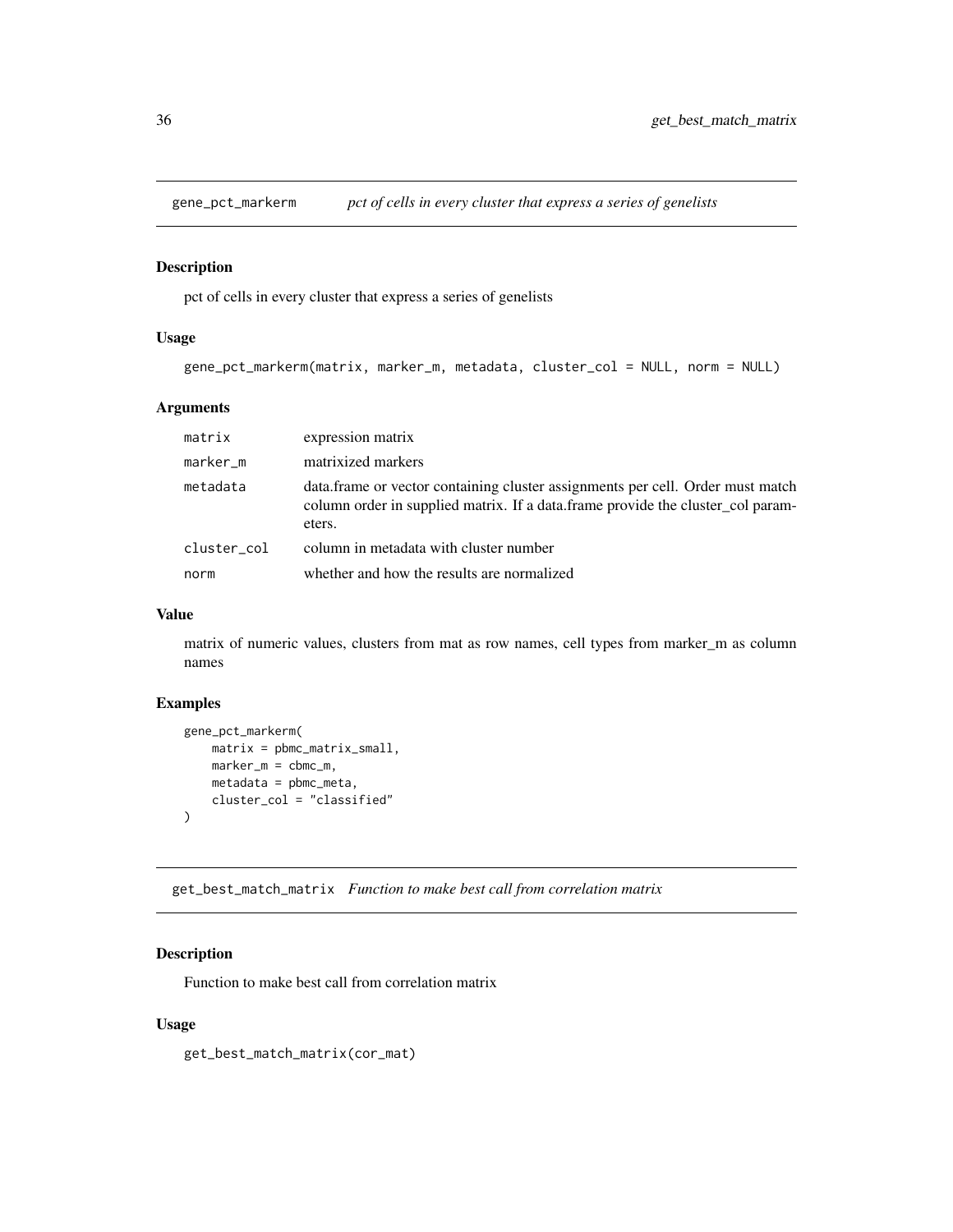# get\_best\_str 37

## Arguments

cor\_mat correlation matrix

#### Value

matrix of 1s and 0s

get\_best\_str *Function to make call and attach score*

# Description

Function to make call and attach score

### Usage

get\_best\_str(name, best\_mat, cor\_mat, carry\_cor = TRUE)

## Arguments

| name      | name of row to query                        |
|-----------|---------------------------------------------|
| best_mat  | binarized call matrix                       |
| cor_mat   | correlation matrix                          |
| carry_cor | whether the correlation score gets reported |

## Value

string with ident call and possibly cor value

get\_common\_elements *Find entries shared in all vectors*

#### Description

return entries found in all supplied vectors. If the vector supplied is NULL or NA, then it will be excluded from the comparision.

# Usage

get\_common\_elements(...)

# Arguments

... vectors

#### Value

vector of shared elements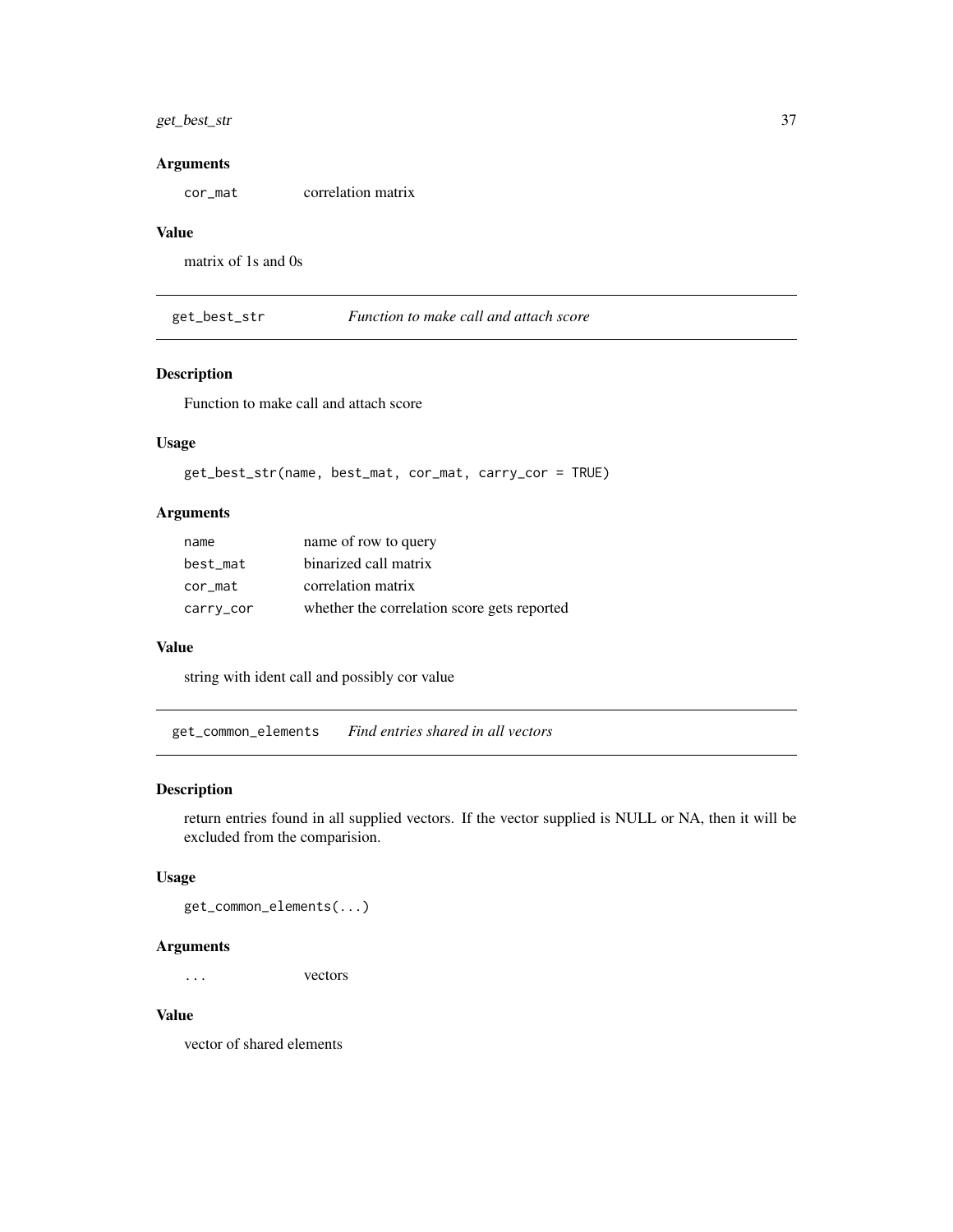Compute similarity of matrices

# Usage

```
get_similarity(
 expr_mat,
 ref_mat,
 cluster_ids,
 compute_method,
 pseudobulk_method = "mean",
 per_cell = FALSE,
 rm0 = FALSE,if\_log = TRUE,low_{threshold} = 0,
  ...
)
```
# Arguments

| expr_mat          | single-cell expression matrix                                                                                                      |  |
|-------------------|------------------------------------------------------------------------------------------------------------------------------------|--|
| ref_mat           | reference expression matrix                                                                                                        |  |
| cluster_ids       | vector of cluster ids for each cell                                                                                                |  |
|                   | $compute\_method$ method $(s)$ for computing similarity scores                                                                     |  |
| pseudobulk_method |                                                                                                                                    |  |
|                   | method used for summarizing clusters, options are mean (default), median, trun-<br>cate (10% truncated mean), or trimean, max, min |  |
| per_cell          | run per cell?                                                                                                                      |  |
| rm0               | consider 0 as missing data, recommended for per_cell                                                                               |  |
| if_log            | input data is natural log, averaging will be done on unlogged data                                                                 |  |
| low_threshold     | option to remove clusters with too few cells                                                                                       |  |
| $\cdot$           | additional parameters not used yet                                                                                                 |  |

# Value

matrix of numeric values, clusters from expr\_mat as row names, cell types from ref\_mat as column names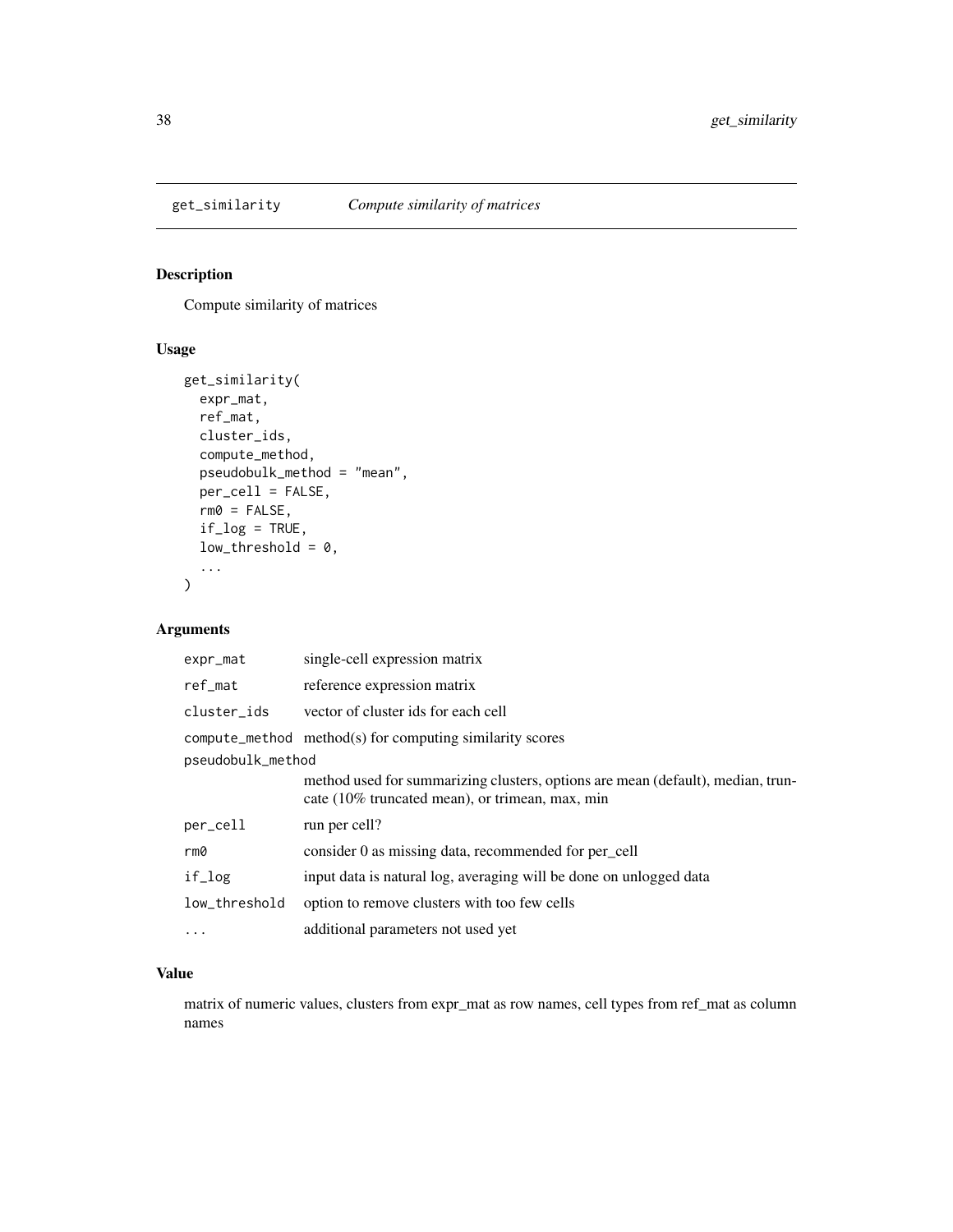get\_ucsc\_reference *Build reference atlases from external UCSC cellbrowsers*

# Description

Build reference atlases from external UCSC cellbrowsers

# Usage

```
get_ucsc_reference(cb_url, cluster_col, ...)
```
# Arguments

| cb url      | URL of cellbrowser dataset (e.g. http://cells.ucsc.edu/?ds=cortex-dev). Note<br>that the URL must contain the ds=dataset-name suffix. |
|-------------|---------------------------------------------------------------------------------------------------------------------------------------|
| cluster col | annotation field for summarizing gene expression (e.g. clustering, cell-type<br>name, samples, etc.)                                  |
| $\cdots$    | additional args passed to average clusters                                                                                            |

## Value

reference matrix

# Examples

```
## Not run:
get_ucsc_reference(cb_url = "http://cells.ucsc.edu/?ds=kidney-atlas%2FFetal_Immune",
                   cluster_col = "celltype")
```
## End(Not run)

get\_unique\_column *Generate a unique column id for a dataframe*

# Description

Generate a unique column id for a dataframe

# Usage

get\_unique\_column(df, id = NULL)

| df | dataframe with column names |
|----|-----------------------------|
| id | desired id if unique        |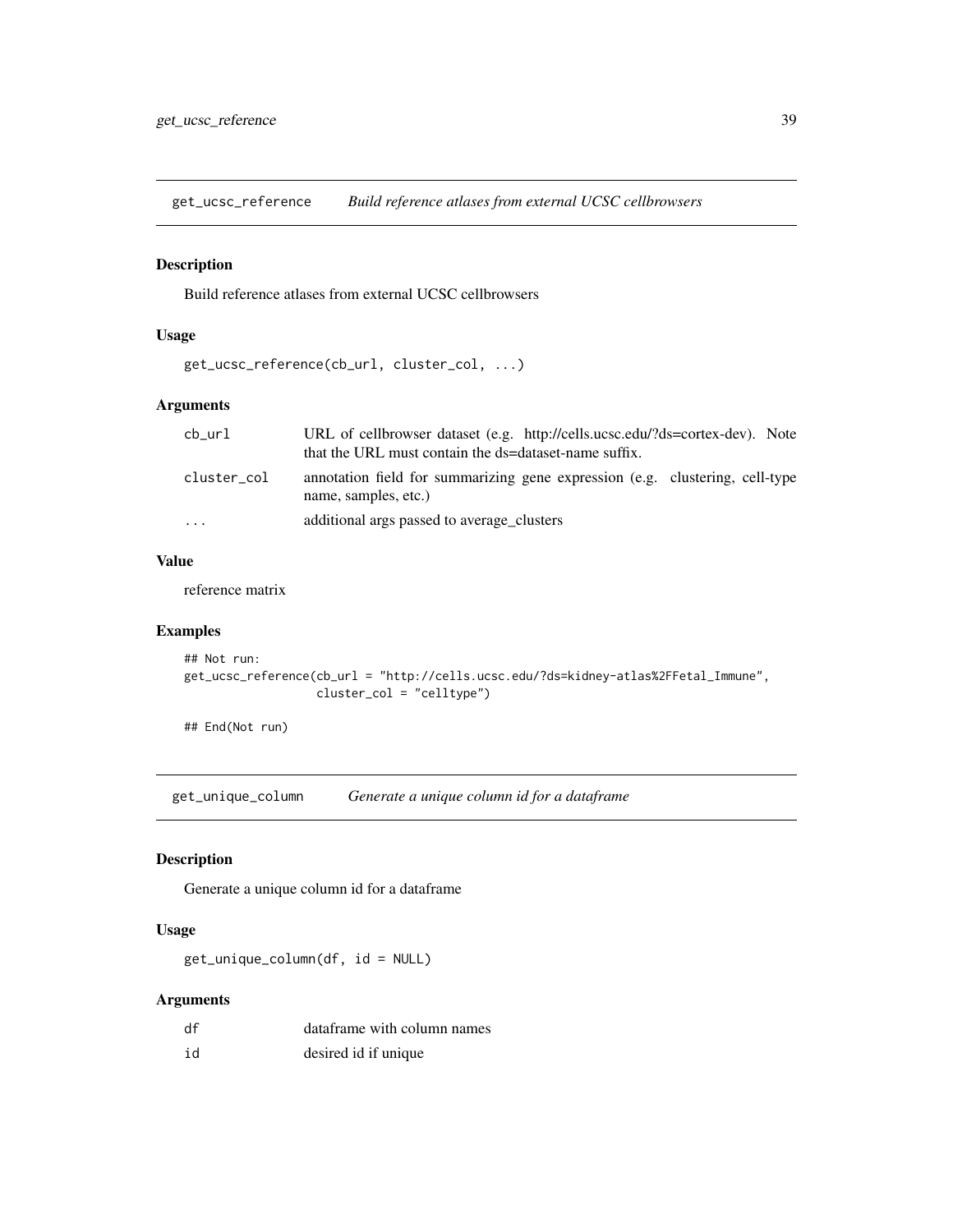# Value

character

# get\_vargenes *Generate variable gene list from marker matrix*

## Description

Variable gene list is required for clustify main function. This function parses variables genes from a matrix input.

## Usage

get\_vargenes(marker\_mat)

# Arguments

marker\_mat matrix or dataframe of candidate genes for each cluster

# Value

vector of marker gene names

# Examples

get\_vargenes(cbmc\_m)

gmt\_to\_list *convert gmt format of pathways to list of vectors*

#### Description

convert gmt format of pathways to list of vectors

#### Usage

```
gmt_to_list(
 path,
 cutoff = 0,
  sep = "\thttp://www.broadinstitute.org/gsea/msigdb/cards/.*?\t"
)
```

| path   | gmt file path                                    |
|--------|--------------------------------------------------|
| cutoff | remove pathways with less genes than this cutoff |
| sep    | sep used in file to split path and genes         |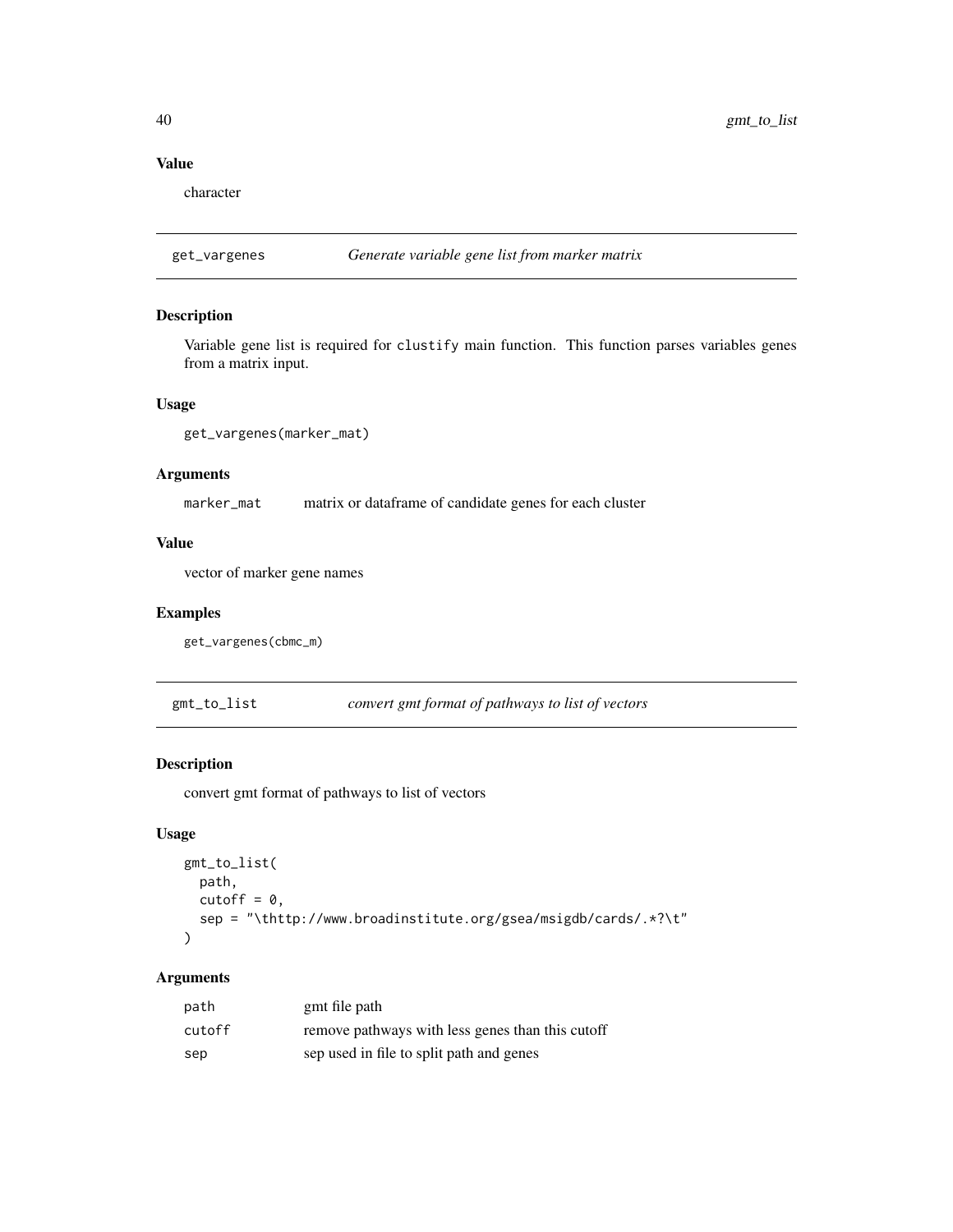human\_genes\_10x 41

# Value

list of genes in each pathway

# Examples

```
gmt_file <- system.file(
    "extdata",
    "c2.cp.reactome.v6.2.symbols.gmt.gz",
    package = "clustifyr"
\mathcal{L}gl <- gmt_to_list(path = gmt_file)
length(gl)
```
<span id="page-40-0"></span>human\_genes\_10x *Vector of human genes for 10x cellranger pipeline*

# Description

Vector of human genes for 10x cellranger pipeline

### Usage

```
human_genes_10x
```
## Format

An object of class character of length 33514.

#### Source

```
https://support.10xgenomics.com/single-cell-gene-expression/software/downloads/
latest
```
# See Also

Other data: [cbmc\\_m](#page-13-0), [cbmc\\_ref](#page-14-0), [downrefs](#page-30-0), [mouse\\_genes\\_10x](#page-45-0), [object\\_loc\\_lookup](#page-47-0), [pbmc\\_markers\\_M3Drop](#page-52-0), [pbmc\\_markers](#page-52-1), [pbmc\\_matrix\\_small](#page-53-0), [pbmc\\_meta](#page-53-1), [pbmc\\_vargenes](#page-54-0), [s\\_small3](#page-74-0), [s\\_small](#page-74-1), [sce\\_small](#page-72-0)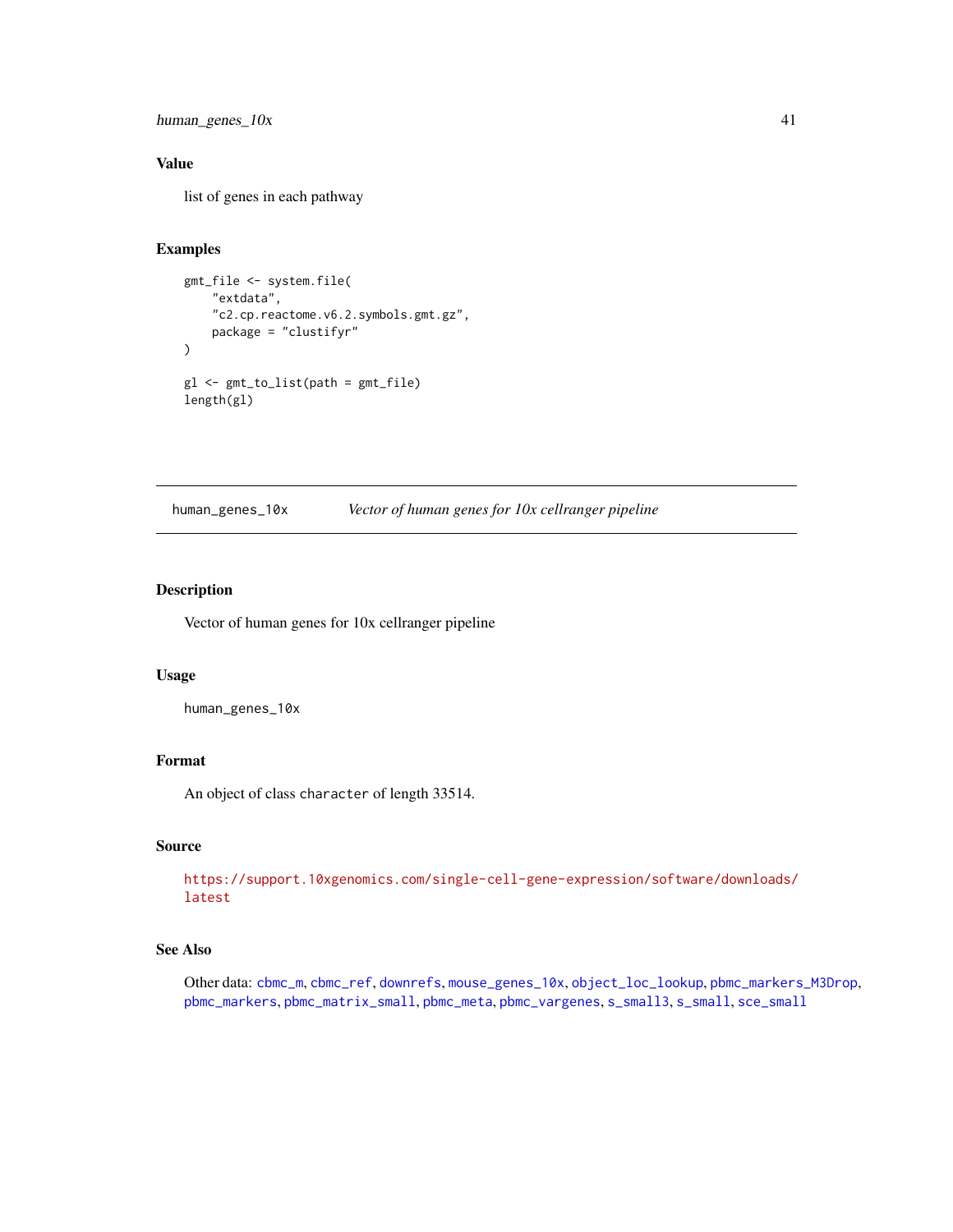insert\_meta\_object *more flexible metadata update of single cell objects*

# Description

more flexible metadata update of single cell objects

# Usage

```
insert_meta_object(
  input,
  new_meta,
  type = class(input),
  meta_loc = NULL,
  lookuptable = NULL
\mathcal{L}
```
# Arguments

| input       | input object                                                    |
|-------------|-----------------------------------------------------------------|
| new_meta    | new metadata table to insert back into object                   |
| type        | look up predefined slots/loc                                    |
| $meta\_loc$ | metadata location                                               |
| lookuptable | if not supplied, will look in built-in table for object parsing |

## Value

new object with new metadata inserted

```
## Not run:
insert_meta_object(s_small3, seurat_meta(s_small3, dr = "tsne"))
## End(Not run)
```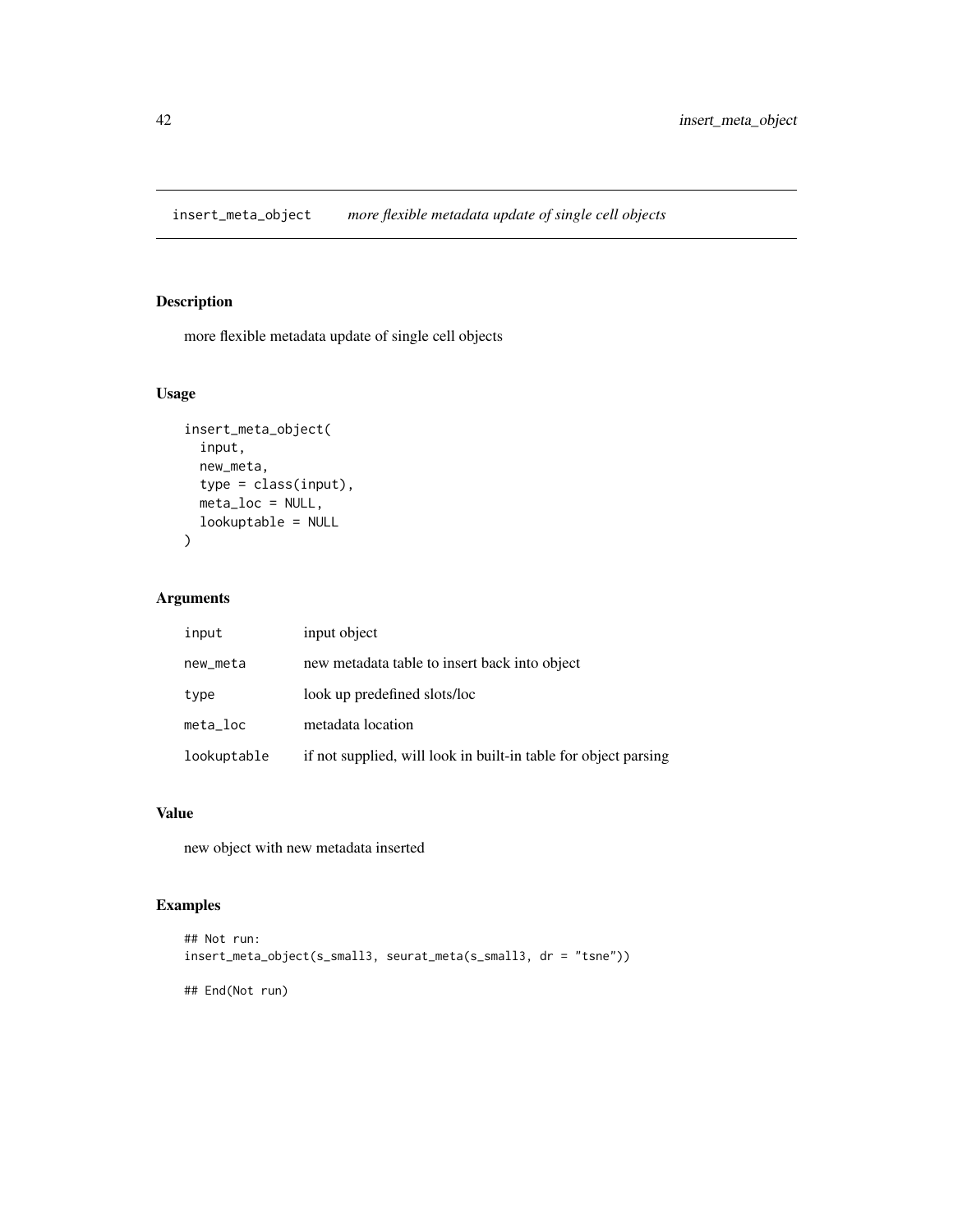kl\_divergence *KL divergence*

#### Description

Use package entropy to compute Kullback-Leibler divergence. The function first converts each vector's reads to pseudo-number of transcripts by normalizing the total reads to total\_reads. The normalized read for each gene is then rounded to serve as the pseudo-number of transcripts. Function entropy::KL.shrink is called to compute the KL-divergence between the two vectors, and the maximal allowed divergence is set to max\_KL. Finally, a linear transform is performed to convert the KL divergence, which is between 0 and max\_KL, to a similarity score between -1 and 1.

#### Usage

```
kl_divergence(vec1, vec2, if_log = FALSE, total_reads = 1000, max_KL = 1)
```
#### Arguments

| vec1        | Test vector                                                                                                           |
|-------------|-----------------------------------------------------------------------------------------------------------------------|
| vec2        | Reference vector                                                                                                      |
| if_log      | Whether the vectors are log-transformed. If so, the raw count should be com-<br>puted before computing KL-divergence. |
| total_reads | Pseudo-library size                                                                                                   |
| max_KL      | Maximal allowed value of KL-divergence.                                                                               |

#### Value

numeric value, with additional attributes, of kl divergence between the vectors

make\_comb\_ref *make combination ref matrix to assess intermixing*

#### Description

make combination ref matrix to assess intermixing

#### Usage

make\_comb\_ref(ref\_mat, if\_log = TRUE, sep = "\_and\_")

| ref mat | reference expression matrix     |
|---------|---------------------------------|
| if_log  | whether input data is natural   |
| sep     | separator for name combinations |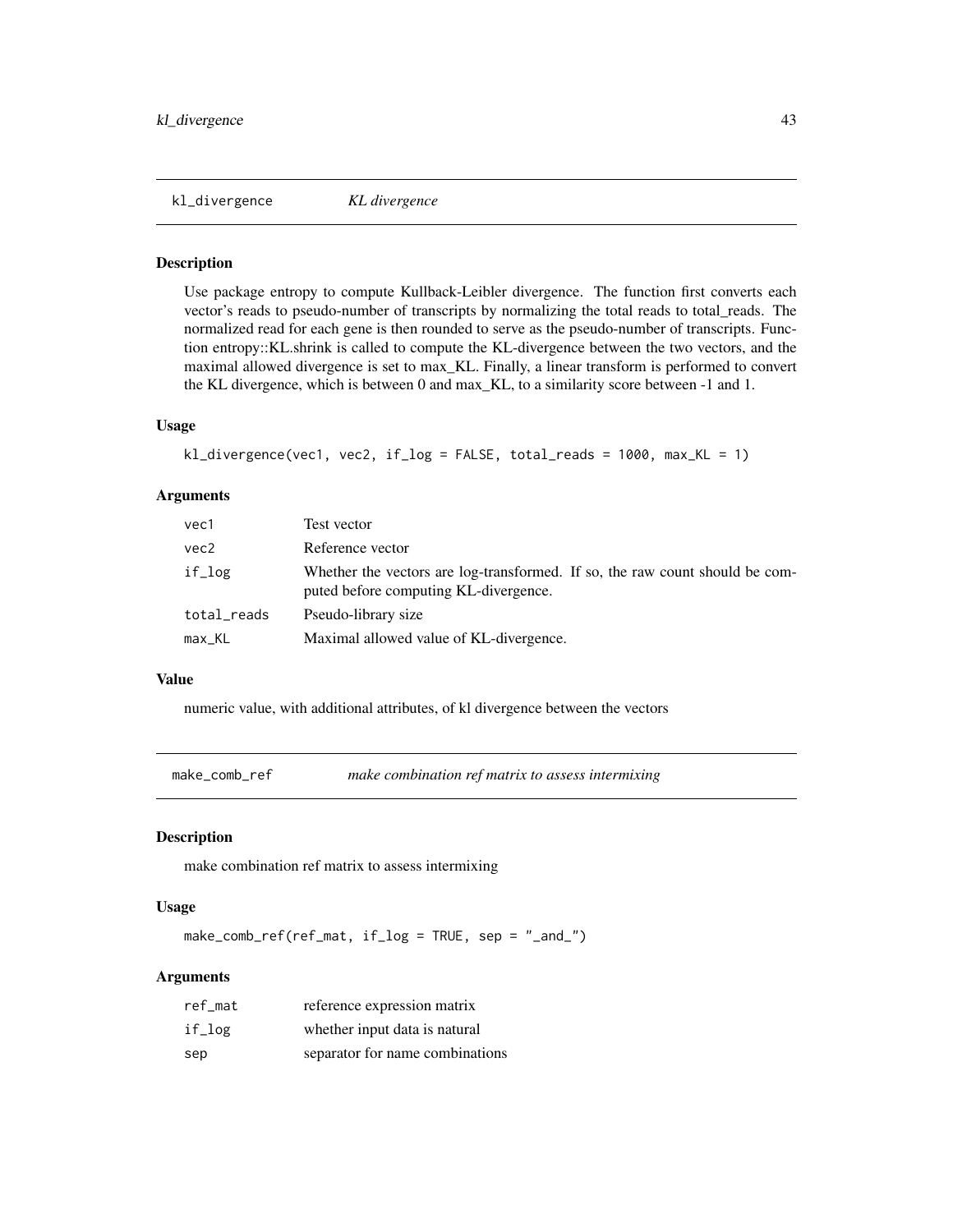## Value

expression matrix

## Examples

```
ref <- make_comb_ref(
    cbmc_ref,
    sep = " +_"
\mathcal{L}ref[1:3, 1:3]
```
marker\_select *decide for one gene whether it is a marker for a certain cell type*

# Description

decide for one gene whether it is a marker for a certain cell type

# Usage

```
marker_select(row1, cols, cut = 1, compto = 1)
```
# Arguments

| row1   | a numeric vector of expression values (row)           |
|--------|-------------------------------------------------------|
| cols   | a vector of cell types (column)                       |
| cut    | an expression minimum cutoff                          |
| compto | compare max expression to the value of next 1 or more |

# Value

vector of cluster name and ratio value

```
pbmc_avg <- average_clusters(
    mat = pbmc_matrix_small,
    metadata = pbmc_meta,
    cluster_col = "classified",
    if_log = FALSE
\mathcal{L}marker_select(
    row1 = pbmc_avg["PPBP", ],
    cols = names(pbmc_avg["PPBP", ])
\mathcal{L}
```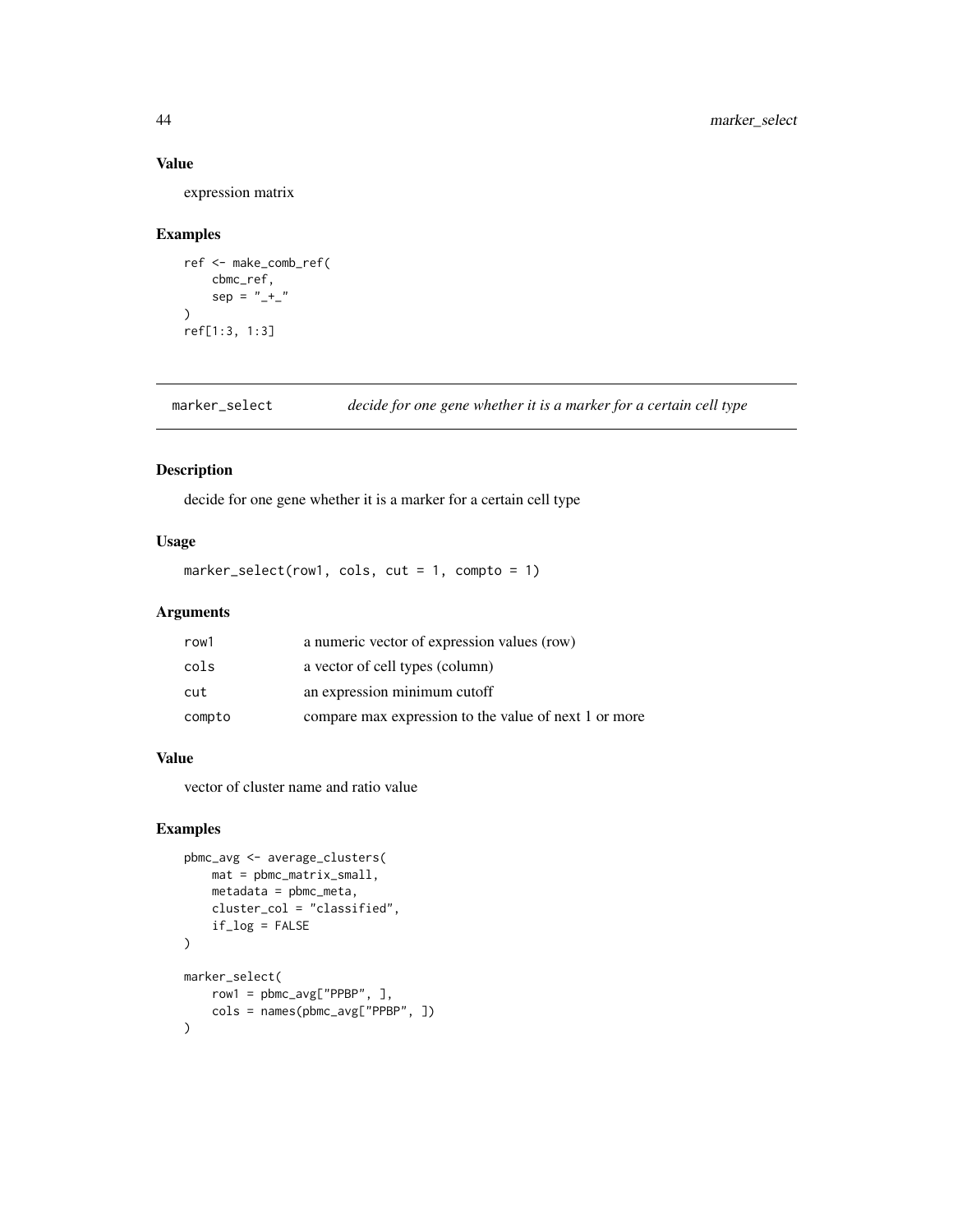matrixize\_markers *Convert candidate genes list into matrix*

# Description

Convert candidate genes list into matrix

# Usage

```
matrixize_markers(
 marker_df,
 ranked = FALSE,
 n = NULL,step_weight = 1,
 background_weight = 0,
 unique = FALSE,metadata = NULL,
 cluster_col = "classified",
  remove_rp = FALSE
)
```
# Arguments

| marker_df         | data frame of candidate genes, must contain "gene" and "cluster" columns, or a<br>matrix of gene names to convert to ranked |  |
|-------------------|-----------------------------------------------------------------------------------------------------------------------------|--|
| ranked            | unranked gene list feeds into hyperp, the ranked gene list feeds into regular<br>corr_coef                                  |  |
| n                 | number of genes to use                                                                                                      |  |
| step_weight       | ranked genes are transformed into pseudo expression by descending weight                                                    |  |
| background_weight |                                                                                                                             |  |
|                   | ranked genes are tranformed into pseudo expression with added weight                                                        |  |
| unique            | whether to use only unique markers to 1 cluster                                                                             |  |
| metadata          | vector or dataframe of cluster names, should have column named cluster                                                      |  |
| cluster_col       | column for cluster names to replace original cluster, if metadata is dataframe                                              |  |
| remove_rp         | do not include rps, rpl, rp1-9 in markers                                                                                   |  |

# Value

matrix of unranked gene marker names, or matrix of ranked expression

# Examples

matrixize\_markers(pbmc\_markers)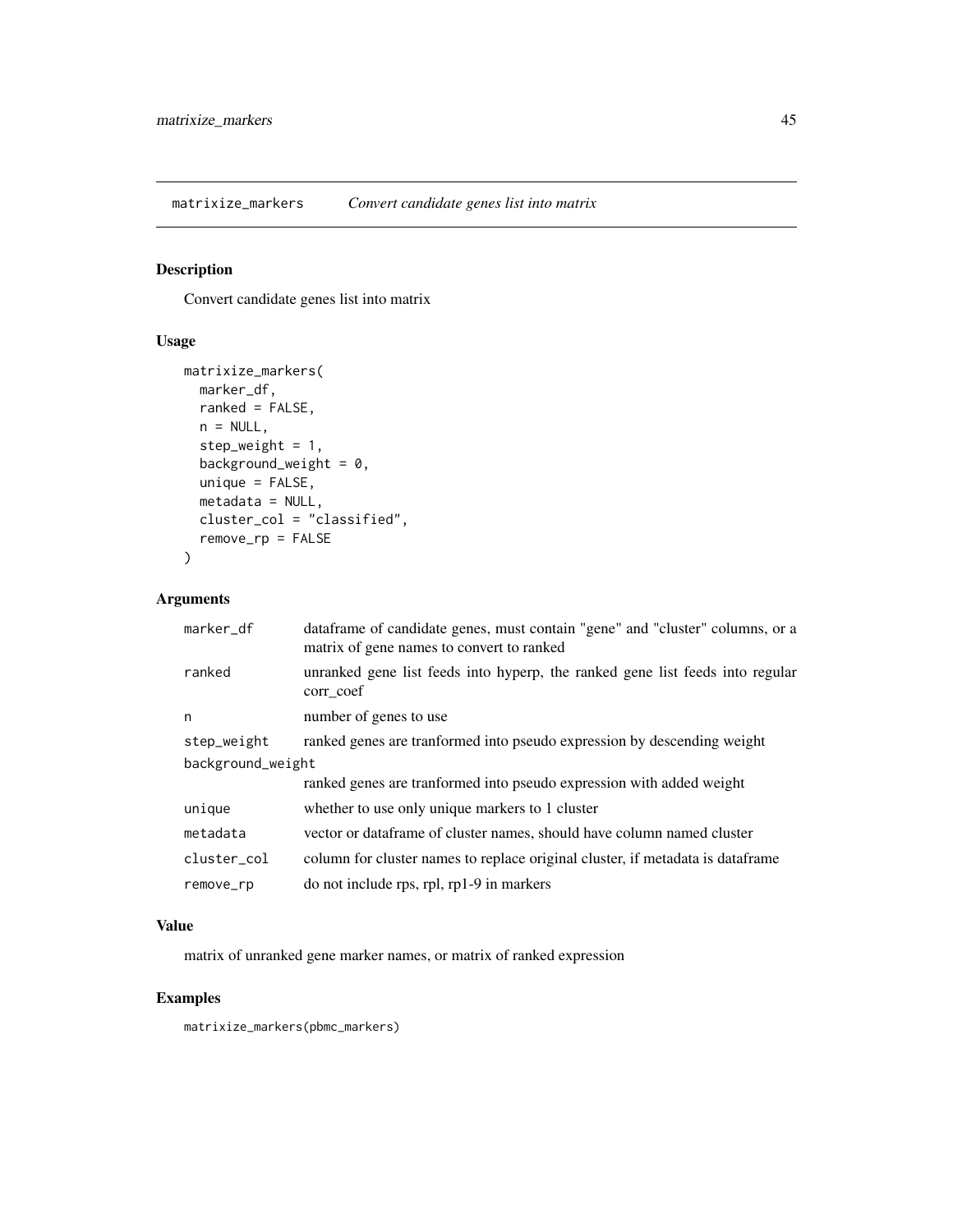<span id="page-45-0"></span>

Vector of mouse genes for 10x cellranger pipeline

#### Usage

mouse\_genes\_10x

#### Format

An object of class character of length 31017.

#### Source

[https://support.10xgenomics.com/single-cell-gene-expression/software/downloads/](https://support.10xgenomics.com/single-cell-gene-expression/software/downloads/latest) [latest](https://support.10xgenomics.com/single-cell-gene-expression/software/downloads/latest)

# See Also

Other data: [cbmc\\_m](#page-13-0), [cbmc\\_ref](#page-14-0), [downrefs](#page-30-0), [human\\_genes\\_10x](#page-40-0), [object\\_loc\\_lookup](#page-47-0), [pbmc\\_markers\\_M3Drop](#page-52-0), [pbmc\\_markers](#page-52-1), [pbmc\\_matrix\\_small](#page-53-0), [pbmc\\_meta](#page-53-1), [pbmc\\_vargenes](#page-54-0), [s\\_small3](#page-74-0), [s\\_small](#page-74-1), [sce\\_small](#page-72-0)

not\_pretty\_palette *black and white palette for plotting continous variables*

#### Description

black and white palette for plotting continous variables

#### Usage

```
not_pretty_palette
```
# Format

An object of class character of length 9.

#### Value

vector of colors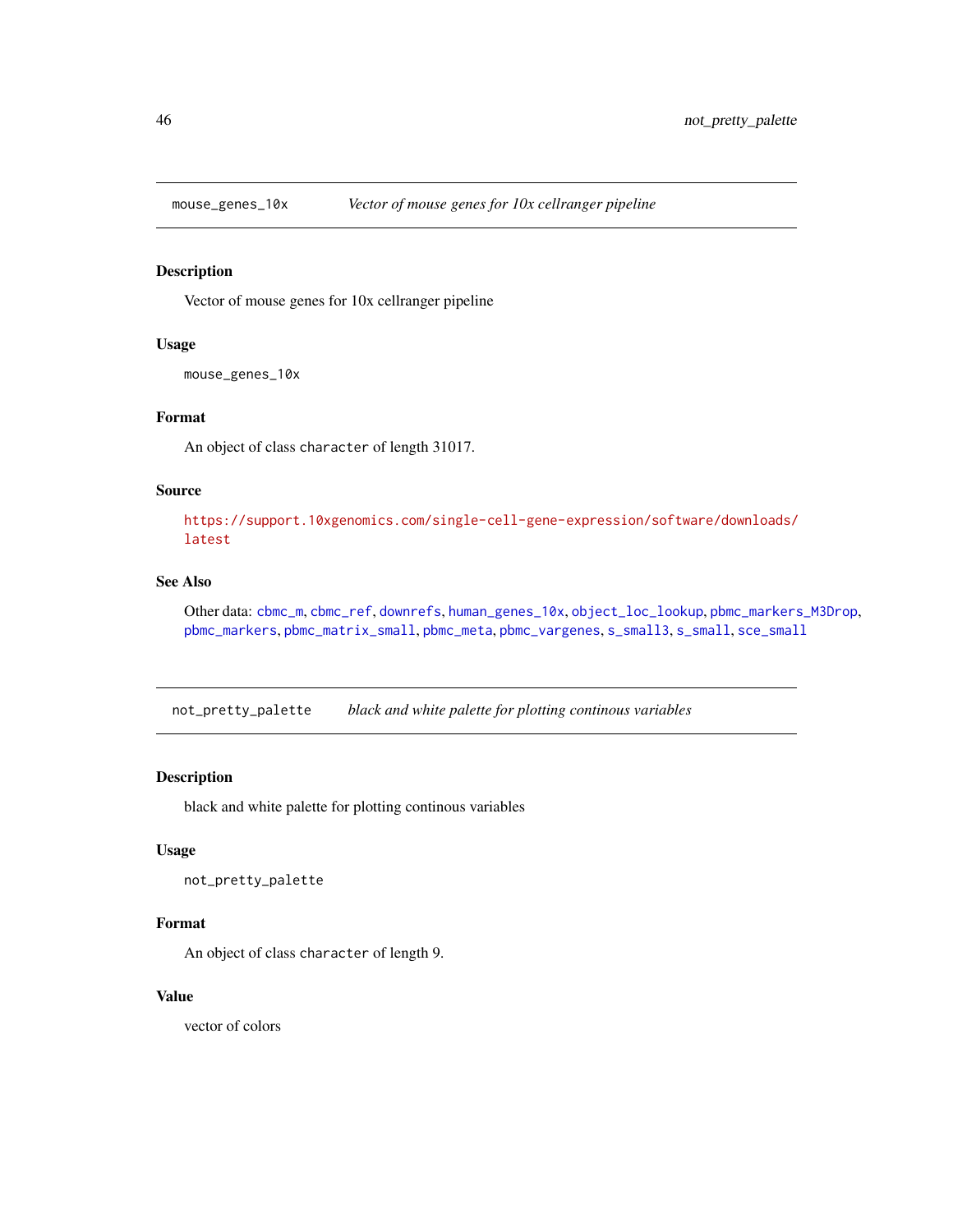Function to access object data

### Usage

```
object_data(object, ...)
## S3 method for class 'Seurat'
object_data(object, slot, n_genes = 1000, ...)
```

```
## S3 method for class 'SingleCellExperiment'
object_data(object, slot, ...)
```
# Arguments

| object   | object after tsne or umap projections and clustering                                                                                |
|----------|-------------------------------------------------------------------------------------------------------------------------------------|
| $\cdots$ | additional arguments                                                                                                                |
| slot     | data to access                                                                                                                      |
| n_genes  | number of genes limit for Seurat variable genes, by default 1000, set to 0 to use<br>all variable genes (generally not recommended) |

## Value

expression matrix, with genes as row names, and cell types as column names

```
mat <- object_data(
    object = s_small3,
    slot = "data"
\mathcal{L}mat[1:3, 1:3]
mat <- object_data(
    object = sce_small,
    slot = "data"
)
mat[1:3, 1:3]
```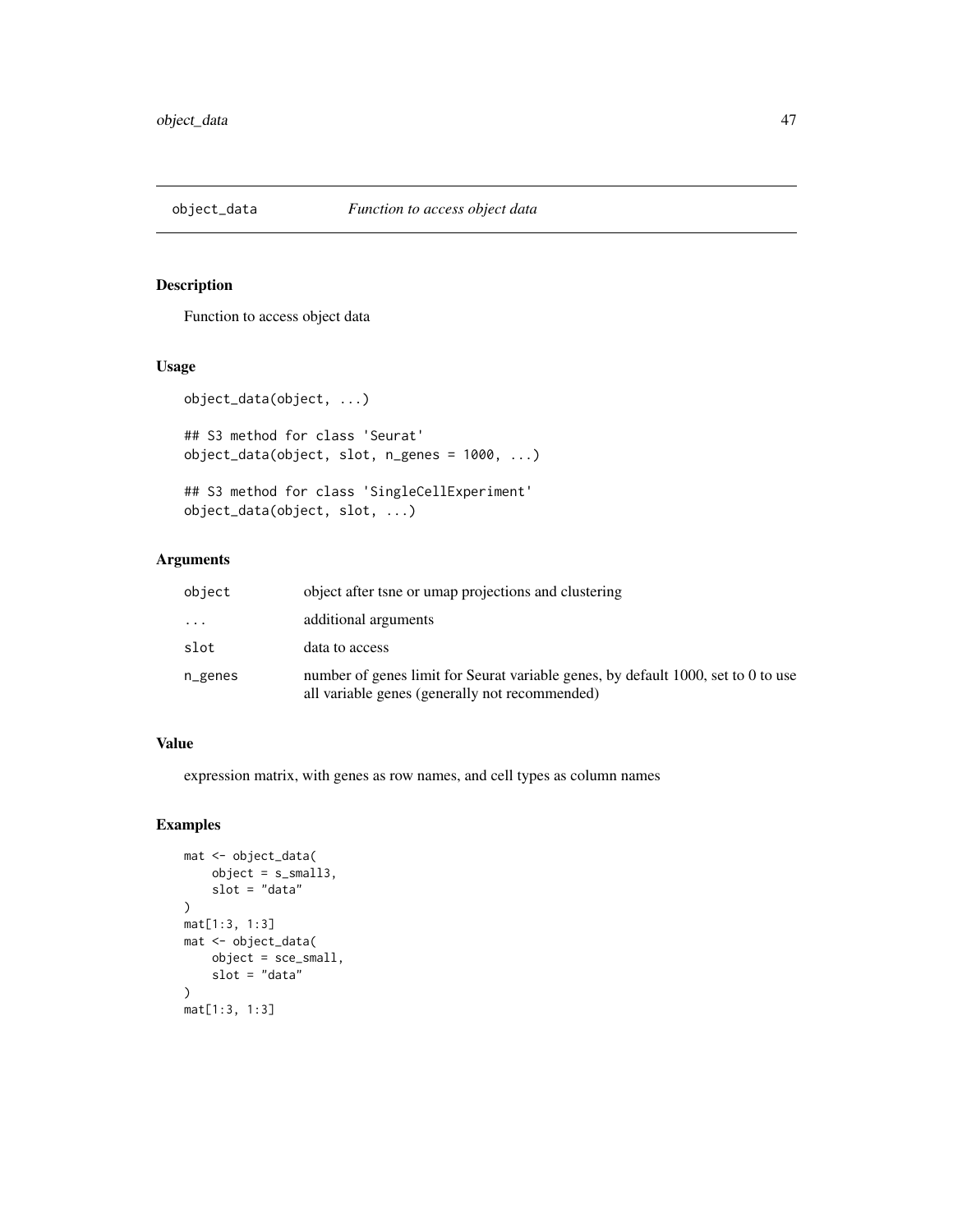<span id="page-47-0"></span>object\_loc\_lookup *lookup table for single cell object structures*

#### Description

lookup table for single cell object structures

#### Usage

object\_loc\_lookup

#### Format

An object of class data. frame with 4 rows and 6 columns.

#### Source

various packages

# See Also

Other data: [cbmc\\_m](#page-13-0), [cbmc\\_ref](#page-14-0), [downrefs](#page-30-0), [human\\_genes\\_10x](#page-40-0), [mouse\\_genes\\_10x](#page-45-0), [pbmc\\_markers\\_M3Drop](#page-52-0), [pbmc\\_markers](#page-52-1), [pbmc\\_matrix\\_small](#page-53-0), [pbmc\\_meta](#page-53-1), [pbmc\\_vargenes](#page-54-0), [s\\_small3](#page-74-0), [s\\_small](#page-74-1), [sce\\_small](#page-72-0)

object\_ref *Function to convert labelled object to avg expression matrix*

#### Description

Function to convert labelled object to avg expression matrix

#### Usage

```
object_ref(input, ...)
## Default S3 method:
object_ref(
  input,
  cluster_col = NULL,
  var_genes_only = FALSE,
  assay_name = NULL,
 method = "mean",lookuptable = NULL,
  if\_log = TRUE,...
)
```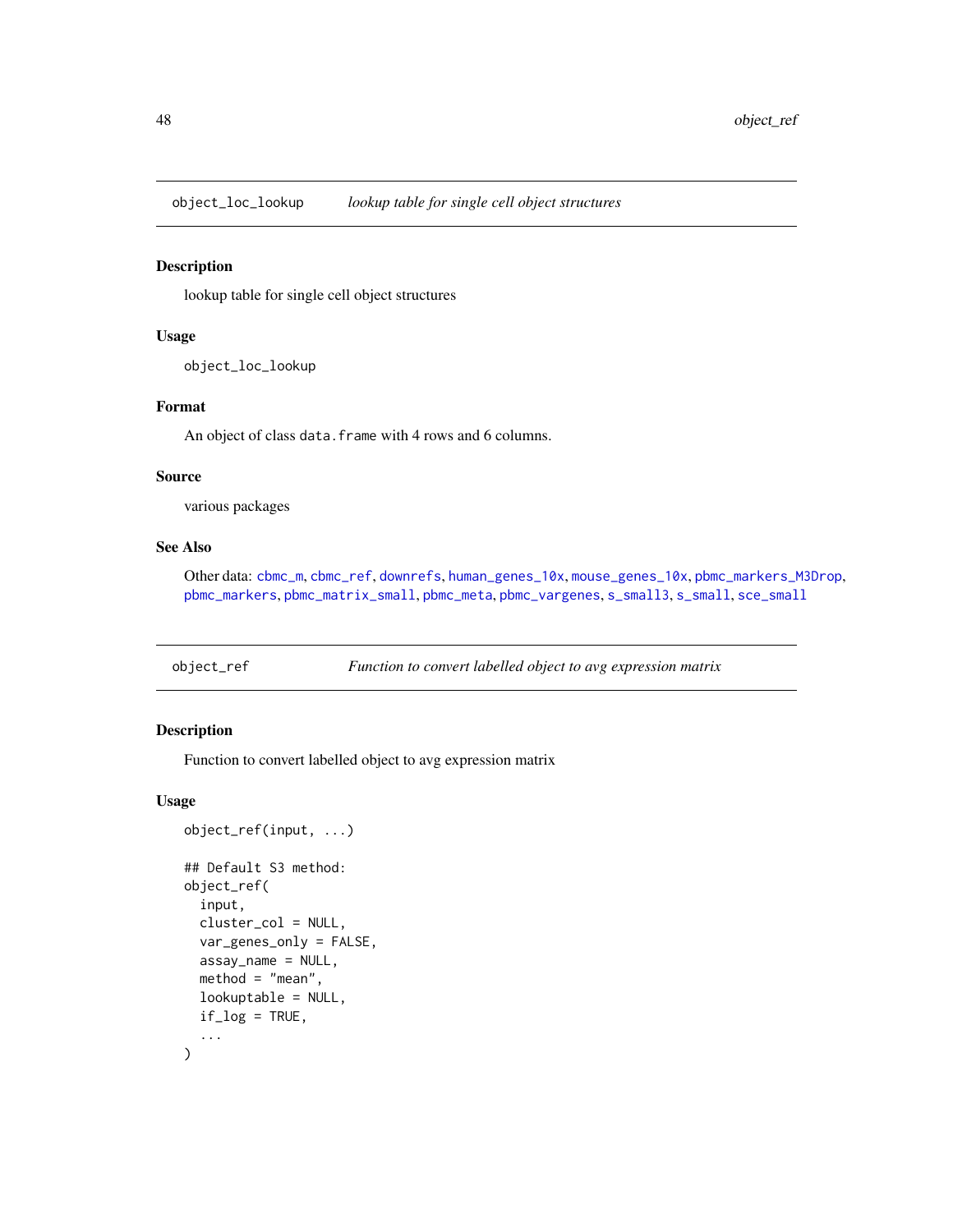```
## S3 method for class 'Seurat'
object_ref(
  input,
 cluster_col = NULL,
 var_genes_only = FALSE,
 assay_name = NULL,
 method = "mean",lookuptable = NULL,
 if\_log = TRUE,...
\mathcal{L}## S3 method for class 'SingleCellExperiment'
object_ref(
  input,
 cluster_col = NULL,
 var_genes_only = FALSE,
 assay_name = NULL,
 method = "mean",lookuptable = NULL,
 if\_log = TRUE,...
\mathcal{L}
```
# Arguments

| input          | object after tsne or umap projections and clustering                                                |
|----------------|-----------------------------------------------------------------------------------------------------|
| $\ddots$ .     | additional arguments                                                                                |
| cluster_col    | column name where classified cluster names are stored in seurat meta data, can-<br>not be "rn"      |
| var_genes_only | whether to keep only varigenes in the final matrix output, could also look up<br>genes used for PCA |
| assay_name     | any additional assay data, such as ADT, to include. If more than 1, pass a vector<br>of names       |
| method         | whether to take mean (default) or median                                                            |
| lookuptable    | if not supplied, will look in built-in table for object parsing                                     |
| if_log         | input data is natural log, averaging will be done on unlogged data                                  |

# Value

reference expression matrix, with genes as row names, and cell types as column names

# Examples

object\_ref( s\_small3,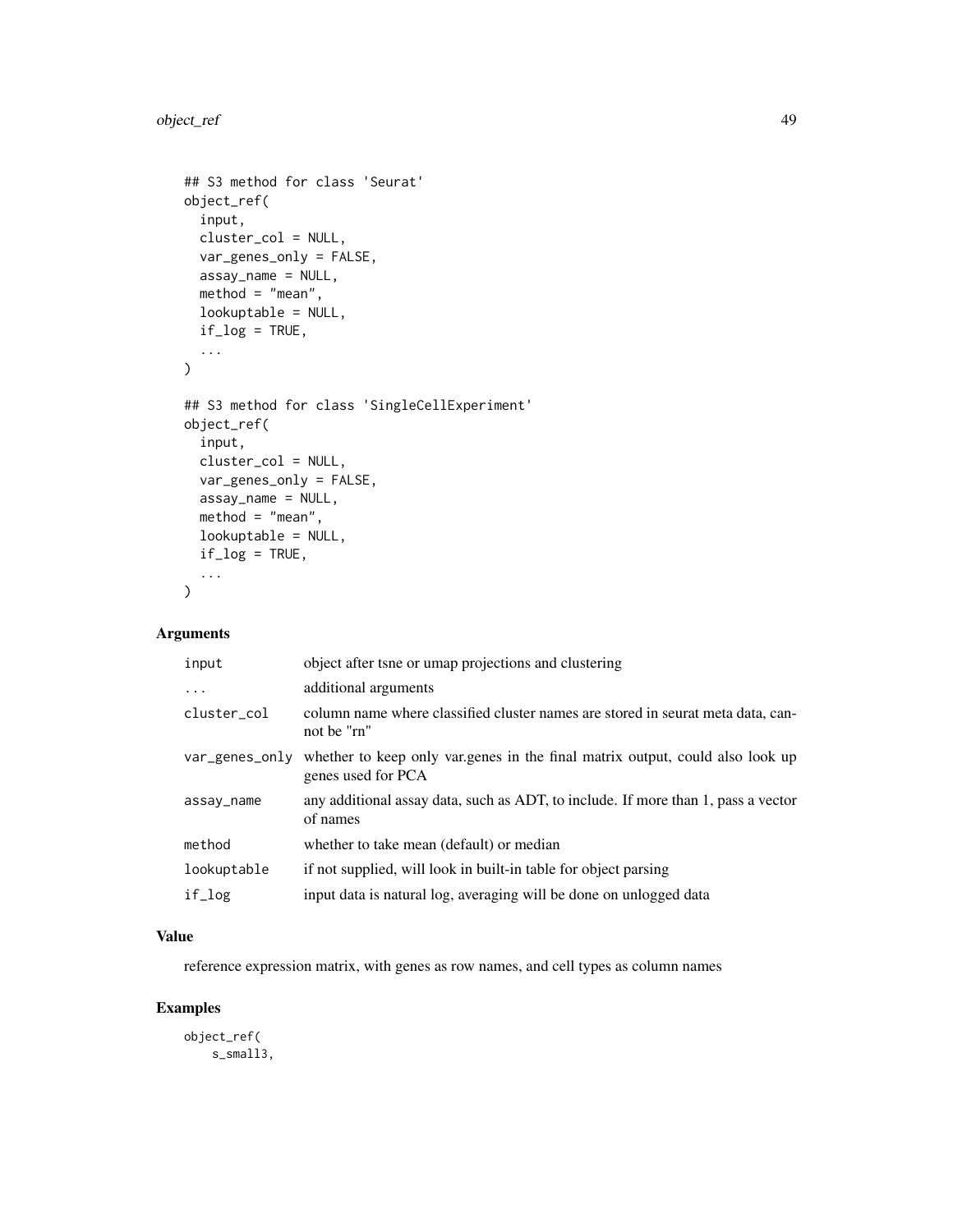```
cluster_col = "RNA_snn_res.1"
\mathcal{L}
```
# overcluster *Overcluster by kmeans per cluster*

# Description

Overcluster by kmeans per cluster

# Usage

```
overcluster(mat, cluster_id, power = 0.15)
```
## Arguments

| mat        | expression matrix                         |
|------------|-------------------------------------------|
| cluster id | list of ids per cluster                   |
| power      | decides the number of clusters for kmeans |

## Value

new cluster\_id list of more clusters

# Examples

```
res <- overcluster(
    mat = pbmc_matrix_small,
    cluster_id = split(colnames(pbmc_matrix_small), pbmc_meta$classified)
\mathcal{L}length(res)
```
overcluster\_test *compare clustering parameters and classification outcomes*

# Description

compare clustering parameters and classification outcomes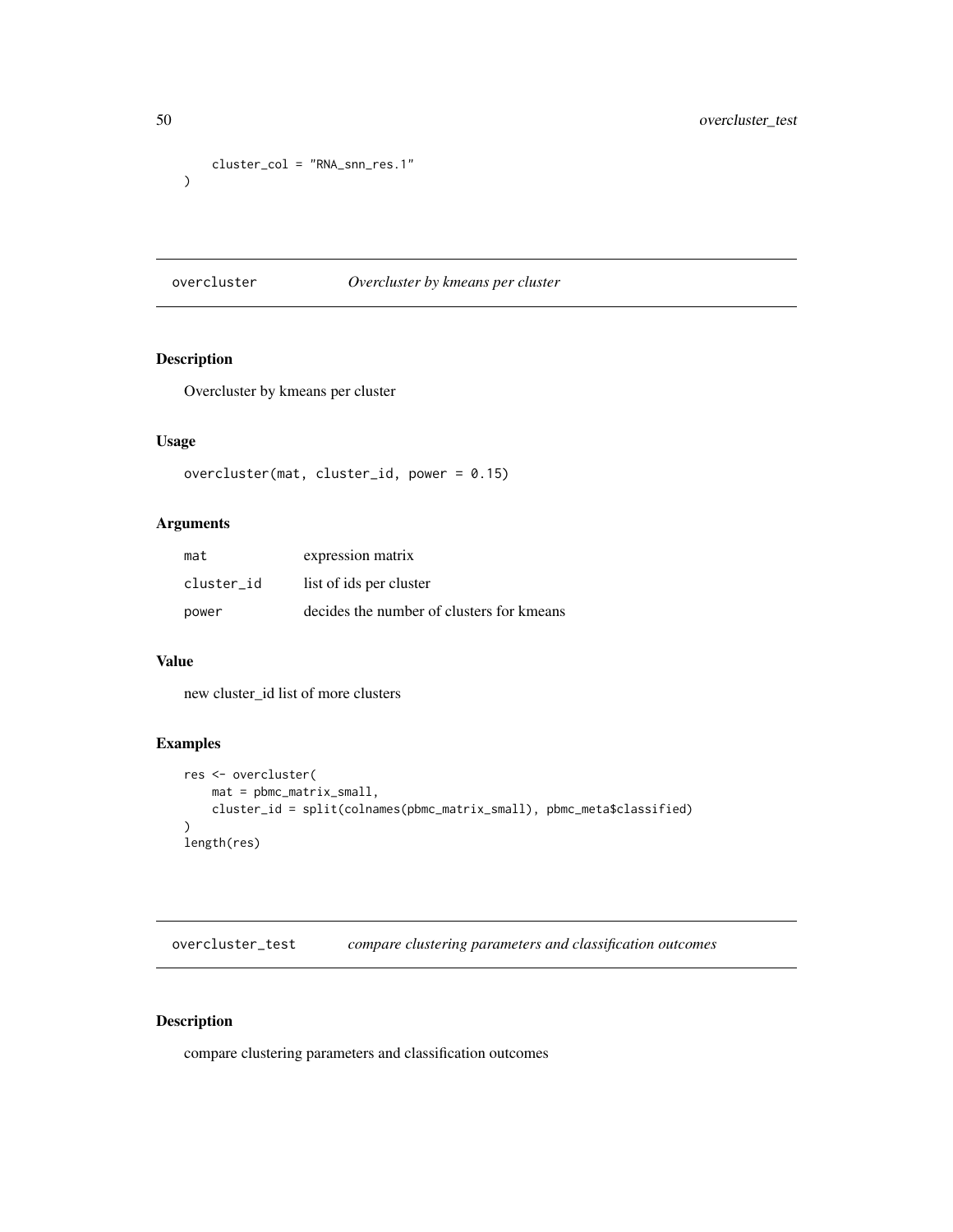# overcluster\_test 51

# Usage

```
overcluster_test(
 expr,
 metadata,
 ref_mat,
 cluster_col,
 x_{col} = "UMAP_1",y_{col} = "UMAP_2",n = 5,
 ngenes = NULL,
  query_genes = NULL,
  threshold = 0,
 do\_label = TRUE,do_legend = FALSE,
 newclustering = NULL,
 combine = TRUE
)
```
# Arguments

| expr          | expression matrix                                                                                   |
|---------------|-----------------------------------------------------------------------------------------------------|
| metadata      | metadata including cluster info and dimension reduction plotting                                    |
| ref_mat       | reference matrix                                                                                    |
| cluster_col   | column of clustering from metadata                                                                  |
| x_col         | column of metadata for x axis plotting                                                              |
| y_col         | column of metadata for y axis plotting                                                              |
| n             | expand n-fold for over/under clustering                                                             |
| ngenes        | number of genes to use for feature selection, use all genes if NULL                                 |
| query_genes   | vector, otherwise genes with be recalculated                                                        |
| threshold     | type calling threshold                                                                              |
| do_label      | whether to label each cluster at median center                                                      |
| do_legend     | whether to draw legend                                                                              |
| newclustering | use kmeans if NULL on dr or col name for second column of clustering                                |
| combine       | if TRUE return a single plot with combined panels, if FALSE return list of plots<br>(default: TRUE) |

# Value

faceted ggplot object

```
set.seed(42)
overcluster_test(
   expr = pbmc_matrix_small,
```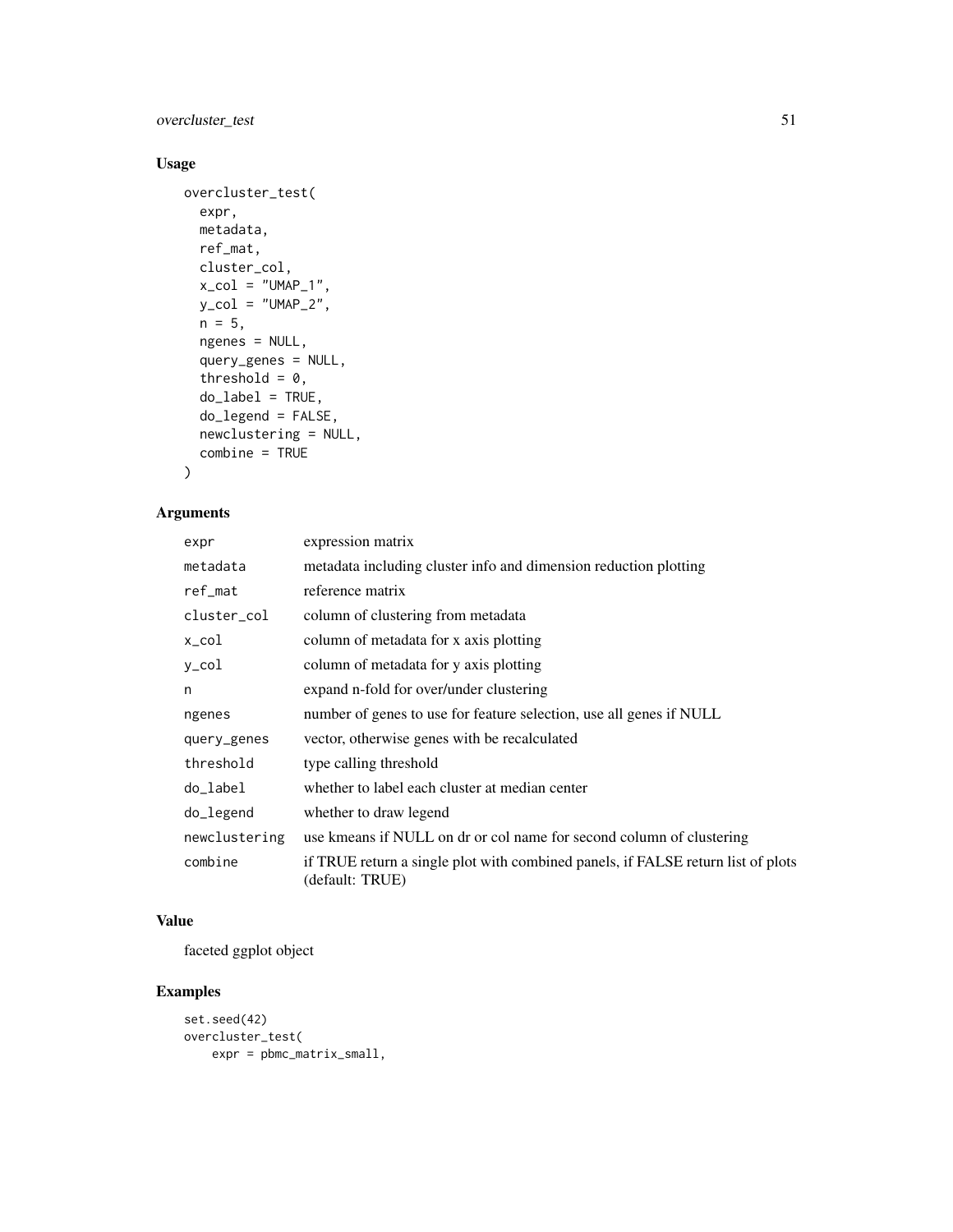```
metadata = pbmc_meta,
ref_mat = cbmc_ref,
cluster_col = "classified",
x_{\text{col}} = "UMAP_1",y_{col} = "UMAP_2"
```
parse\_loc\_object *more flexible parsing of single cell objects*

# Description

)

more flexible parsing of single cell objects

## Usage

```
parse_loc_object(
  input,
  type = class(input),
 expr_loc = NULL,
 meta_loc = NULL,
 var_loc = NULL,
 cluster_col = NULL,
  lookuptable = NULL
\mathcal{L}
```
# Arguments

| input       | input object                                                    |
|-------------|-----------------------------------------------------------------|
| type        | look up predefined slots/loc                                    |
| expr_loc    | expression matrix location                                      |
| $meta\_loc$ | metadata location                                               |
| var_loc     | variable genes location                                         |
| cluster_col | column of clustering from metadata                              |
| lookuptable | if not supplied, will look in built-in table for object parsing |

# Value

list of expression, metadata, vargenes, cluster\_col info from object

```
obj <- parse_loc_object(s_small3)
length(obj)
```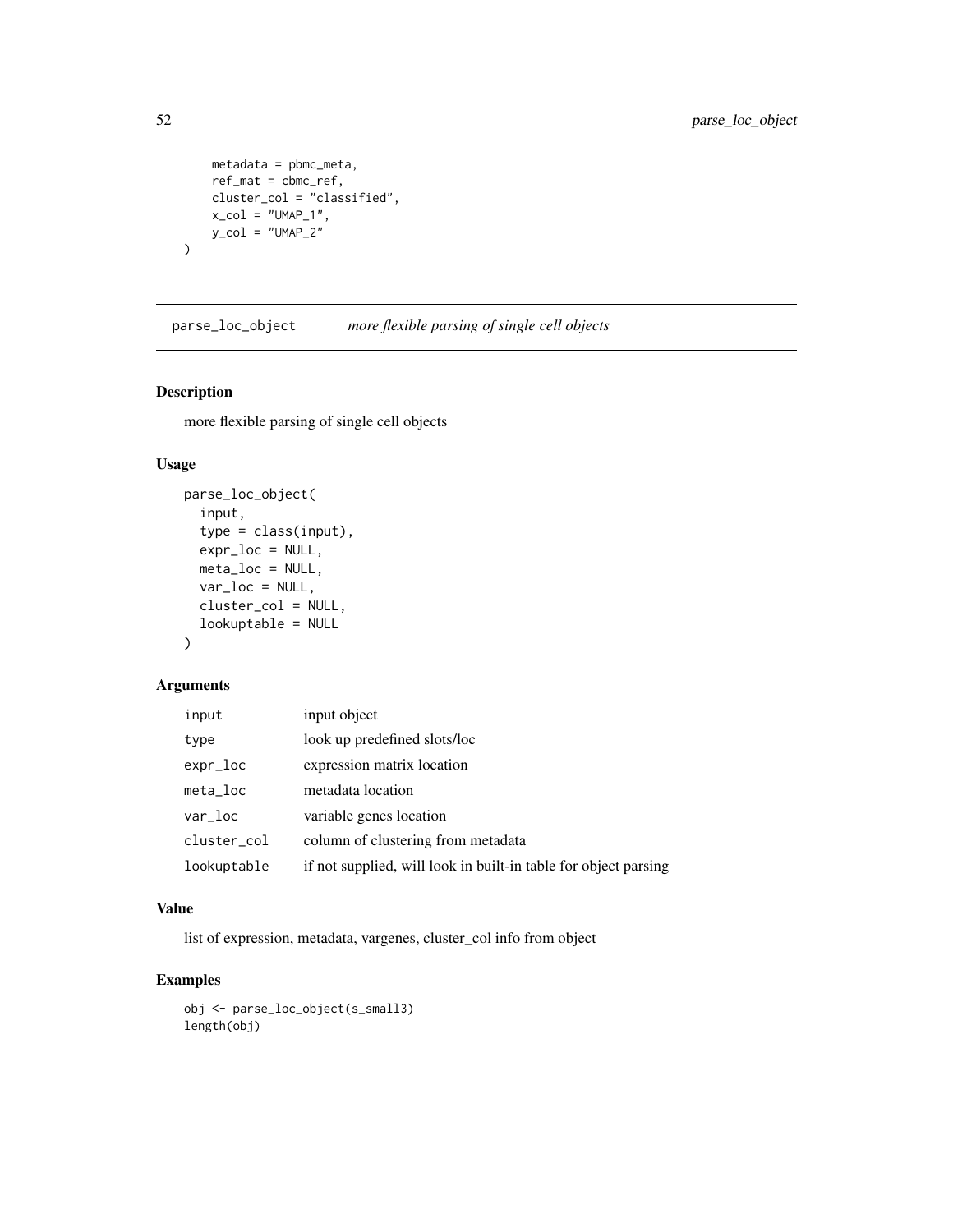<span id="page-52-1"></span>

Dataframe of markers from Seurat FindAllMarkers function

#### Usage

pbmc\_markers

#### Format

An object of class data. frame with 2304 rows and 7 columns.

#### Source

[pbmc\_matrix] processed by Seurat

# See Also

Other data: [cbmc\\_m](#page-13-0), [cbmc\\_ref](#page-14-0), [downrefs](#page-30-0), [human\\_genes\\_10x](#page-40-0), [mouse\\_genes\\_10x](#page-45-0), [object\\_loc\\_lookup](#page-47-0), [pbmc\\_markers\\_M3Drop](#page-52-0), [pbmc\\_matrix\\_small](#page-53-0), [pbmc\\_meta](#page-53-1), [pbmc\\_vargenes](#page-54-0), [s\\_small3](#page-74-0), [s\\_small](#page-74-1), [sce\\_small](#page-72-0)

<span id="page-52-0"></span>pbmc\_markers\_M3Drop *Marker genes identified by M3Drop from single-cell RNA-seq PBMCs.*

# Description

Selected features of 3k pbmcs from Seurat3 tutorial

#### Usage

pbmc\_markers\_M3Drop

#### Format

A data frame with 3 variables:

#### Source

[pbmc\_matrix] processed by [M3Drop]

## See Also

Other data: [cbmc\\_m](#page-13-0), [cbmc\\_ref](#page-14-0), [downrefs](#page-30-0), [human\\_genes\\_10x](#page-40-0), [mouse\\_genes\\_10x](#page-45-0), [object\\_loc\\_lookup](#page-47-0), [pbmc\\_markers](#page-52-1), [pbmc\\_matrix\\_small](#page-53-0), [pbmc\\_meta](#page-53-1), [pbmc\\_vargenes](#page-54-0), [s\\_small3](#page-74-0), [s\\_small](#page-74-1), [sce\\_small](#page-72-0)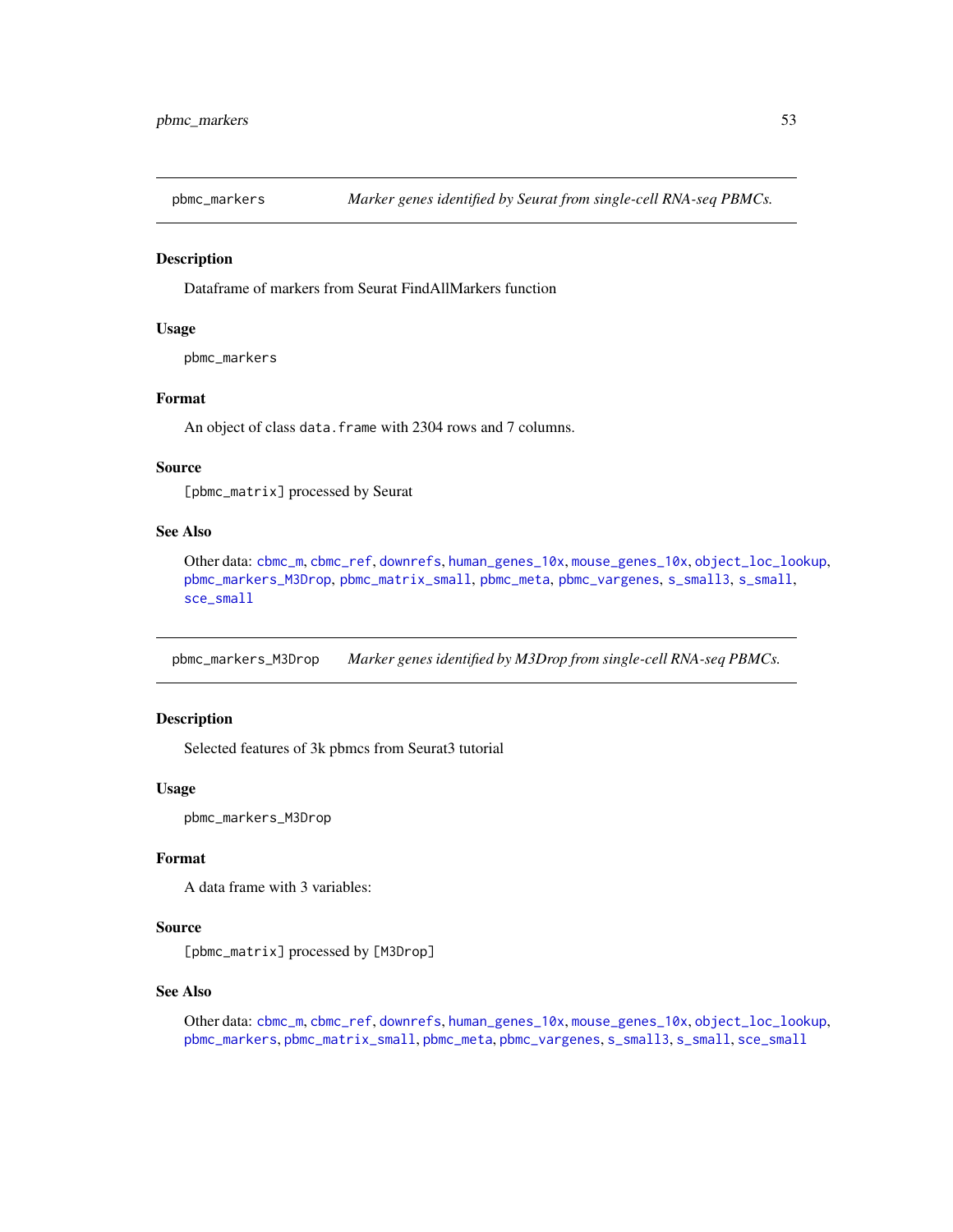<span id="page-53-0"></span>pbmc\_matrix\_small *Matrix of single-cell RNA-seq PBMCs.*

#### Description

Count matrix of 3k pbmcs from Seurat3 tutorial, with only var.features

### Usage

pbmc\_matrix\_small

#### Format

A sparseMatrix with genes as rows and cells as columns.

#### Source

[https://satijalab.org/seurat/v3.0/pbmc3k\\_tutorial.html](https://satijalab.org/seurat/v3.0/pbmc3k_tutorial.html)

# See Also

Other data: [cbmc\\_m](#page-13-0), [cbmc\\_ref](#page-14-0), [downrefs](#page-30-0), [human\\_genes\\_10x](#page-40-0), [mouse\\_genes\\_10x](#page-45-0), [object\\_loc\\_lookup](#page-47-0), [pbmc\\_markers\\_M3Drop](#page-52-0), [pbmc\\_markers](#page-52-1), [pbmc\\_meta](#page-53-1), [pbmc\\_vargenes](#page-54-0), [s\\_small3](#page-74-0), [s\\_small](#page-74-1), [sce\\_small](#page-72-0)

<span id="page-53-1"></span>pbmc\_meta *Meta-data for single-cell RNA-seq PBMCs.*

## Description

Metadata, including umap, of 3k pbmcs from Seurat3 tutorial

#### Usage

pbmc\_meta

#### Format

An object of class data. frame with 2638 rows and 9 columns.

#### Source

[pbmc\_matrix] processed by Seurat

# See Also

Other data: [cbmc\\_m](#page-13-0), [cbmc\\_ref](#page-14-0), [downrefs](#page-30-0), [human\\_genes\\_10x](#page-40-0), [mouse\\_genes\\_10x](#page-45-0), [object\\_loc\\_lookup](#page-47-0), [pbmc\\_markers\\_M3Drop](#page-52-0), [pbmc\\_markers](#page-52-1), [pbmc\\_matrix\\_small](#page-53-0), [pbmc\\_vargenes](#page-54-0), [s\\_small3](#page-74-0), [s\\_small](#page-74-1), [sce\\_small](#page-72-0)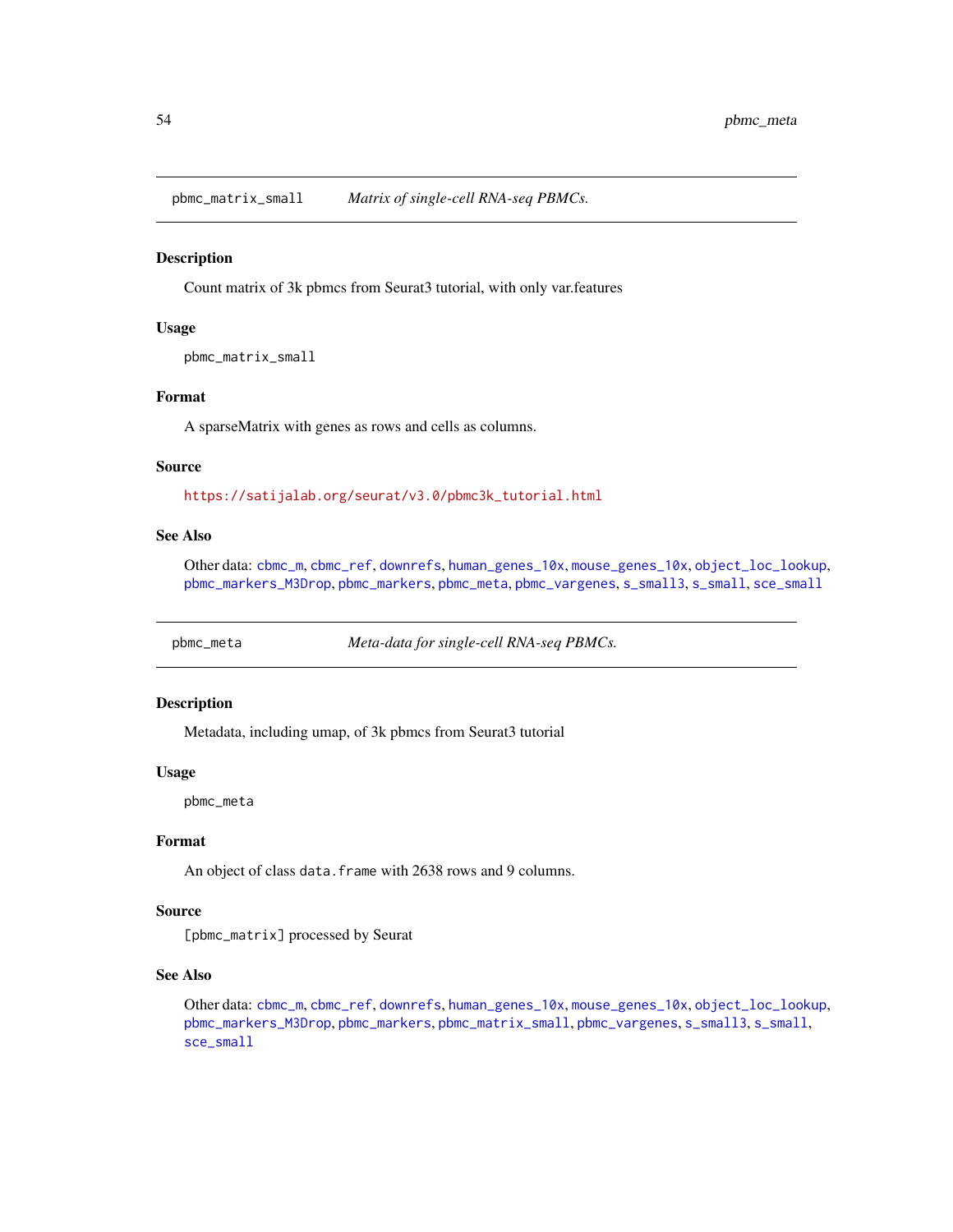<span id="page-54-0"></span>

Top 2000 variable genes from 3k pbmcs from Seurat3 tutorial

#### Usage

pbmc\_vargenes

## Format

An object of class character of length 2000.

# Source

[pbmc\_matrix] processed by Seurat

# See Also

Other data: [cbmc\\_m](#page-13-0), [cbmc\\_ref](#page-14-0), [downrefs](#page-30-0), [human\\_genes\\_10x](#page-40-0), [mouse\\_genes\\_10x](#page-45-0), [object\\_loc\\_lookup](#page-47-0), [pbmc\\_markers\\_M3Drop](#page-52-0), [pbmc\\_markers](#page-52-1), [pbmc\\_matrix\\_small](#page-53-0), [pbmc\\_meta](#page-53-1), [s\\_small3](#page-74-0), [s\\_small](#page-74-1), [sce\\_small](#page-72-0)

percent\_clusters *Percentage detected per cluster*

# Description

Percentage detected per cluster

## Usage

```
percent_clusters(mat, metadata, cluster_col = "cluster", cut_num = 0.5)
```
# Arguments

| mat         | expression matrix                      |
|-------------|----------------------------------------|
| metadata    | data frame with cells                  |
| cluster col | column in metadata with cluster number |
| cut_num     | binary cutoff for detection            |

# Value

matrix of numeric values, with genes for row names, and clusters for column names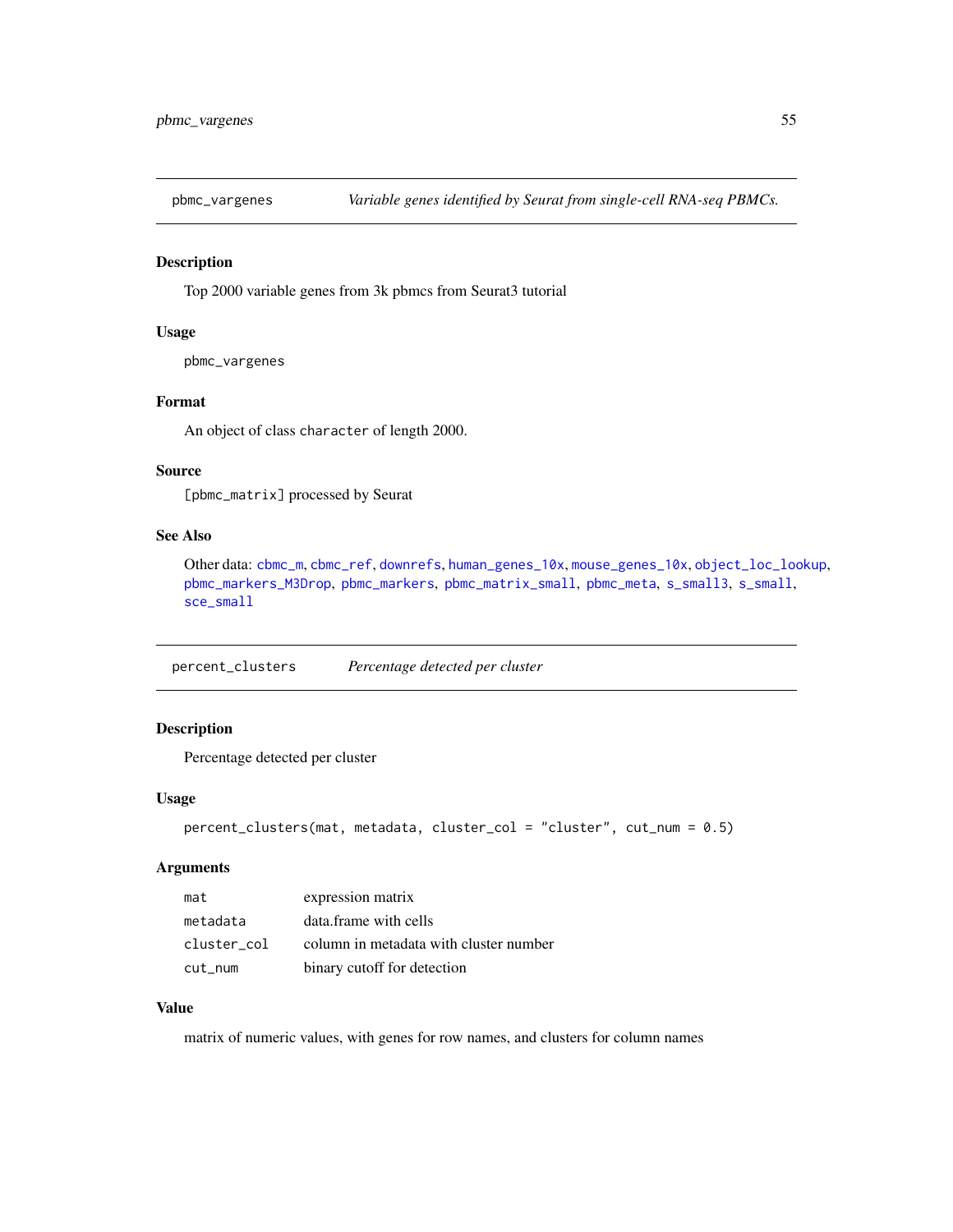permute\_similarity *Compute a p-value for similarity using permutation*

# Description

Permute cluster labels to calculate empirical p-value

# Usage

```
permute_similarity(
 expr_mat,
 ref_mat,
 cluster_ids,
 n_perm,
 per_cell = FALSE,
 compute_method,
 pseudobulk_method = "mean",
 rm0 = FALSE,...
\mathcal{L}
```
# Arguments

| expr_mat          | single-cell expression matrix                                                                                                      |  |
|-------------------|------------------------------------------------------------------------------------------------------------------------------------|--|
| ref_mat           | reference expression matrix                                                                                                        |  |
| cluster_ids       | clustering info of single-cell data assume that genes have ALREADY BEEN<br>filtered                                                |  |
| n_perm            | number of permutations                                                                                                             |  |
| per_cell          | run per cell?                                                                                                                      |  |
|                   | $compute\_method$ method $(s)$ for computing similarity scores                                                                     |  |
| pseudobulk_method |                                                                                                                                    |  |
|                   | method used for summarizing clusters, options are mean (default), median, trun-<br>cate (10% truncated mean), or trimean, max, min |  |
| rm0               | consider 0 as missing data, recommended for per_cell                                                                               |  |
| .                 | additional parameters                                                                                                              |  |
|                   |                                                                                                                                    |  |

# Value

matrix of numeric values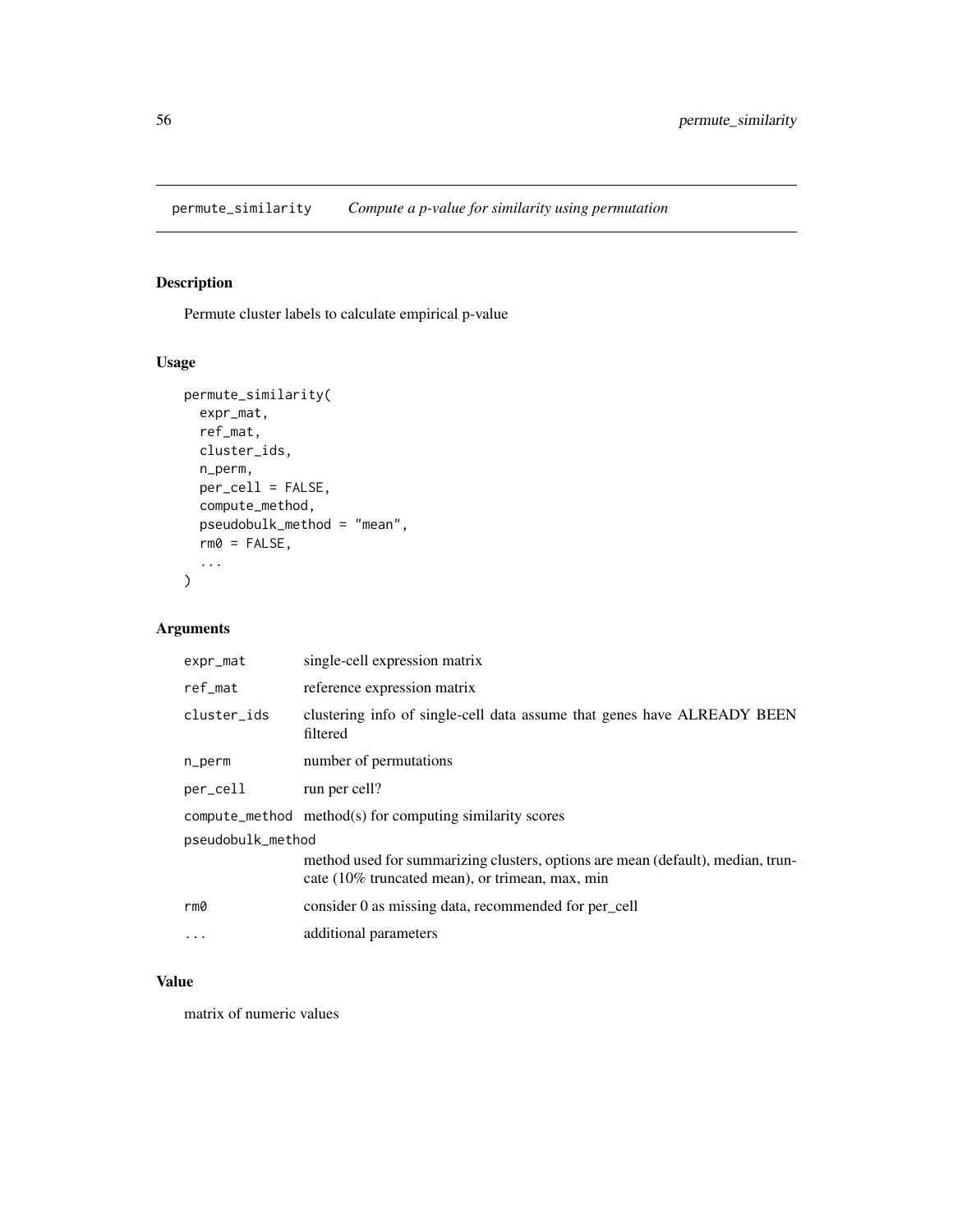Plot best calls for each cluster on a tSNE or umap

# Usage

```
plot_best_call(
 cor_mat,
 metadata,
 cluster_col = "cluster",
 collapse_to_cluster = FALSE,
  threshold = 0,
 x = "UMAP_1",y = "UMAP_2",plot_r = FALSE,
 per_cell = FALSE,
  ...
)
```
# Arguments

| cor_mat             | input similarity matrix                                                                          |  |
|---------------------|--------------------------------------------------------------------------------------------------|--|
| metadata            | input metadata with tsne or umap coordinates and cluster ids                                     |  |
| cluster col         | metadata column, can be cluster or cellid                                                        |  |
| collapse_to_cluster |                                                                                                  |  |
|                     | if a column name is provided, takes the most frequent call of entire cluster to<br>color in plot |  |
| threshold           | minimum correlation coefficent cutoff for calling clusters                                       |  |
| X                   | x variable                                                                                       |  |
| y                   | y variable                                                                                       |  |
| plot_r              | whether to include second plot of coreff for best call                                           |  |
| per_cell            | whether the cor_mat was generate per cell or per cluster                                         |  |
| .                   | passed to plot_dims                                                                              |  |

### Value

ggplot object, cells projected by dr, colored by cell type classification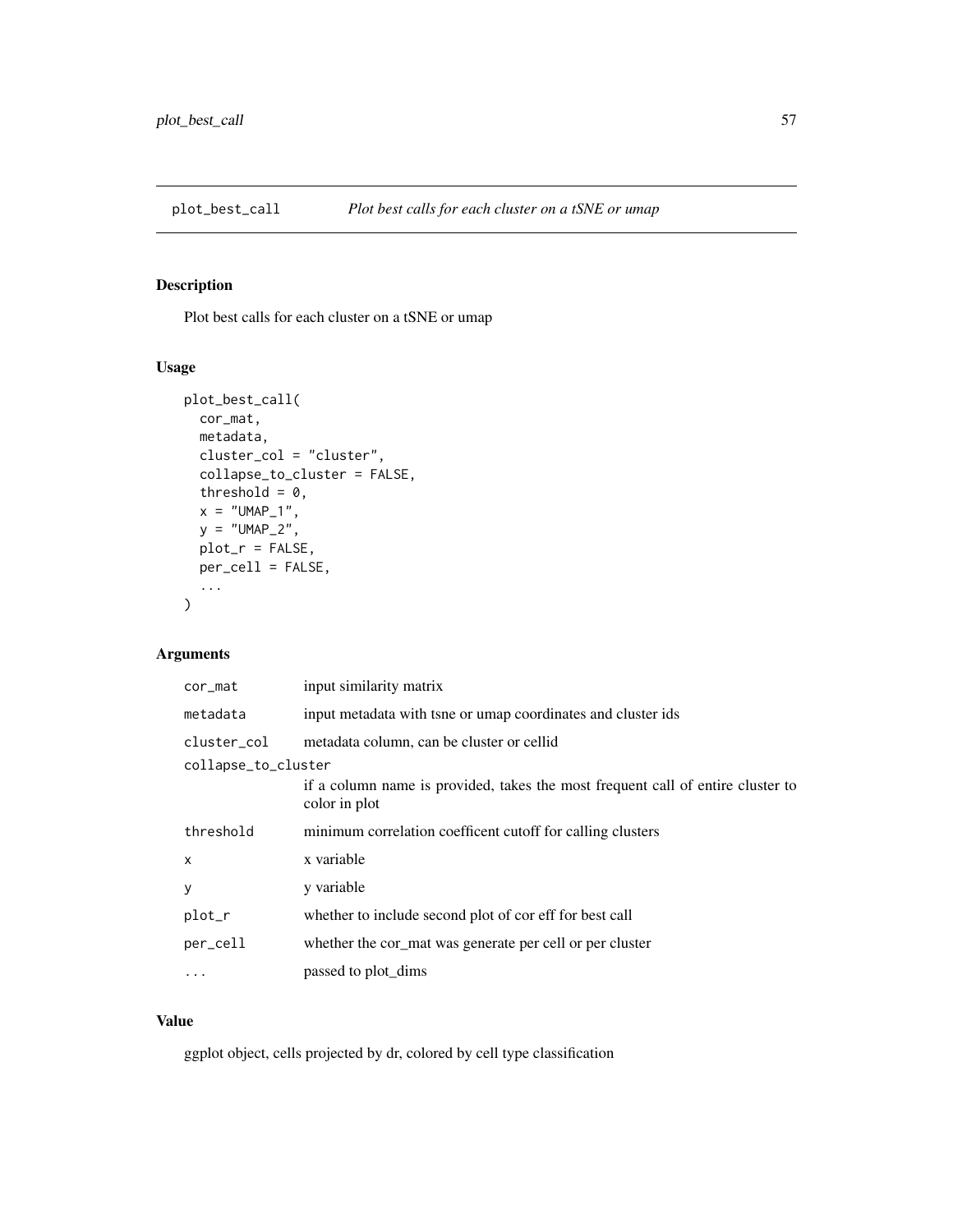58 plot\_call and the property of the set of the set of the set of the set of the set of the set of the set of the set of the set of the set of the set of the set of the set of the set of the set of the set of the set of th

# Examples

```
res <- clustify(
    input = pbmc_matrix_small,
    metadata = pbmc_meta,
    ref_mat = cbmc_ref,
    query_genes = pbmc_vargenes,
    cluster_col = "classified"
)
plot_best_call(
    cor\_mat = res,
    metadata = pbmc_meta,
    cluster_col = "classified"
\mathcal{L}
```
plot\_call *Plot called clusters on a tSNE or umap, for each reference cluster given*

# Description

Plot called clusters on a tSNE or umap, for each reference cluster given

## Usage

```
plot_call(cor_mat, metadata, data_to_plot = colnames(cor_mat), ...)
```
# Arguments

| cor_mat      | input similarity matrix                                      |
|--------------|--------------------------------------------------------------|
| metadata     | input metadata with tsne or umap coordinates and cluster ids |
| data_to_plot | colname of data to plot, defaults to all                     |
|              | passed to plot_dims                                          |

### Value

list of ggplot object, cells projected by dr, colored by cell type classification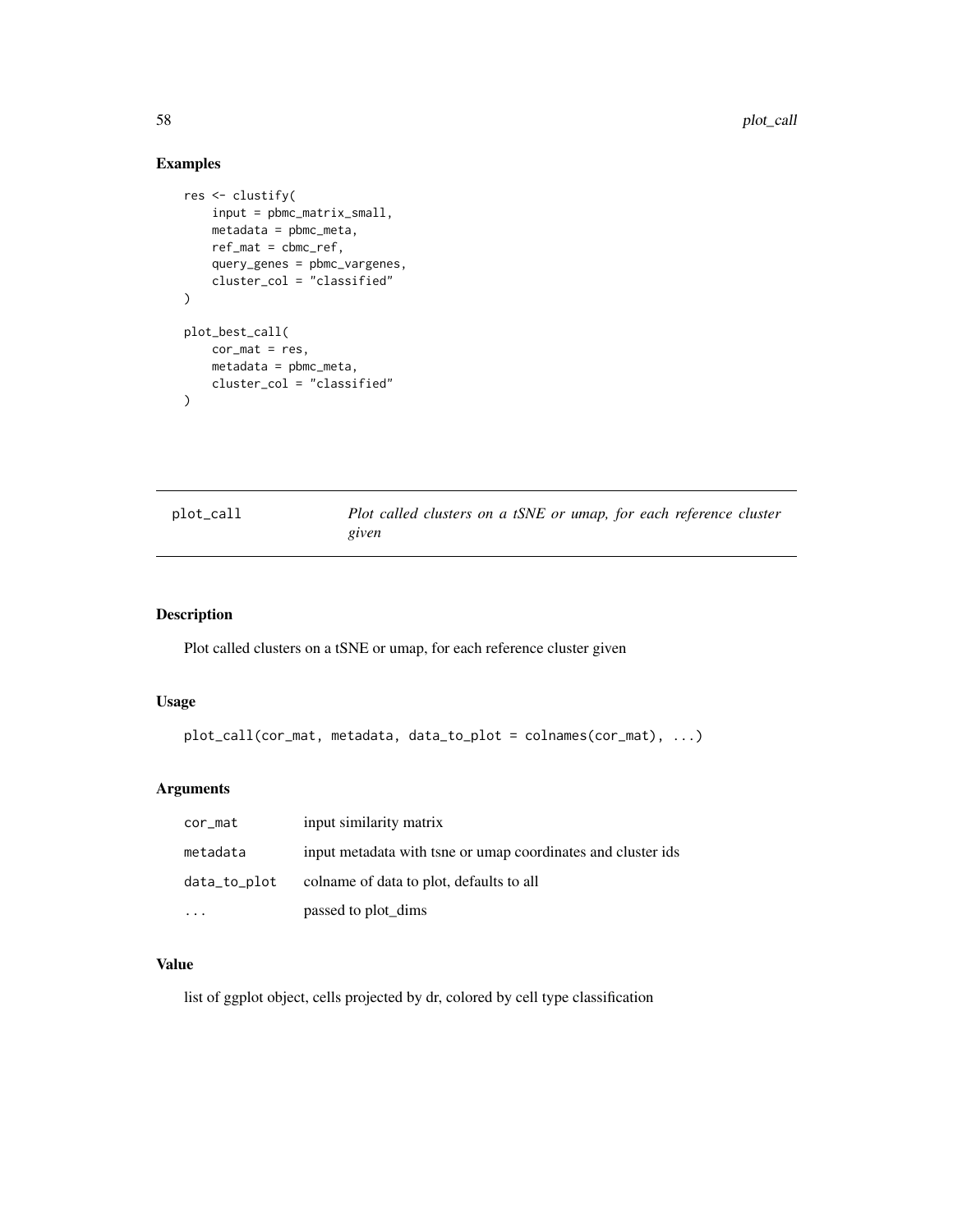Plot similarity measures on a tSNE or umap

# Usage

```
plot_cor(
 cor_mat,
 metadata,
 data_to_plot = colnames(cor_mat),
 cluster_col = NULL,
 x = "UMAP_1",y = "UMAP_2",scale_legends = FALSE,
  ...
)
```
# Arguments

| cor_mat       | input similarity matrix                                                                                                                                                                                                 |
|---------------|-------------------------------------------------------------------------------------------------------------------------------------------------------------------------------------------------------------------------|
| metadata      | input metadata with per cell tsne or umap coordinates and cluster ids                                                                                                                                                   |
| data_to_plot  | colname of data to plot, defaults to all                                                                                                                                                                                |
| cluster col   | colname of clustering data in metadata, defaults to rownames of the metadata if<br>not supplied.                                                                                                                        |
| $\mathsf{x}$  | metadata column name with 1st axis dimension. defaults to "UMAP_1".                                                                                                                                                     |
| У             | metadata column name with 2nd axis dimension. defaults to "UMAP_2".                                                                                                                                                     |
| scale_legends | if TRUE scale all legends to maximum values in entire correlation matrix. if<br>FALSE scale legends to maximum for each plot. A two-element numeric vector<br>can also be passed to supply custom values i.e. $c(0, 1)$ |
| $\cdots$      | passed to plot_dims                                                                                                                                                                                                     |

## Value

list of ggplot objects, cells projected by dr, colored by cor values

```
res <- clustify(
   input = pbmc_matrix_small,
   metadata = pbmc_meta,
   ref_mat = cbmc_ref,
   query_genes = pbmc_vargenes,
   cluster_col = "classified"
```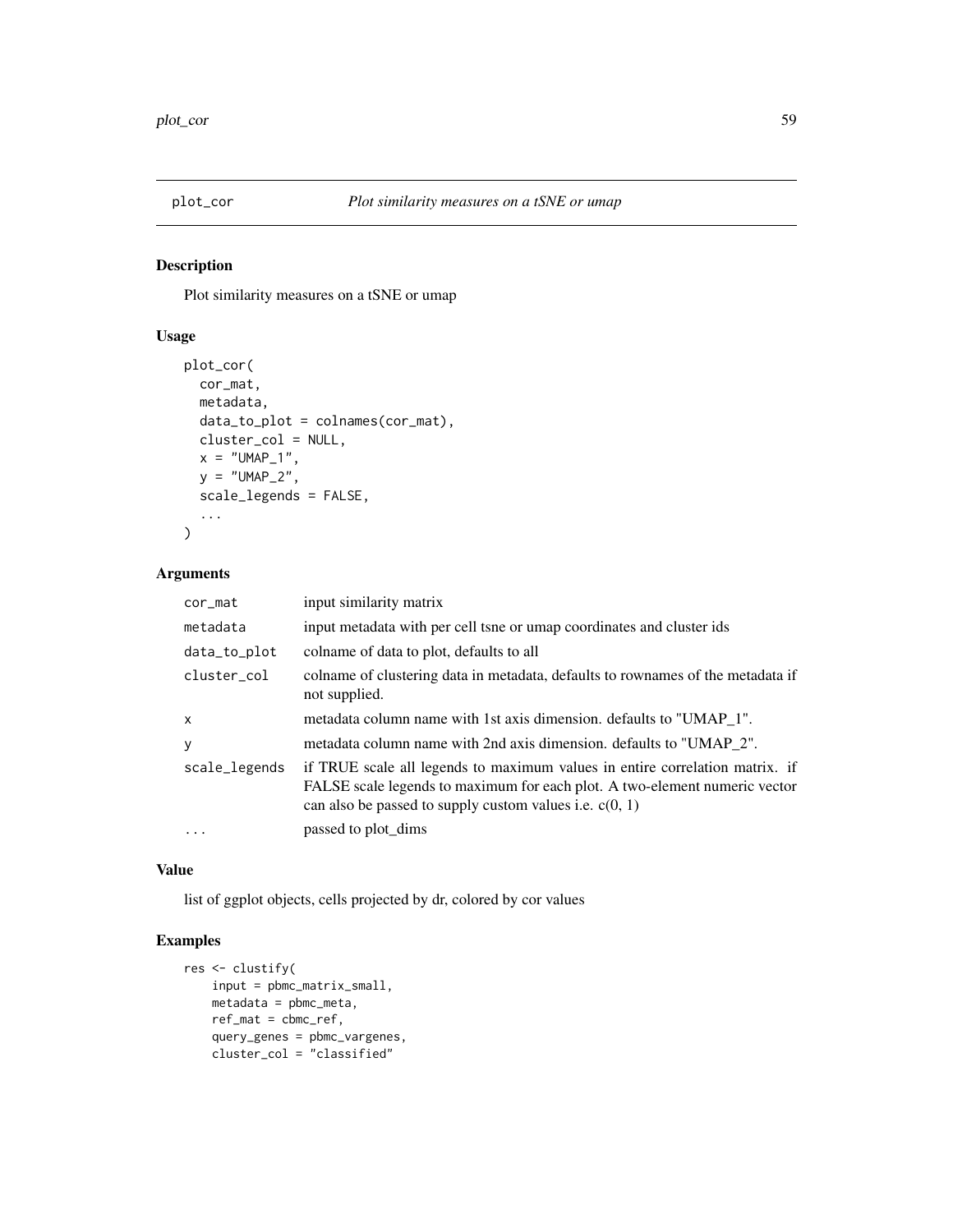```
\overline{)}plot_cor(
   cor_mat = res,
    metadata = pbmc_meta,
    data_to_plot = colnames(res)[1:2],
    cluster_col = "classified",
    x = "UMAP_1",y = "UMAP_2"\mathcal{L}
```
plot\_cor\_heatmap *Plot similarity measures on heatmap*

# Description

Plot similarity measures on heatmap

# Usage

```
plot_cor_heatmap(
  cor_mat,
  metadata = NULL,
  cluster_col = NULL,
  col = not_pretty_palette,
  legend_title = NULL,
  ...
\mathcal{L}
```
## Arguments

| cor_mat      | input similarity matrix                                                                          |
|--------------|--------------------------------------------------------------------------------------------------|
| metadata     | input metadata with per cell tsne or umap cooordinates and cluster ids                           |
| cluster_col  | colname of clustering data in metadata, defaults to rownames of the metadata if<br>not supplied. |
| col          | color ramp to use                                                                                |
| legend_title | legend title to pass to Heatmap                                                                  |
| $\ddotsc$    | passed to Heatmap                                                                                |

### Value

complexheatmap object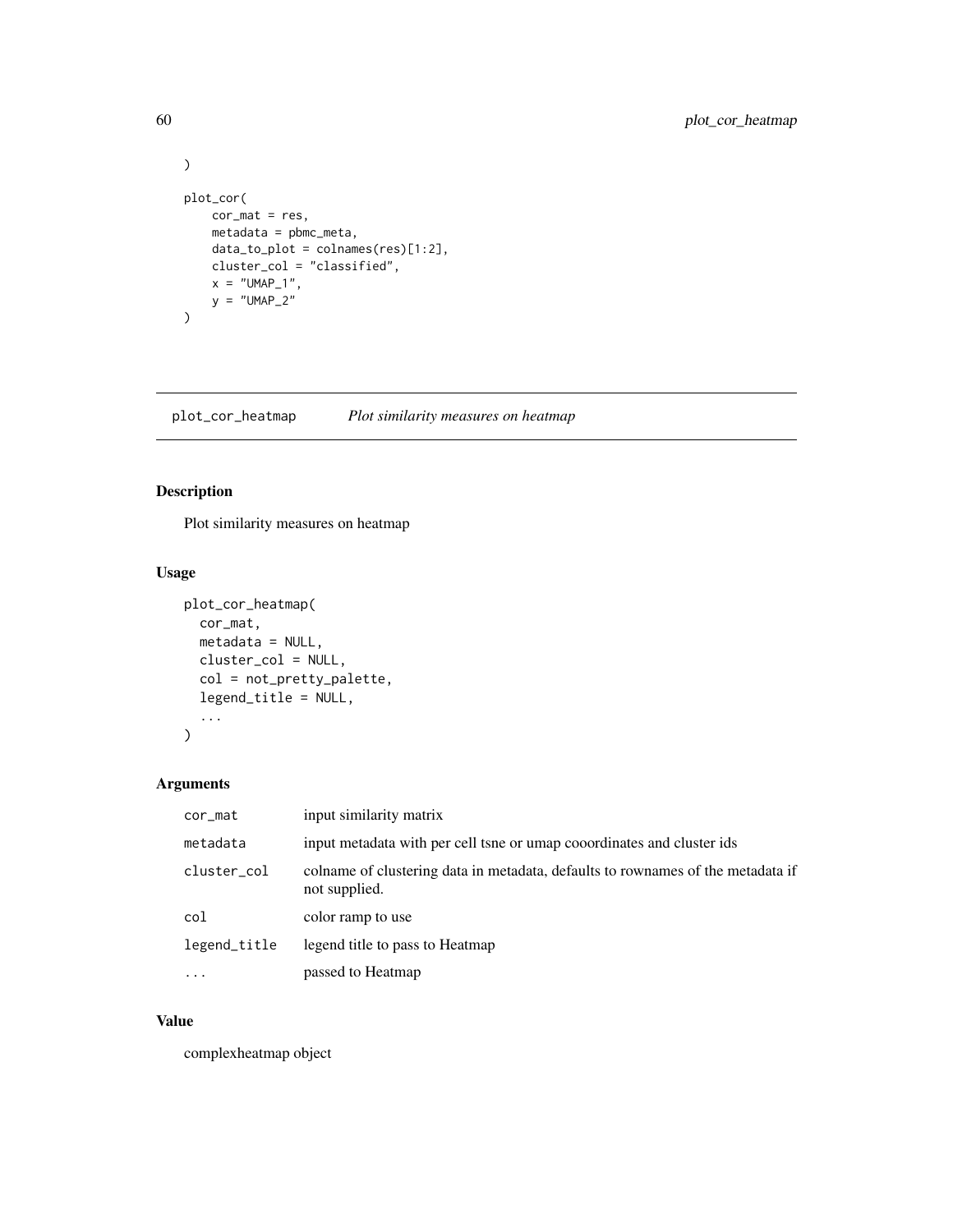#### plot\_dims 61

# Examples

```
res <- clustify(
   input = pbmc_matrix_small,
   metadata = pbmc_meta,
   ref_mat = cbmc_ref,
   query_genes = pbmc_vargenes,
   cluster_col = "classified",
   per_cell = FALSE
)
```
plot\_cor\_heatmap(res)

# plot\_dims *Plot a tSNE or umap colored by feature.*

# Description

Plot a tSNE or umap colored by feature.

## Usage

```
plot_dims(
 data,
 x = "UMAP_1",y = "UMAP_2",feature = NULL,
 legend_name = "",c_cols = pretty_palette2,
 d_cols = NULL,
 pt\_size = 0.25,
 alpha_col = NULL,
 group_col = NULL,
  scale_limits = NULL,
 do_label = FALSE,
 do_legend = TRUE,
 do_repel = TRUE
\mathcal{L}
```

| data         | input data                                  |
|--------------|---------------------------------------------|
| $\mathsf{X}$ | x variable                                  |
|              | y variable                                  |
| feature      | feature to color by                         |
| legend_name  | legend name to display, defaults to no name |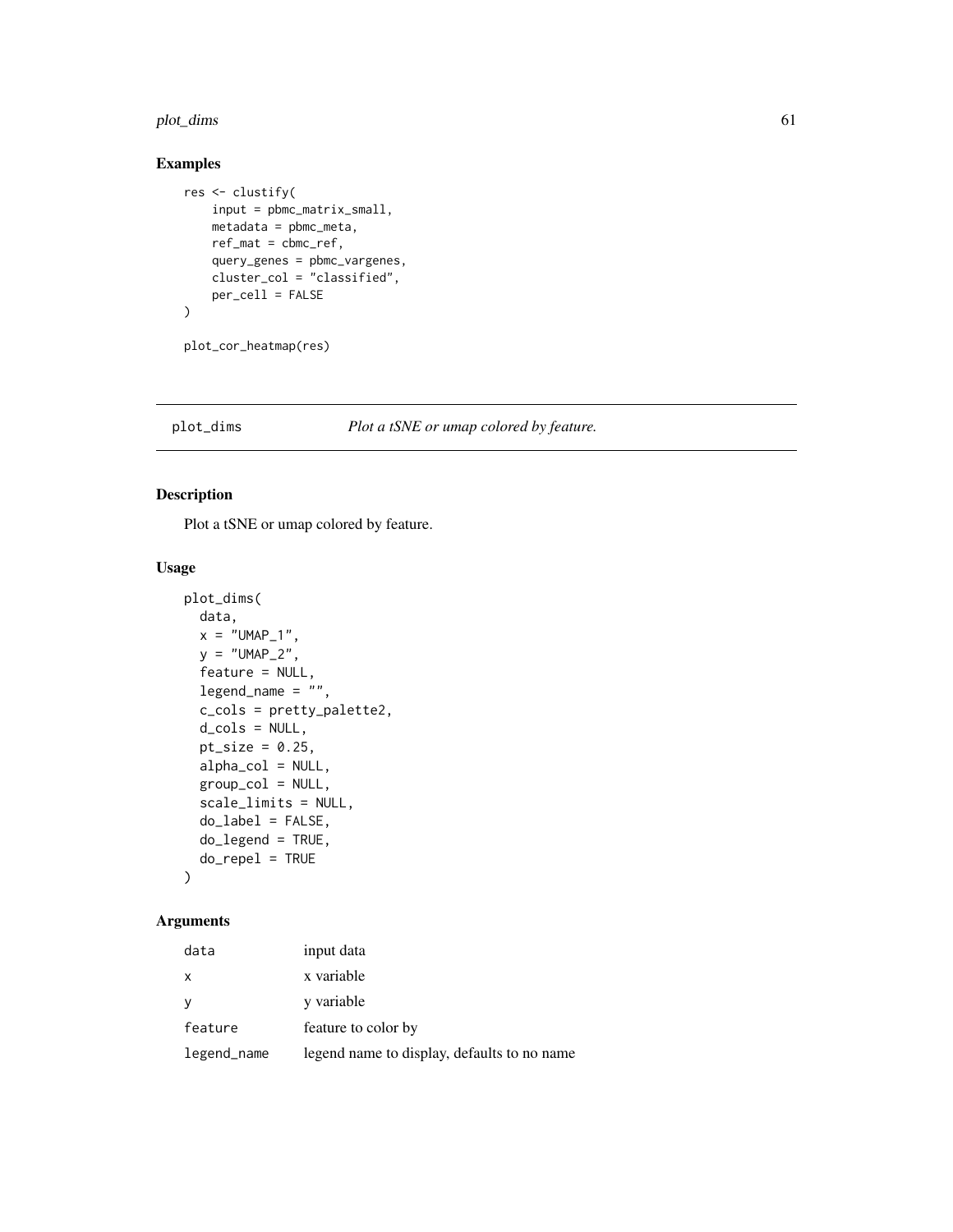| c_cols       | character vector of colors to build color gradient for continuous values, defaults<br>to pretty_palette           |
|--------------|-------------------------------------------------------------------------------------------------------------------|
| d_cols       | character vector of colors for discrete values. defaults to RColorBrewer paired<br>palette                        |
| pt_size      | point size                                                                                                        |
| alpha_col    | whether to refer to data column for alpha values                                                                  |
| group_col    | group by another column instead of feature, useful for labels                                                     |
| scale_limits | defaults to min = 0, max = max(data\$x), otherwise a two-element numeric vector<br>indicating min and max to plot |
| do_label     | whether to label each cluster at median center                                                                    |
| do_legend    | whether to draw legend                                                                                            |
| do_repel     | whether to use ggrepel on labels                                                                                  |

# Value

ggplot object, cells projected by dr, colored by feature

# Examples

```
plot_dims(
     pbmc_meta,
     feature = "classified"
\mathcal{L}
```
plot\_gene *Plot gene expression on to tSNE or umap*

# Description

Plot gene expression on to tSNE or umap

# Usage

```
plot_gene(expr_mat, metadata, genes, cell_col = NULL, ...)
```

| expr_mat | input single cell matrix                                                               |
|----------|----------------------------------------------------------------------------------------|
| metadata | data.frame with tSNE or umap coordinates                                               |
| genes    | $gene(s)$ to color tSNE or umap                                                        |
| cell_col | column name in metadata containing cell ids, defaults to rownames if not sup-<br>plied |
| $\cdots$ | additional arguments passed to [clustifyr::plot_dims()]                                |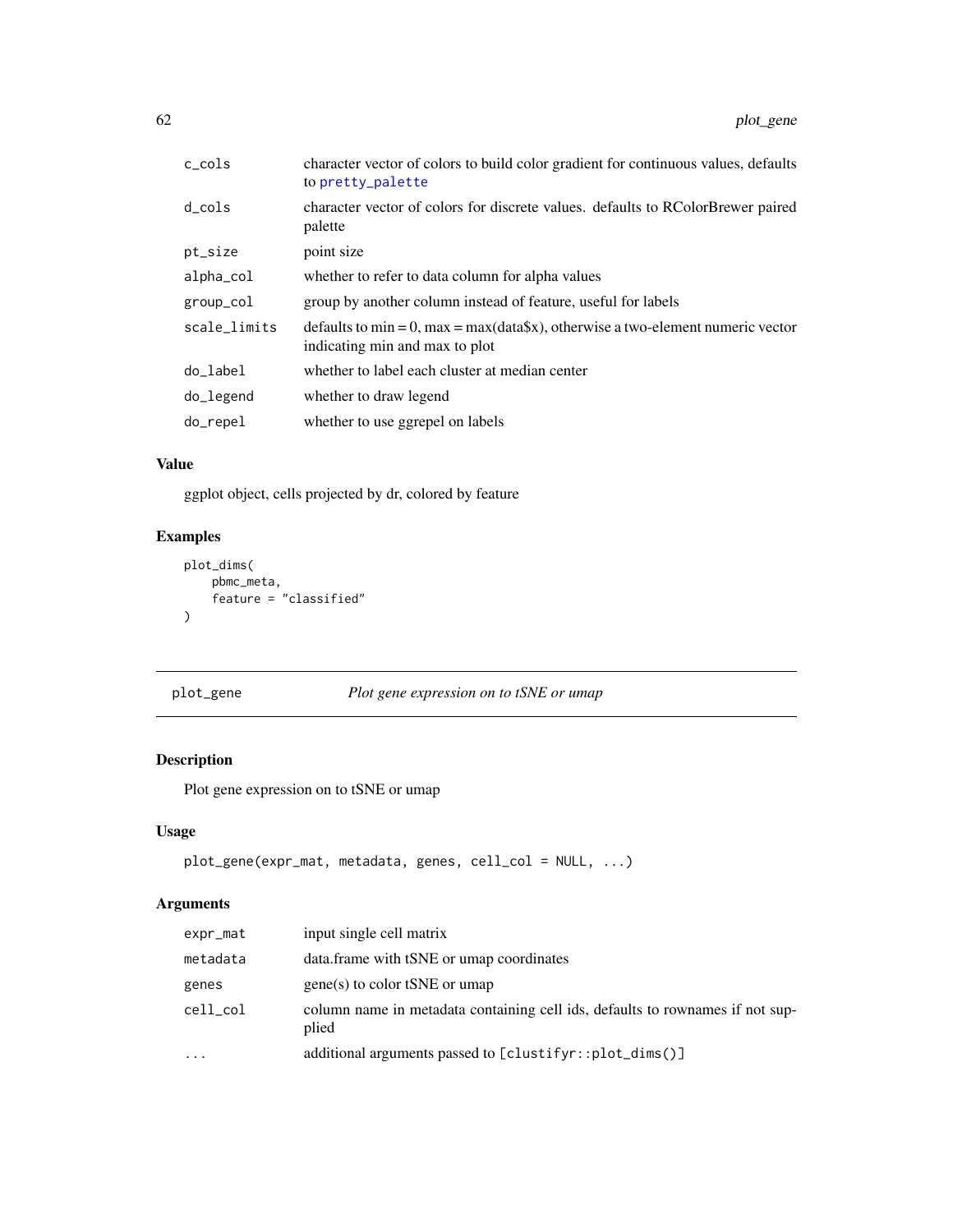plot\_pathway\_gsea 63

# Value

list of ggplot object, cells projected by dr, colored by gene expression

# Examples

```
genes <- c(
    "RP11-314N13.3",
    "ARF4"
\lambdaplot_gene(
    expr_mat = pbmc_matrix_small,
    metadata = tibble::rownames_to_column(pbmc_meta, "rn"),
    genes = genes,
    cell_col = "rn"
\mathcal{L}
```

| plot_pathway_gsea | plot GSEA pathway scores as heatmap, returns a list containing results |  |
|-------------------|------------------------------------------------------------------------|--|
|                   | and plot.                                                              |  |

# Description

plot GSEA pathway scores as heatmap, returns a list containing results and plot.

# Usage

```
plot_pathway_gsea(
 mat,
 pathway_list,
 n_perm = 1000,
 scale = TRUE,
 topn = 5,returning = "both"
)
```

| mat          | expression matrix                                                    |
|--------------|----------------------------------------------------------------------|
| pathway_list | a list of vectors, each named for a specific pathway, or data frame  |
| n_perm       | Number of permutation for fgsea function. Defaults to 1000.          |
| scale        | convert expr_mat into zscores prior to running GSEA?, default = TRUE |
| topn         | number of top pathways to plot                                       |
| returning    | to return "both" list and plot, or either one                        |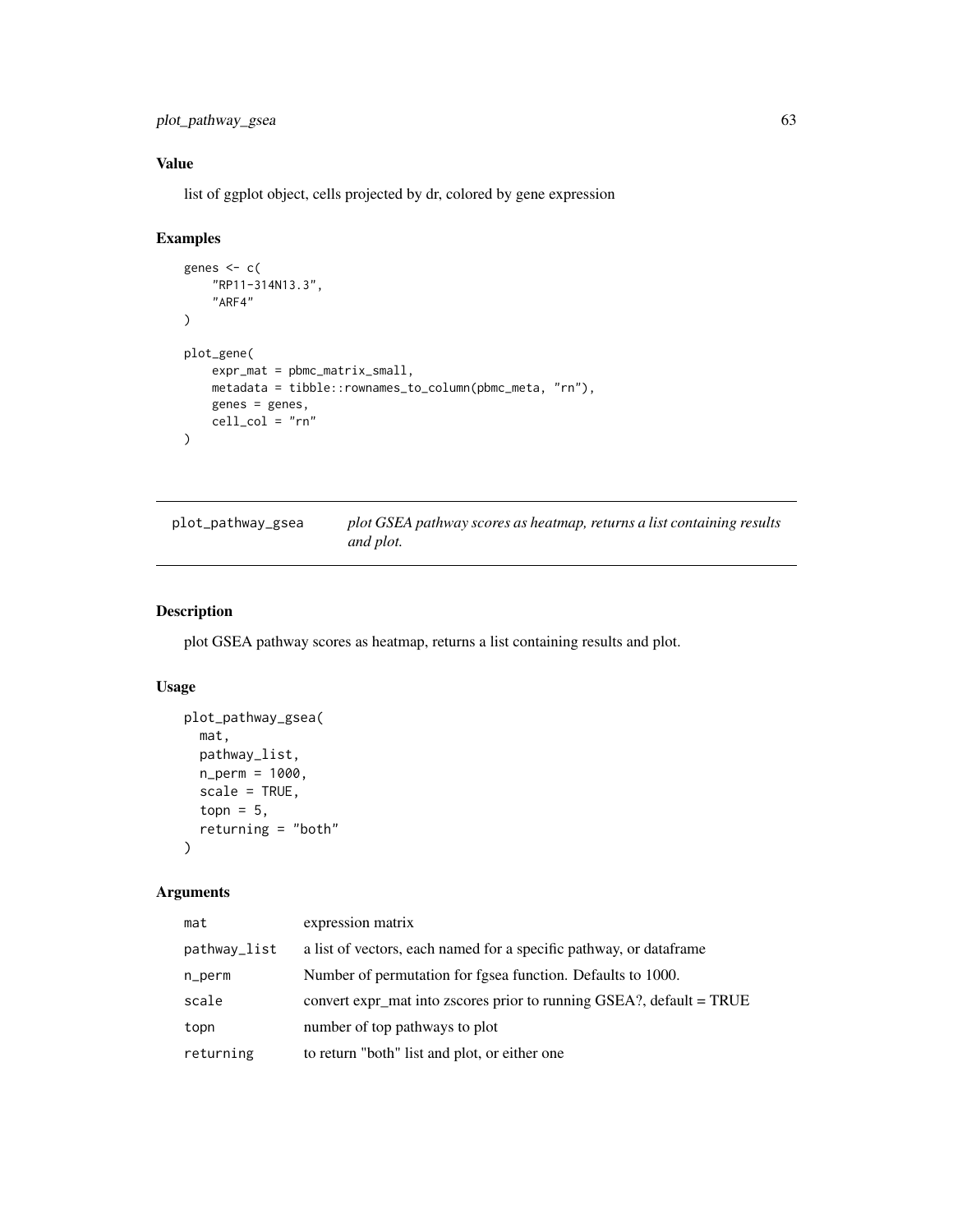# Value

list of matrix and plot, or just plot, matrix of GSEA NES values, cell types as row names, pathways as column names

# Examples

```
gl <- list(
    "n" = c("PPBP", "LYZ", "S100A9"),
    "a" = c("IGLL5", "GNLY", "FTL")
)
pbmc_avg <- average_clusters(
    mat = pbmc_matrix_small,
    metadata = pbmc_meta,
    cluster_col = "classified"
\lambdaplot_pathway_gsea(
    pbmc_avg,
    gl,
    5
\mathcal{L}
```
plot\_rank\_bias *Query rank bias results*

# Description

Query rank bias results

## Usage

```
plot_rank_bias(bias_df, organism = "hsapiens")
```
#### Arguments

| bias df  | data. frame of rank diff matrix between cluster and reference cell types          |
|----------|-----------------------------------------------------------------------------------|
| organism | for GO term analysis, organism name: human - 'hsapiens', mouse - 'mmuscu-<br>lus' |

# Value

ggplot object of distribution and annotated GO terms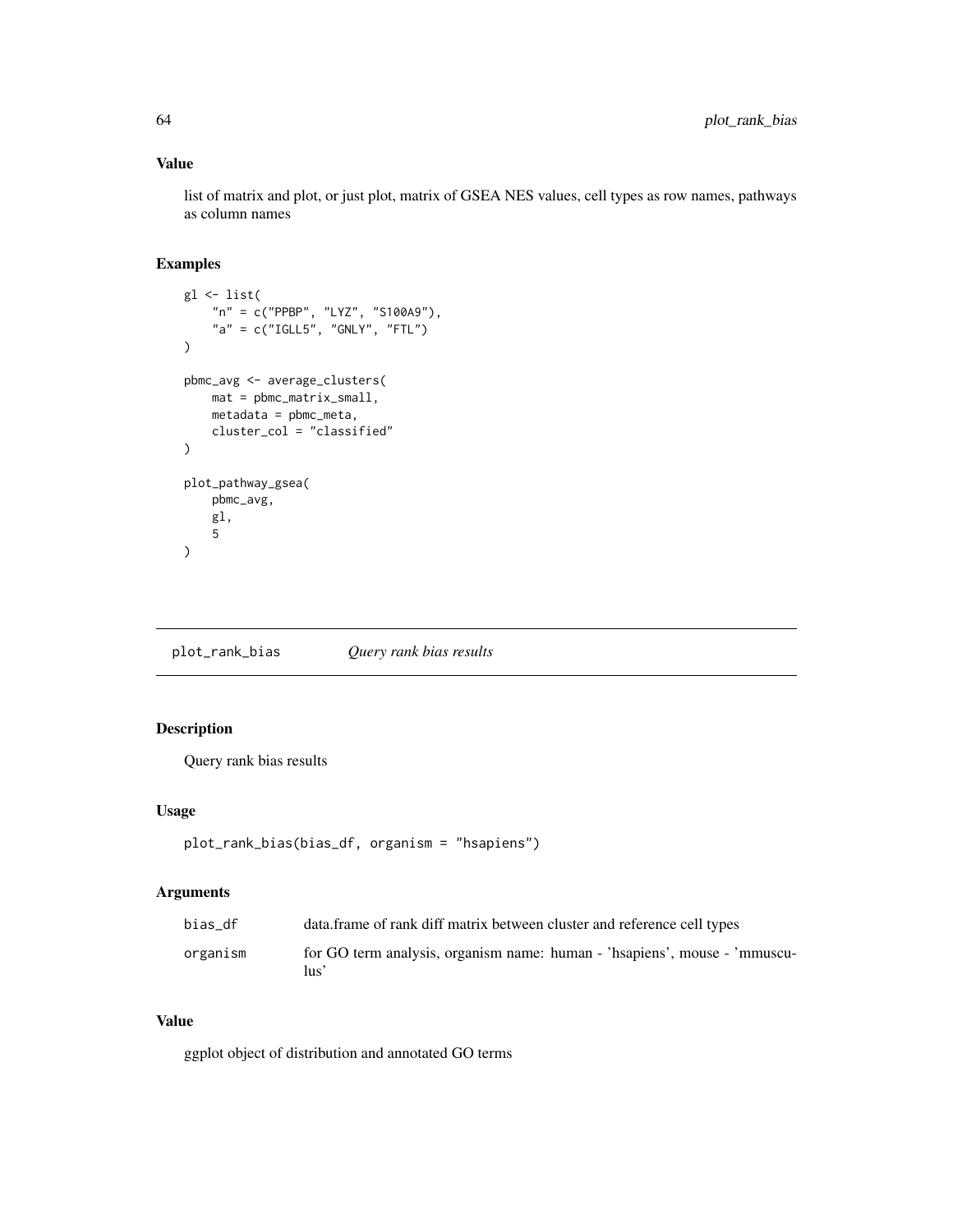# pos\_neg\_marker 65

# Examples

```
## Not run:
avg <- average_clusters(
   mat = pbmc_matrix_small,
   metadata = pbmc_meta,
    cluster_col = "classified",
    if_log = FALSE
)
rankdiff <- find_rank_bias(
    avg,
    cbmc_ref,
    query_genes = pbmc_vargenes
\mathcal{L}qres <- query_rank_bias(
    rankdiff,
    "CD14+ Mono",
    "CD14+ Mono"
\mathcal{L}g <- plot_rank_bias(
    qres
)
## End(Not run)
```

| pos_neg_marker |                                    |  |  | generate pos and negative marker expression matrix from a |  |  |
|----------------|------------------------------------|--|--|-----------------------------------------------------------|--|--|
|                | list/dataframe of positive markers |  |  |                                                           |  |  |

# Description

generate pos and negative marker expression matrix from a list/dataframe of positive markers

## Usage

```
pos_neg_marker(mat)
```
#### Arguments

matrix or dataframe of markers

#### Value

matrix of gene expression

#### Examples

m1 <- pos\_neg\_marker(cbmc\_m)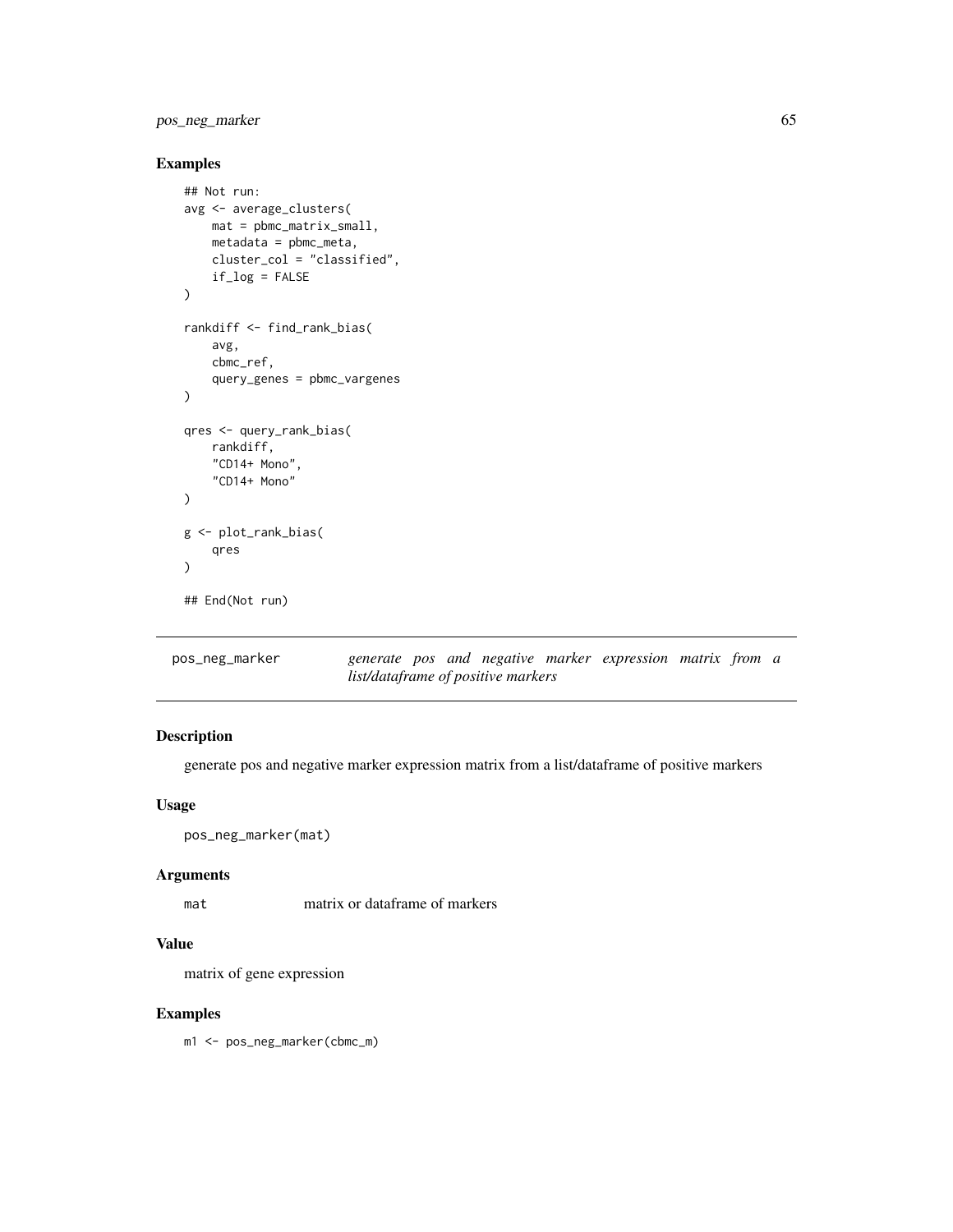adapt clustify to tweak score for pos and neg markers

# Usage

```
pos_neg_select(
  input,
  ref_mat,
  metadata,
  cluster_col = "cluster",
  cutoff_n = 0,
  cutoff\_score = 0.5\lambda
```
# Arguments

| input        | single-cell expression matrix                                                                                                                                                 |
|--------------|-------------------------------------------------------------------------------------------------------------------------------------------------------------------------------|
| ref_mat      | reference expression matrix with positive and negative markers(set expression<br>at $(0)$                                                                                     |
| metadata     | cell cluster assignments, supplied as a vector or data.frame. If data.frame is<br>supplied then cluster_col needs to be set. Not required if running correlation<br>per cell. |
| cluster_col  | column in metadata that contains cluster ids per cell. Will default to first column<br>of metadata if not supplied. Not required if running correlation per cell.             |
| cutoff_n     | expression cutoff where genes ranked below n are considered non-expressing                                                                                                    |
| cutoff score | positive score lower than this cutoff will be considered as 0 to not influence<br>scores                                                                                      |

# Value

matrix of numeric values, clusters from input as row names, cell types from ref\_mat as column names

```
pn_ref <- data.frame(
    "Myeloid" = c(1, 0.01, 0),
   row.names = c("CD74", "clustifyr0", "CD79A")
)
pos_neg_select(
   input = pbmc_matrix_small,
```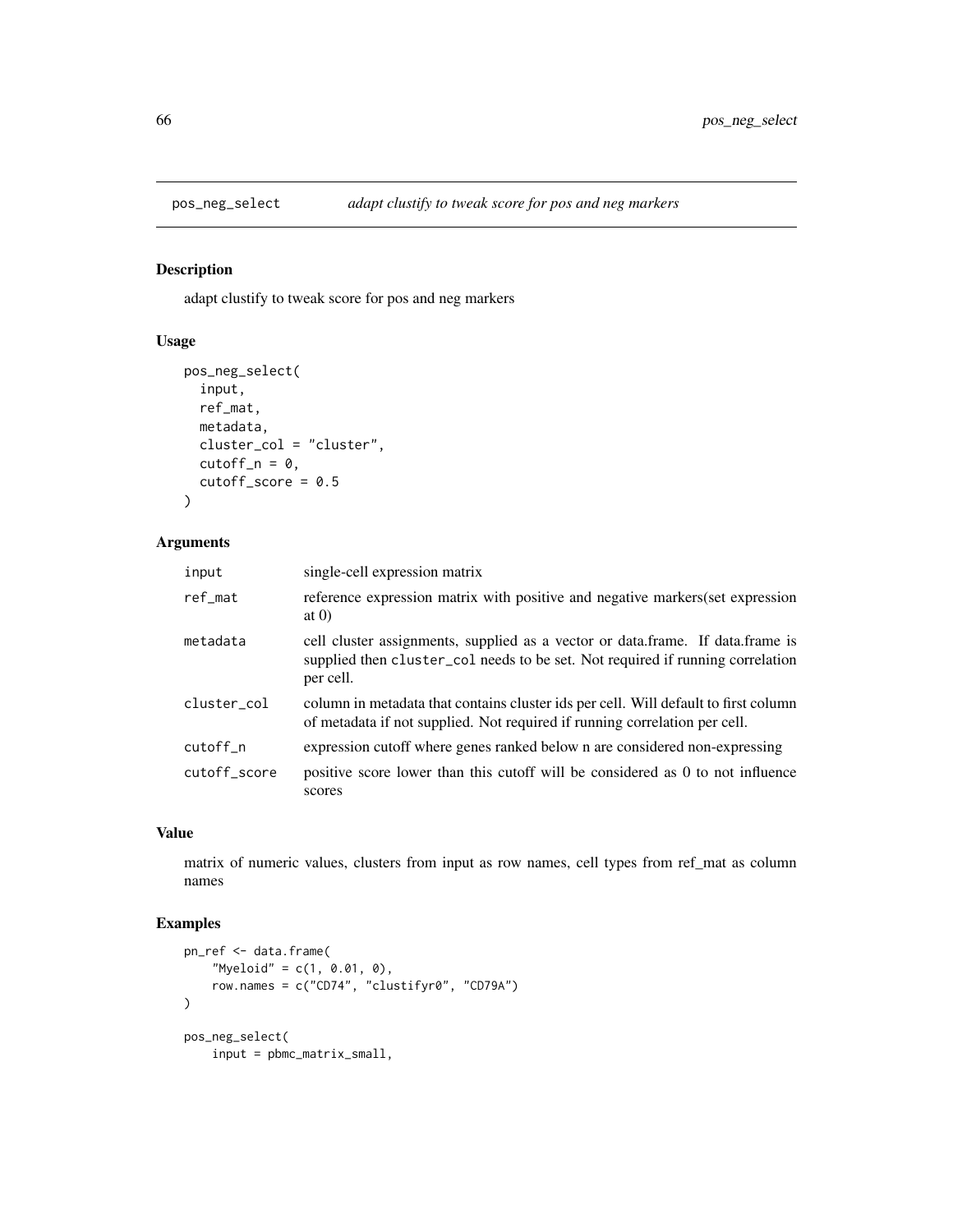# pretty\_palette 67

)

```
ref_mat = pn_ref,
metadata = pbmc_meta,
cluster_col = "classified",
cutoff\_score = 0.8
```
<span id="page-66-0"></span>pretty\_palette *Color palette for plotting continous variables*

# Description

Color palette for plotting continous variables

# Usage

pretty\_palette

# Format

An object of class character of length 6.

## Value

vector of colors

pretty\_palette2 *Color palette for plotting continous variables, starting at gray*

# Description

Color palette for plotting continous variables, starting at gray

#### Usage

```
pretty_palette2
```
# Format

An object of class character of length 9.

# Value

vector of colors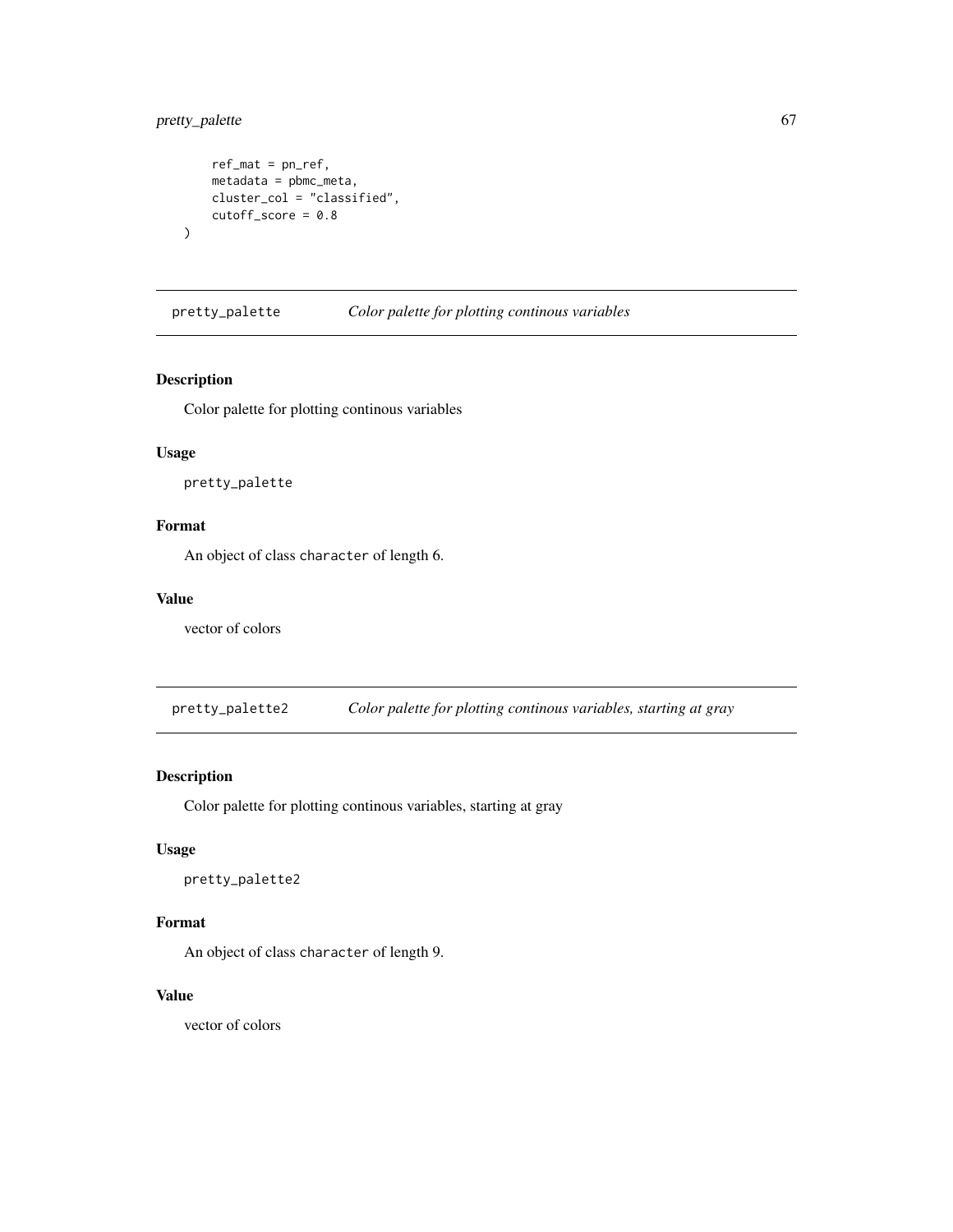pretty\_palette\_ramp\_d *Expanded color palette ramp for plotting discrete variables*

# Description

Expanded color palette ramp for plotting discrete variables

#### Usage

```
pretty_palette_ramp_d(n)
```
## Arguments

n number of colors to use

# Value

color ramp

query\_rank\_bias *Query rank bias results*

# Description

Query rank bias results

# Usage

```
query_rank_bias(bias_list, id_mat, id_ref)
```
# Arguments

| bias list | list of rank diff matrix between cluster and reference cell types |
|-----------|-------------------------------------------------------------------|
| id_mat    | name of cluster from average cluster matrix                       |
| id ref    | name of cell type in reference matrix                             |

# Value

data.frame rank diff values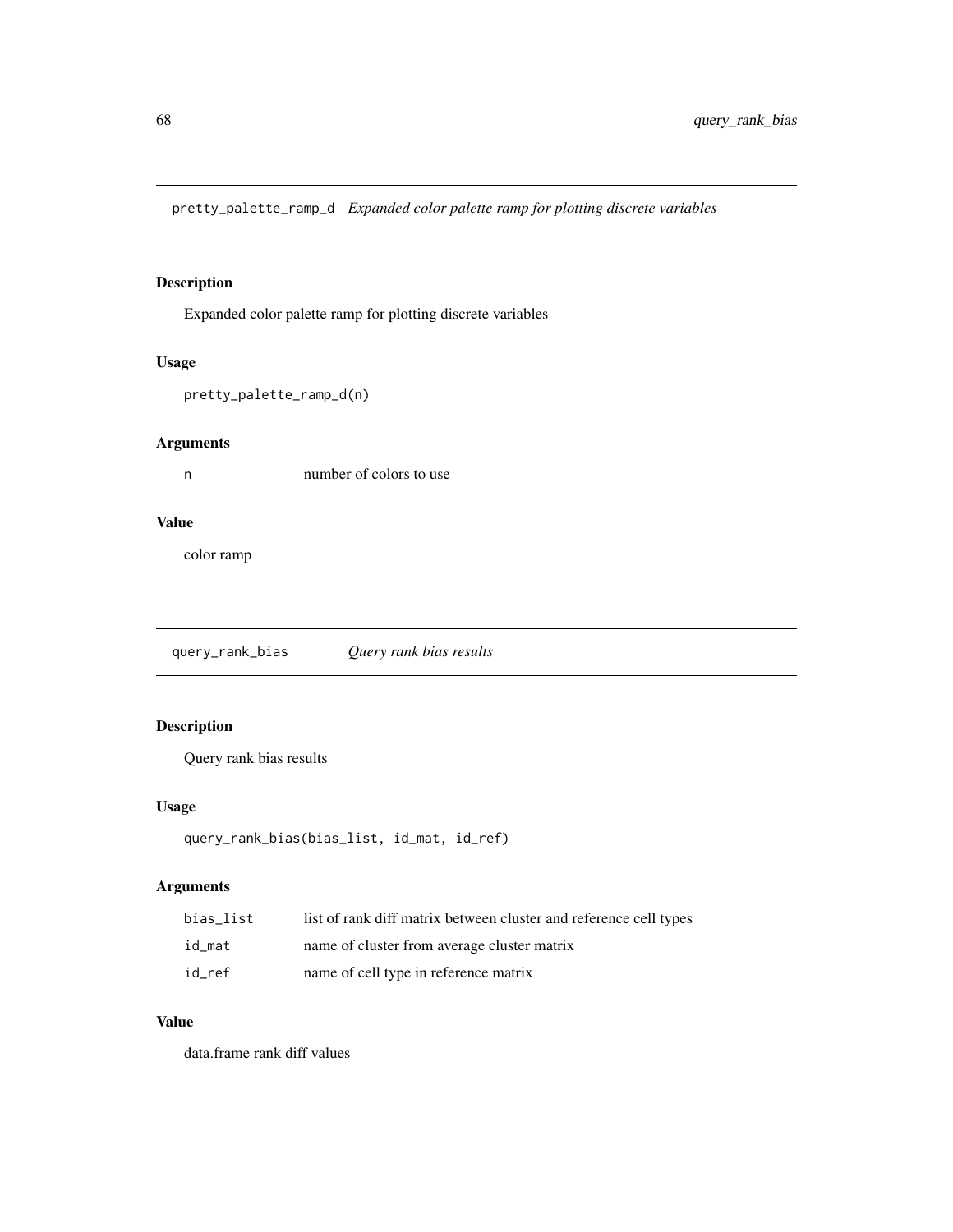# ref\_feature\_select 69

# Examples

```
avg <- average_clusters(
    mat = pbmc_matrix_small,
    metadata = pbmc_meta,
    cluster_col = "classified",
    if_log = FALSE
\mathcal{L}rankdiff <- find_rank_bias(
    avg,
    cbmc_ref,
    query_genes = pbmc_vargenes
\mathcal{L}qres <- query_rank_bias(
    rankdiff,
    "CD14+ Mono",
    "CD14+ Mono"
)
```
ref\_feature\_select *feature select from reference matrix*

# Description

feature select from reference matrix

# Usage

```
ref_feature_select(mat, n = 3000, mode = "var", rm.lowvar = TRUE)
```
# Arguments

| mat       | reference matrix                               |
|-----------|------------------------------------------------|
| n         | number of genes to return                      |
| mode      | the method of selecting features               |
| rm.lowvar | whether to remove lower variation genes first. |

# Value

vector of genes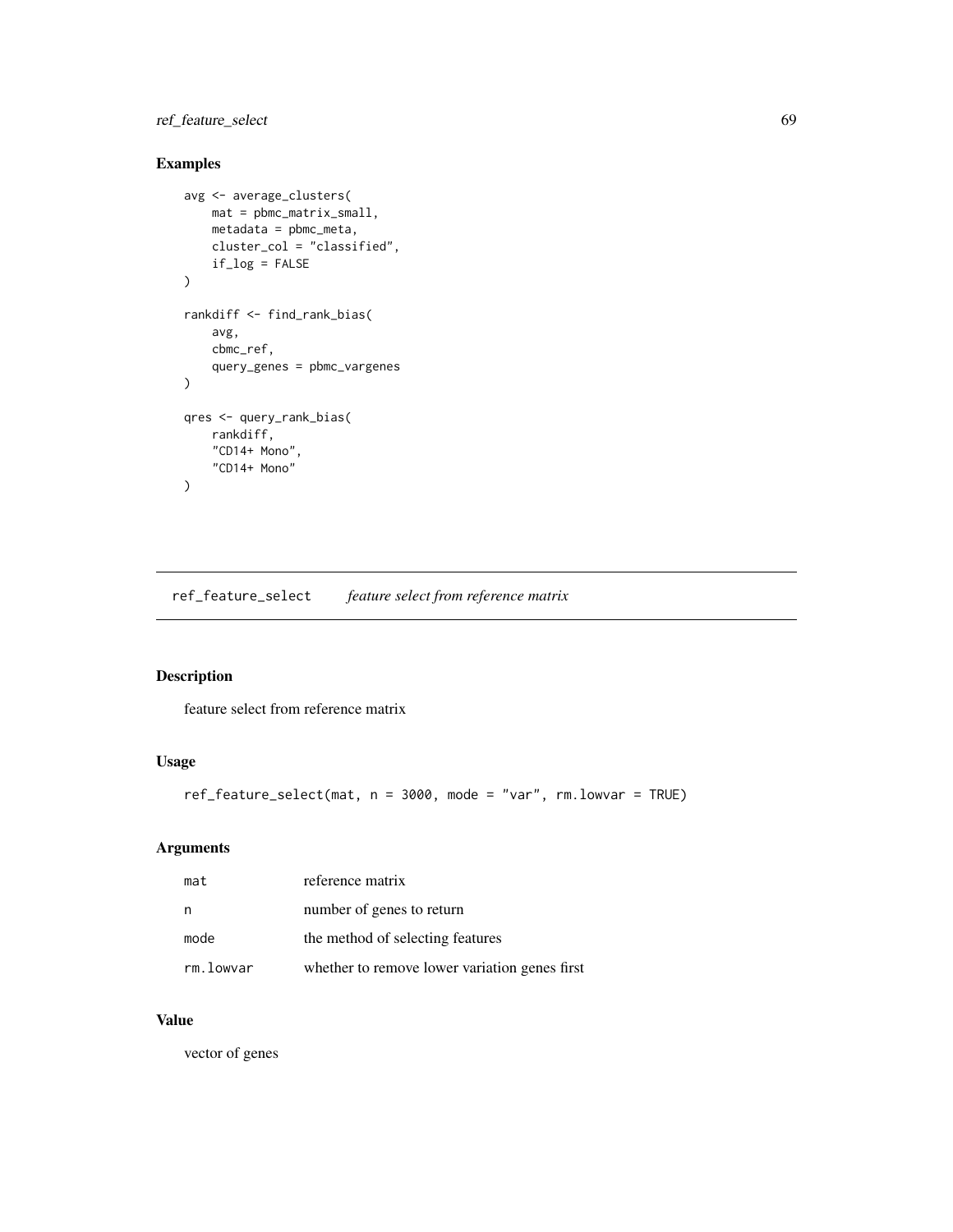# Examples

```
pbmc_avg <- average_clusters(
   mat = pbmc_matrix_small,
   metadata = pbmc_meta,
   cluster_col = "classified"
)
ref_feature_select(
   mat = pbmc_avg[1:100, ]n = 5)
```
ref\_marker\_select *marker selection from reference matrix*

# Description

marker selection from reference matrix

## Usage

```
ref_marker_select(mat, cut = 0.5, arrange = TRUE, compto = 1)
```
# Arguments

| mat     | reference matrix                                      |
|---------|-------------------------------------------------------|
| cut     | an expression minimum cutoff                          |
| arrange | whether to arrange (lower means better)               |
| compto  | compare max expression to the value of next 1 or more |

# Value

dataframe, with gene, cluster, ratio columns

```
ref_marker_select(
    cbmc_ref,
    cut = 2\mathcal{L}
```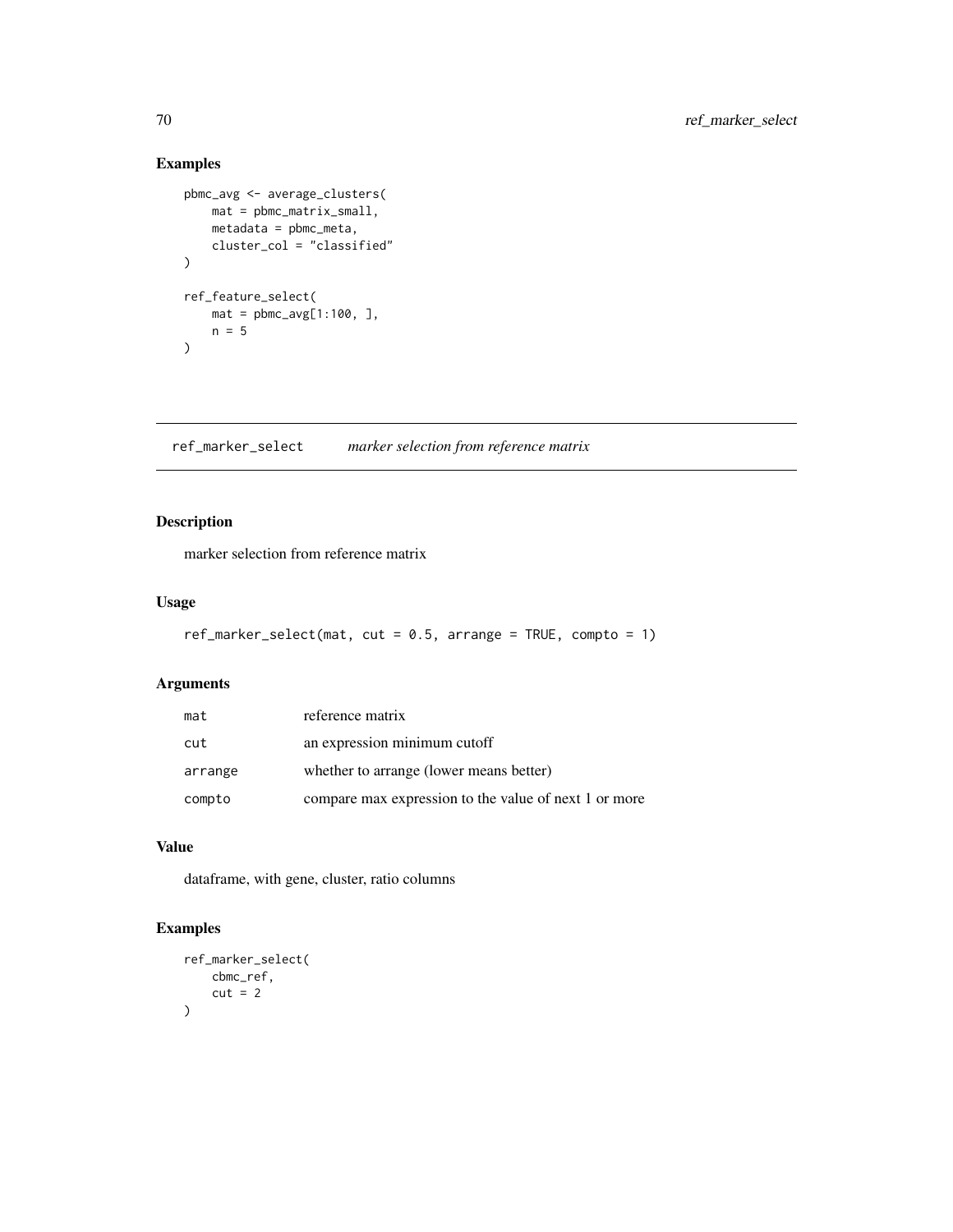reverse\_marker\_matrix *generate negative markers from a list of exclusive positive markers*

## Description

generate negative markers from a list of exclusive positive markers

#### Usage

```
reverse_marker_matrix(mat)
```
#### Arguments

matrix or dataframe of markers

#### Value

matrix of gene names

# Examples

reverse\_marker\_matrix(cbmc\_m)

run\_clustifyr\_app *Launch Shiny app version of clustifyr, may need to run install\_clustifyr\_app() at first time to install packages*

# Description

Launch Shiny app version of clustifyr, may need to run install\_clustifyr\_app() at first time to install packages

#### Usage

run\_clustifyr\_app()

#### Value

instance of shiny app

# Examples

## Not run: run\_clustifyr\_app()

## End(Not run)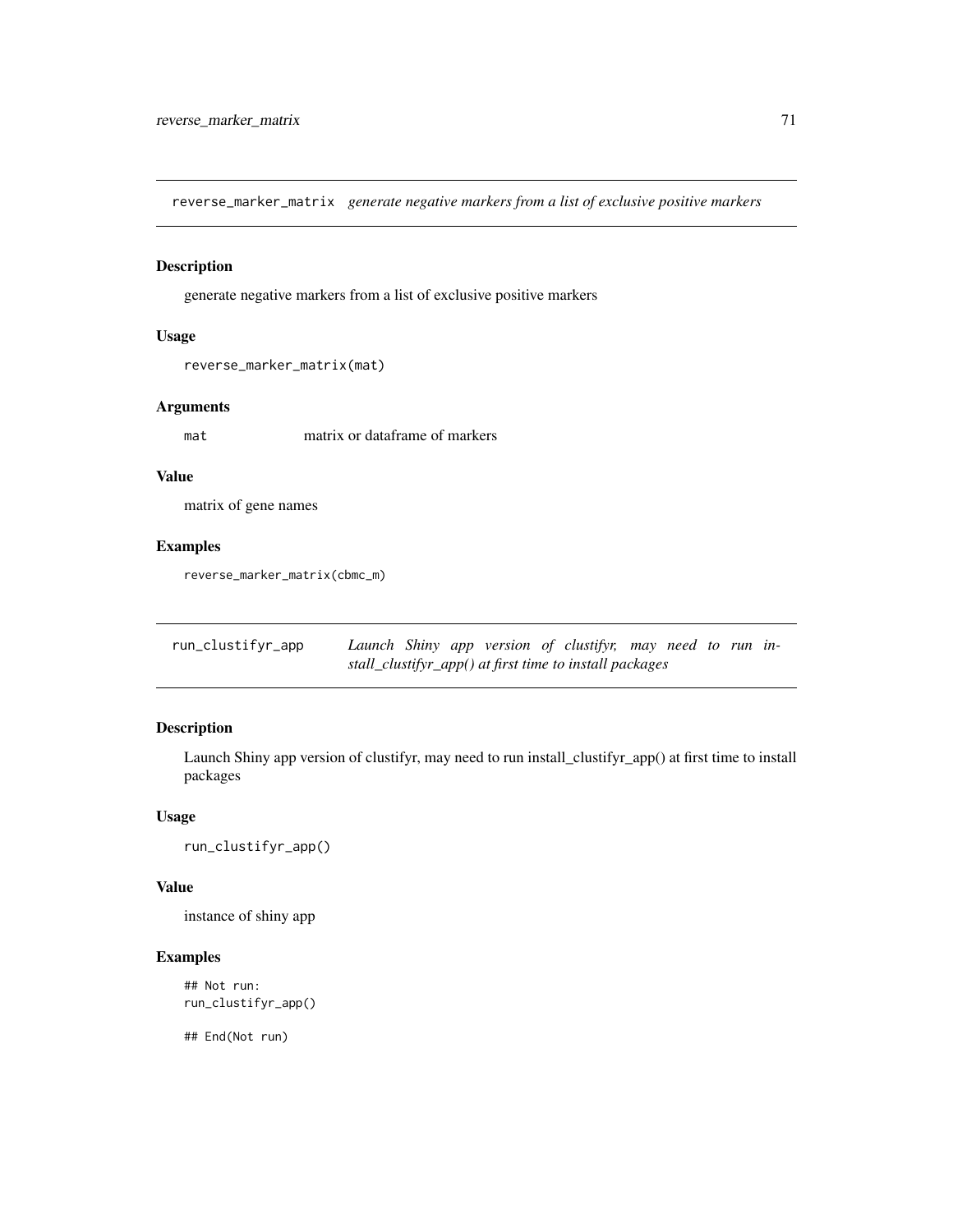run\_gsea *Run GSEA to compare a gene list(s) to per cell or per cluster expression data*

# Description

Use fgsea algorithm to compute normalized enrichment scores and pvalues for gene set ovelap

# Usage

```
run_gsea(
 expr_mat,
 query_genes,
 cluster_ids = NULL,
 n_perm = 1000,
 per_cell = FALSE,
 scale = FALSE,
 no_warnings = TRUE
)
```
# Arguments

| expr_mat    | single-cell expression matrix or Seurat object                                                                                                                  |
|-------------|-----------------------------------------------------------------------------------------------------------------------------------------------------------------|
| query_genes | A vector or named list of vectors of genesets of interest to compare via GSEA.<br>If supplying a named list, then the gene set names will appear in the output. |
| cluster_ids | vector of cell cluster assignments, supplied as a vector with order that matches<br>columns in expr_mat. Not required if running per cell.                      |
| n_perm      | Number of permutation for fgsea function. Defaults to 1000.                                                                                                     |
| per_cell    | if true run per cell, otherwise per cluster.                                                                                                                    |
| scale       | convert expr_mat into zscores prior to running GSEA?, default = FALSE                                                                                           |
| no_warnings | suppress warnings from gsea ties                                                                                                                                |

#### Value

dataframe of gsea scores (pval, NES), with clusters as rownames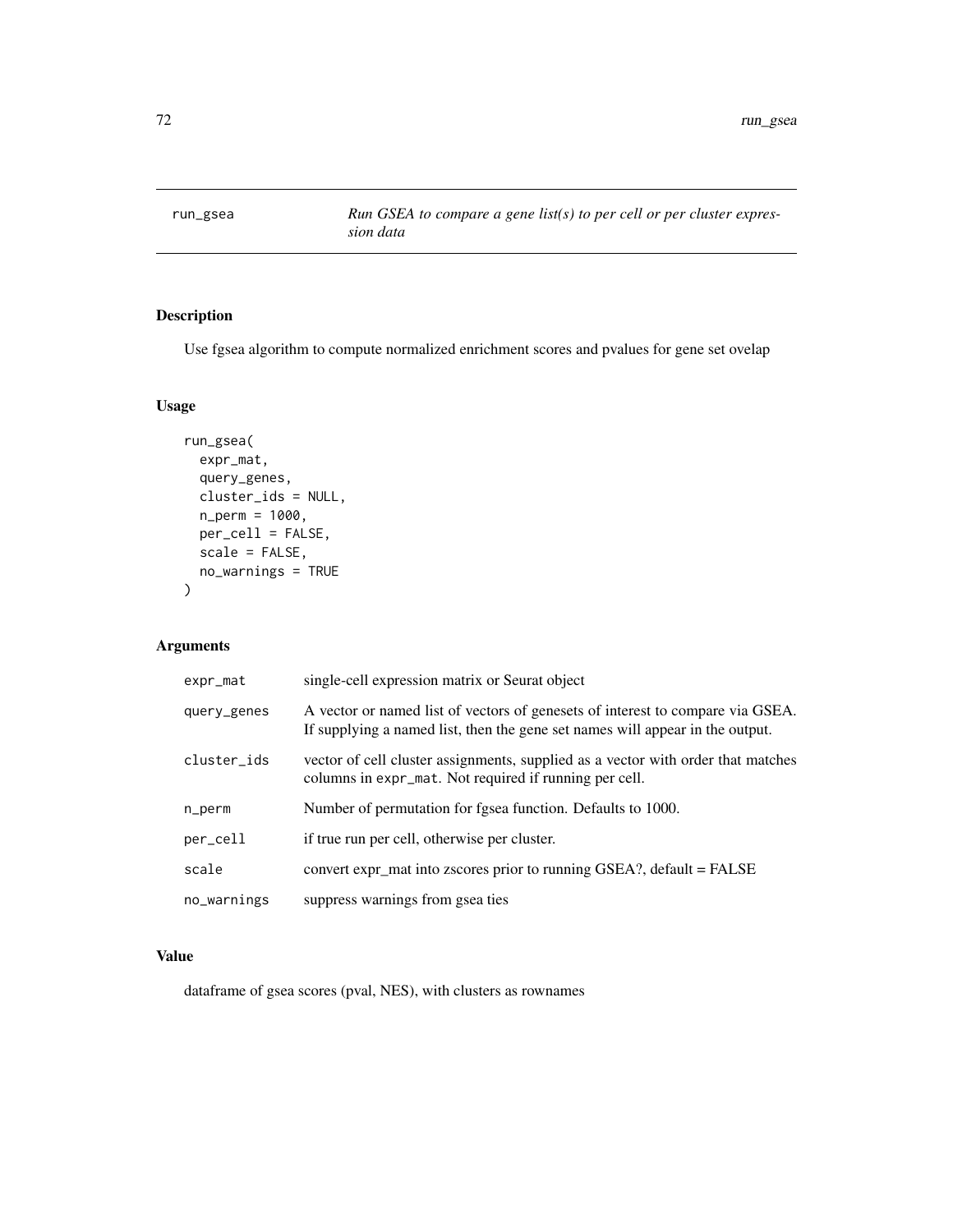<span id="page-72-1"></span><span id="page-72-0"></span>sce\_small

## **Description**

Small SingleCellExperiment object

# **Usage**

sce\_small

#### Format

An object of class SingleCellExperiment with 200 rows and 200 columns.

#### **Source**

"https://scrnaseq-public-datasets.s3.amazonaws.com/scater-objects/segerstolpe.rds"

# **See Also**

Other data: cbmc\_m, cbmc\_ref, downrefs, human\_genes\_10x, mouse\_genes\_10x, object\_loc\_lookup, pbmc\_markers\_M3Drop,pbmc\_markers,pbmc\_matrix\_small,pbmc\_meta,pbmc\_vargenes,s\_small3, s\_small

Function to convert labelled seurat object to fully prepared metadata seurat\_meta

## **Description**

Function to convert labelled seurat object to fully prepared metadata

#### **Usage**

```
seurat_meta(seurat_object, ...)
## S3 method for class 'Seurat'
seurat_meta(seurat_object, dr = "umap", ...)
```
#### **Arguments**

|          | seurat_object seurat_object after tsne or umap projections and clustering |
|----------|---------------------------------------------------------------------------|
| $\cdots$ | additional arguments                                                      |
| dr       | dimension reduction method                                                |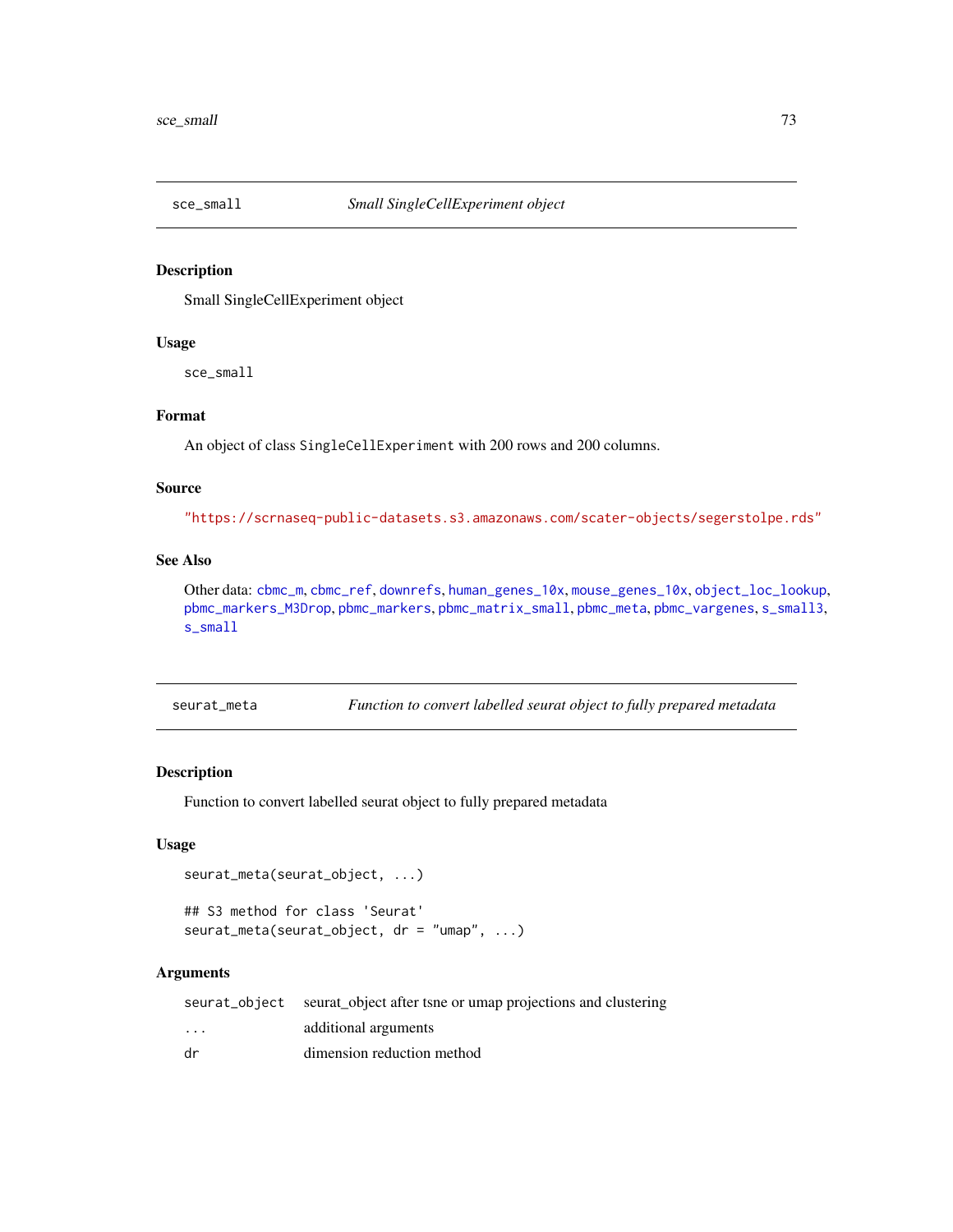## <span id="page-73-0"></span>**Value**

dataframe of metadata, including dimension reduction plotting info

## **Examples**

```
m <- seurat_meta(s_small3)
```
seurat\_ref

Function to convert labelled seurat object to avg expression matrix

# Description

Function to convert labelled seurat object to avg expression matrix

## **Usage**

```
seurat_ref(seurat_object, ...)
## S3 method for class 'Seurat'
seurat_ref(
  seurat_object,
 cluster_col = "classified",
 var_genes_only = FALSE,
  assay_name = NULL,method = "mean",subclusterpower = 0,
  if\_log = TRUE,\ddots\big)
```
#### **Arguments**

| seurat_object after tsne or umap projections and clustering                                         |  |  |
|-----------------------------------------------------------------------------------------------------|--|--|
| additional arguments                                                                                |  |  |
| column name where classified cluster names are stored in seurat meta data, can-<br>not be "rn"      |  |  |
| whether to keep only var_genes in the final matrix output, could also look up<br>genes used for PCA |  |  |
| any additional assay data, such as ADT, to include. If more than 1, pass a vector<br>of names       |  |  |
| whether to take mean (default) or median                                                            |  |  |
| subclusterpower                                                                                     |  |  |
| whether to get multiple averages per original cluster                                               |  |  |
| input data is natural log, averaging will be done on unlogged data                                  |  |  |
|                                                                                                     |  |  |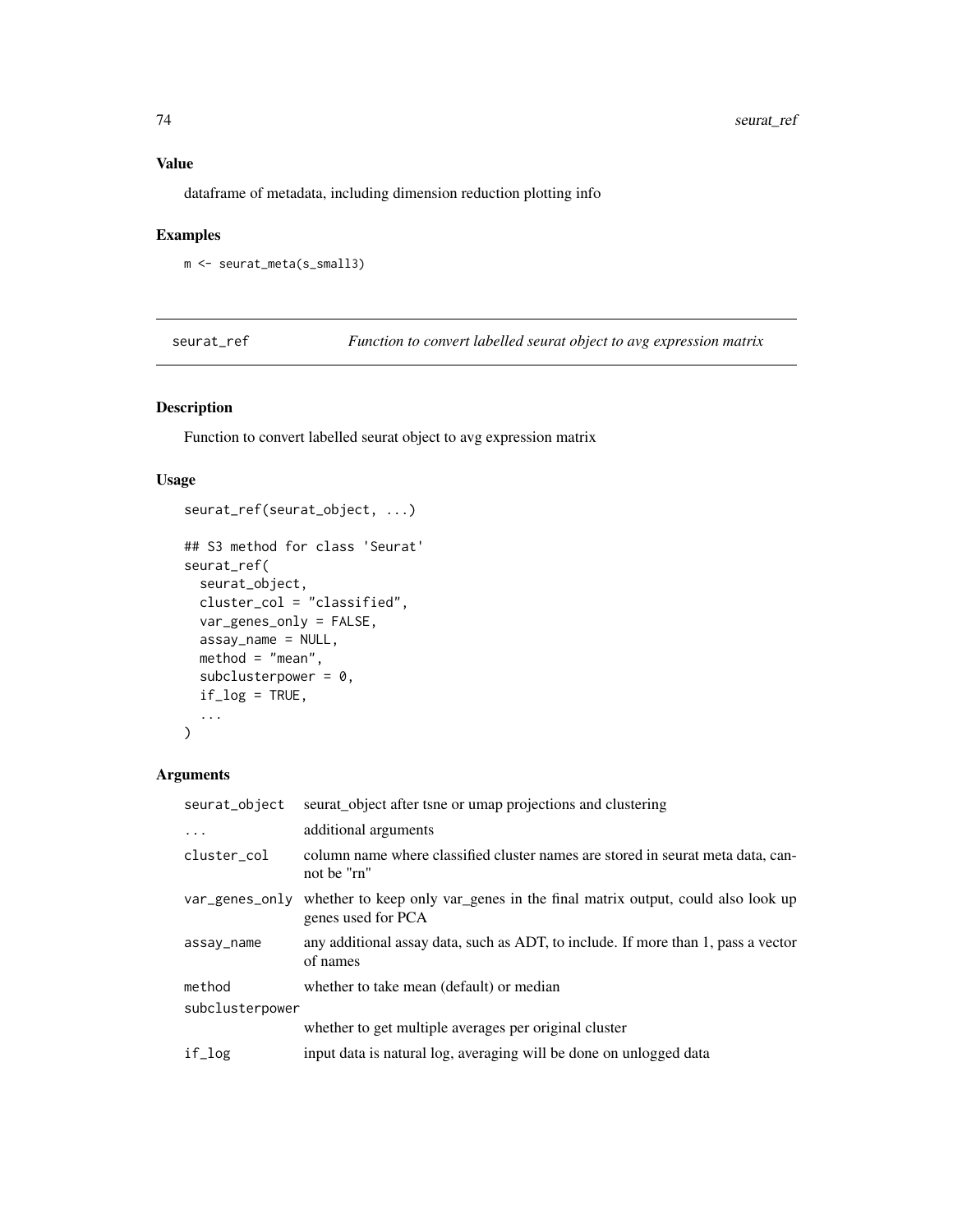#### <span id="page-74-2"></span>s\_small 75

## Value

reference expression matrix, with genes as row names, and cell types as column names

#### Examples

ref <- seurat\_ref(s\_small3, cluster\_col = "RNA\_snn\_res.1")

<span id="page-74-1"></span>s\_small *Small clustered Seurat2 object*

## Description

Small clustered Seurat2 object

## Usage

s\_small

## Format

An object of class seurat of length 1.

#### Source

[pbmc\_small] processed by seurat

#### See Also

Other data: [cbmc\\_m](#page-13-0), [cbmc\\_ref](#page-14-0), [downrefs](#page-30-0), [human\\_genes\\_10x](#page-40-0), [mouse\\_genes\\_10x](#page-45-0), [object\\_loc\\_lookup](#page-47-0), [pbmc\\_markers\\_M3Drop](#page-52-0), [pbmc\\_markers](#page-52-1), [pbmc\\_matrix\\_small](#page-53-0), [pbmc\\_meta](#page-53-1), [pbmc\\_vargenes](#page-54-0), [s\\_small3](#page-74-0), [sce\\_small](#page-72-0)

<span id="page-74-0"></span>s\_small3 *Small clustered Seurat3 object*

# Description

Small clustered Seurat3 object

## Usage

s\_small3

## Format

An object of class Seurat of length 1.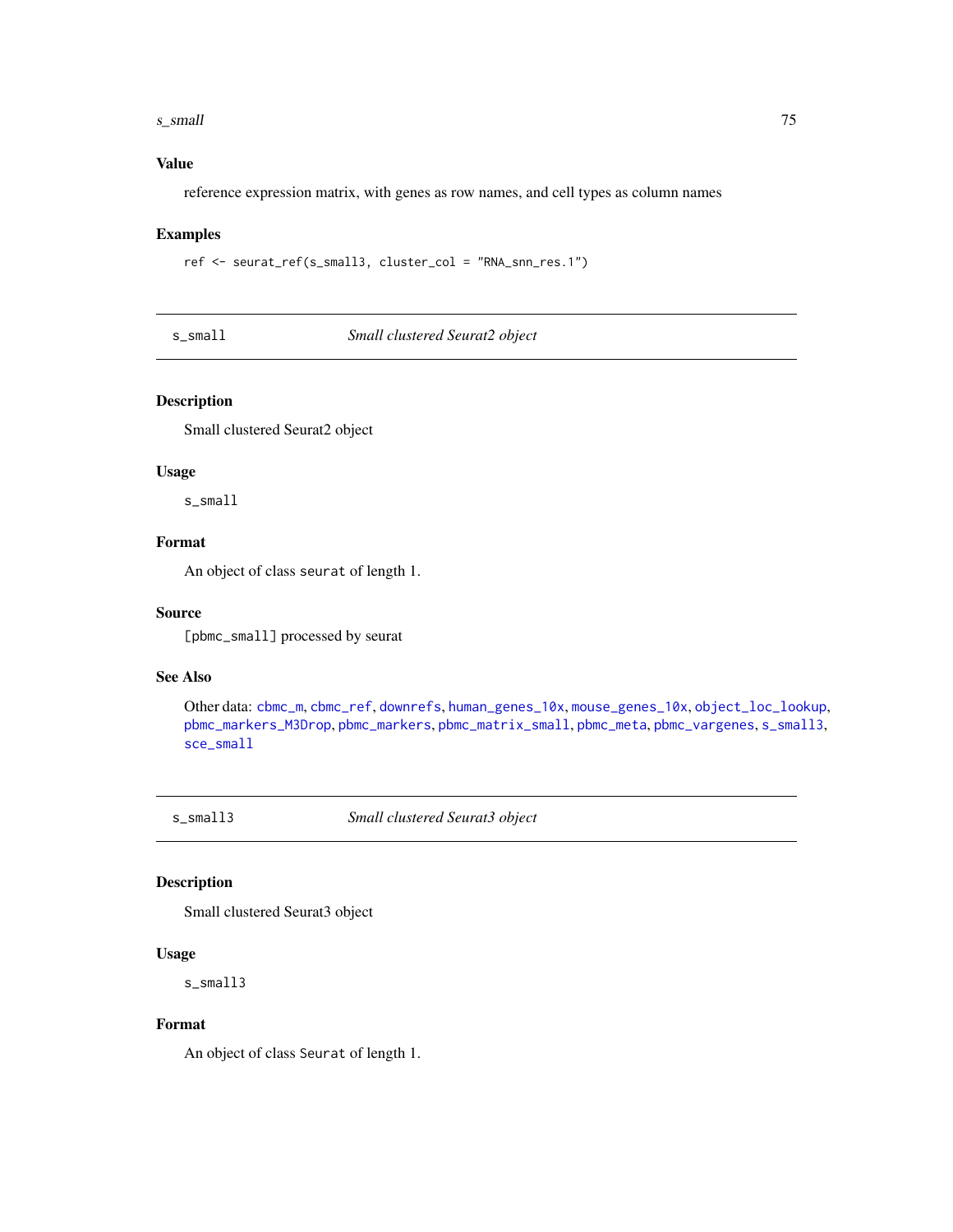## <span id="page-75-0"></span>Source

[pbmc\_small] processed by Seurat

## See Also

Other data: [cbmc\\_m](#page-13-0), [cbmc\\_ref](#page-14-0), [downrefs](#page-30-0), [human\\_genes\\_10x](#page-40-0), [mouse\\_genes\\_10x](#page-45-0), [object\\_loc\\_lookup](#page-47-0), [pbmc\\_markers\\_M3Drop](#page-52-0), [pbmc\\_markers](#page-52-1), [pbmc\\_matrix\\_small](#page-53-0), [pbmc\\_meta](#page-53-1), [pbmc\\_vargenes](#page-54-0), [s\\_small](#page-74-1), [sce\\_small](#page-72-0)

vector\_similarity *Compute similarity between two vectors*

## Description

Compute the similarity score between two vectors using a customized scoring function Two vectors may be from either scRNA-seq or bulk RNA-seq data. The lengths of vec1 and vec2 must match, and must be arranged in the same order of genes. Both vectors should be provided to this function after pre-processing, feature selection and dimension reduction.

### Usage

```
vector_similarity(vec1, vec2, compute_method, ...)
```
#### Arguments

| vec1 | test vector                                  |
|------|----------------------------------------------|
| vec2 | reference vector                             |
|      | compute_method method to run i.e. corr coef  |
|      | arguments to pass to compute_method function |

## Value

numeric value of desired correlation or distance measurement

write\_meta *Function to write metadata to object*

#### Description

Function to write metadata to object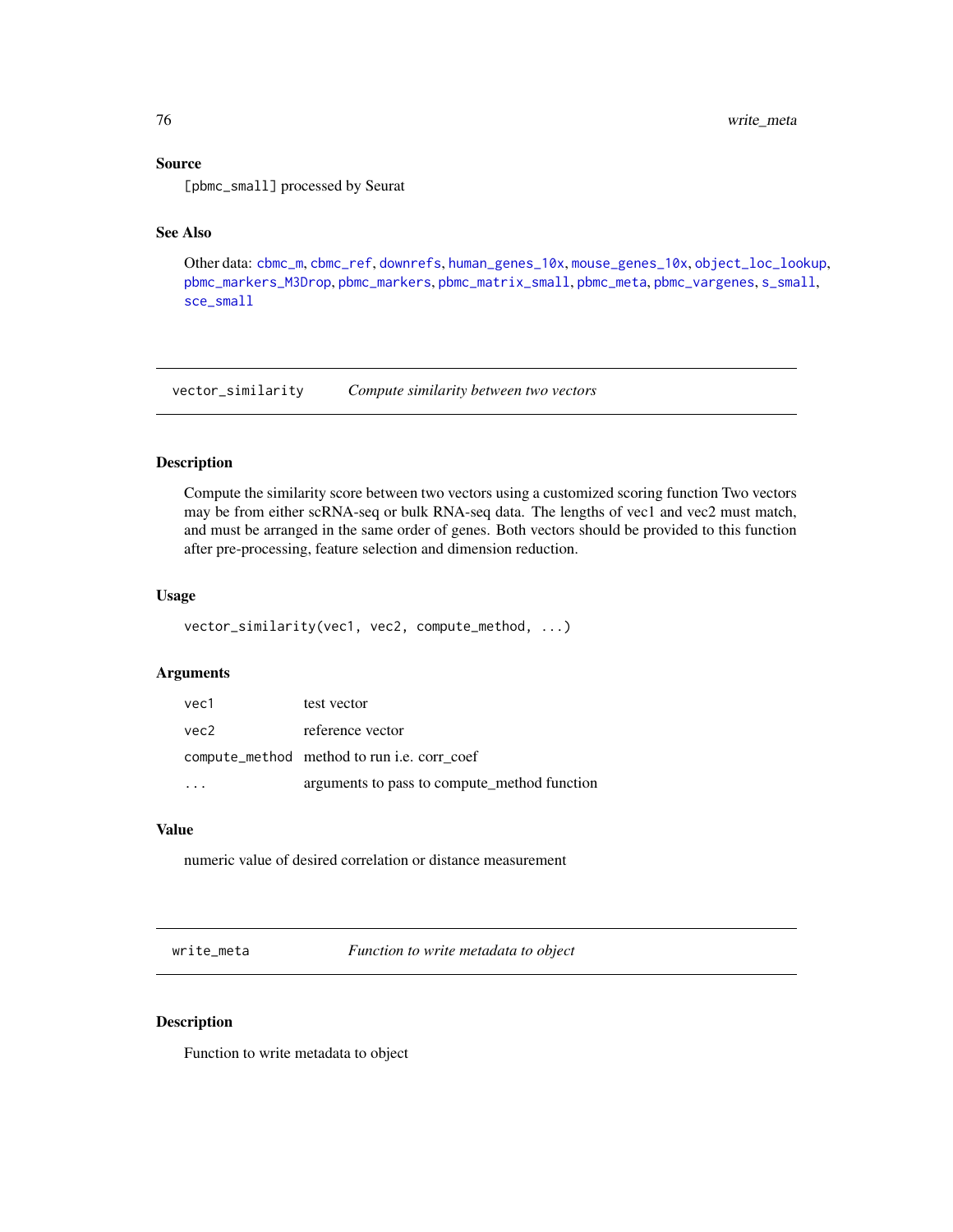# write\_meta 77

## Usage

```
write_meta(object, ...)
## S3 method for class 'Seurat'
write_meta(object, meta, ...)
## S3 method for class 'SingleCellExperiment'
write_meta(object, meta, ...)
```
## Arguments

| object                  | object after tsne or umap projections and clustering |
|-------------------------|------------------------------------------------------|
| $\cdot$ $\cdot$ $\cdot$ | additional arguments                                 |
| meta                    | new metadata dataframe                               |

## Value

object with newly inserted metadata columns

# Examples

```
obj <- write_meta(
    object = s_small3,
    meta = seurat_meta(s_small3)
\mathcal{L}obj <- write_meta(
    object = sce_small,
    meta = object_data(sce_small, "meta.data")
\mathcal{L}
```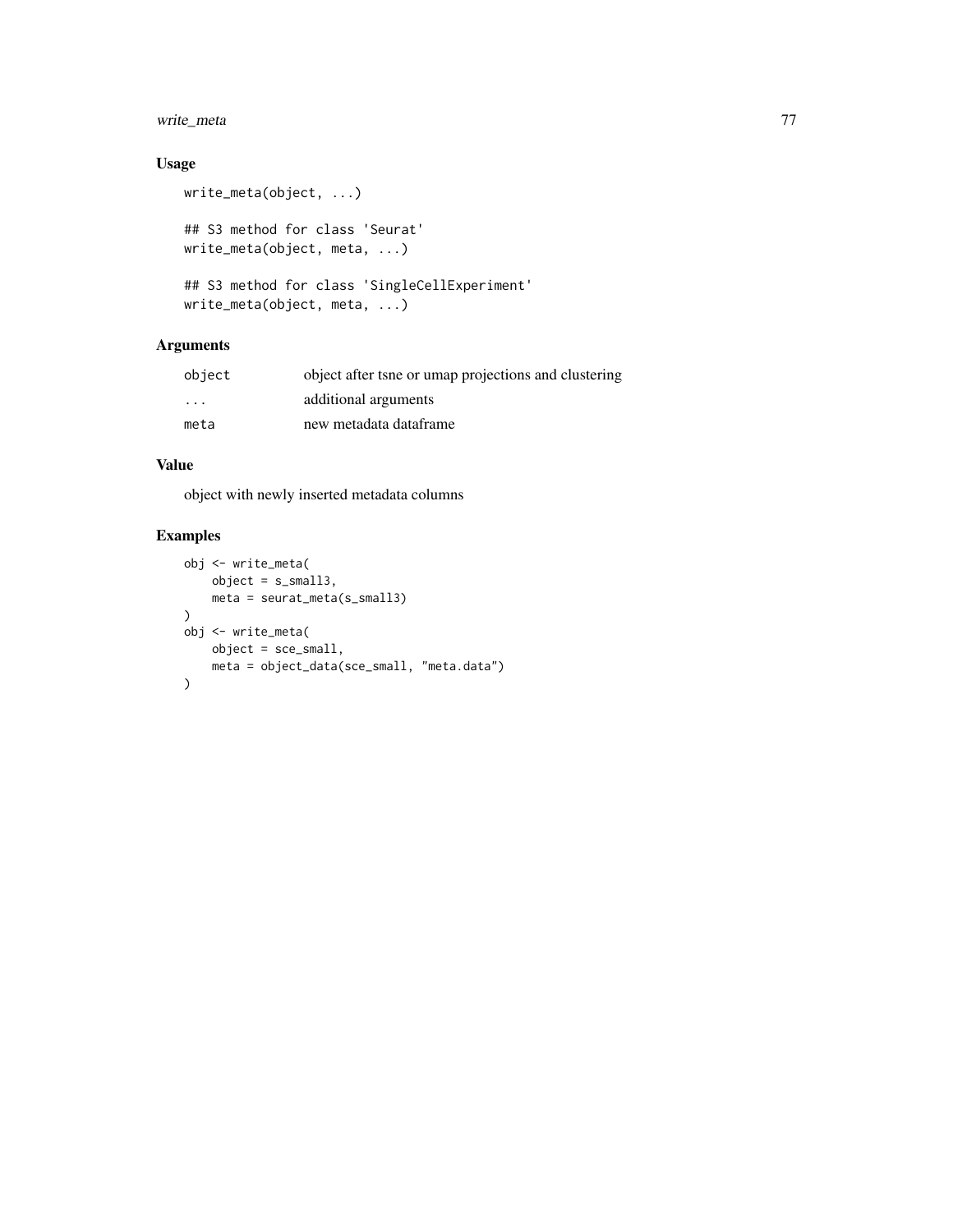# **Index**

∗ datasets cbmc\_m , [14](#page-13-1) cbmc\_ref , [15](#page-14-1) clustifyr\_methods , [20](#page-19-0) downrefs , [31](#page-30-1) human\_genes\_10x , [41](#page-40-1) mouse\_genes\_10x,[46](#page-45-1) not\_pretty\_palette , [46](#page-45-1) object\_loc\_lookup , [48](#page-47-1) pbmc\_markers , [53](#page-52-2) pbmc\_markers\_M3Drop, [53](#page-52-2) pbmc\_matrix\_small , [54](#page-53-2) pbmc\_meta , [54](#page-53-2) pbmc\_vargenes , [55](#page-54-1) pretty\_palette , [67](#page-66-0) pretty\_palette2 , [67](#page-66-0) s\_small , [75](#page-74-2) s\_small3 , [75](#page-74-2) sce\_small , [73](#page-72-1) ∗ data cbmc\_m , [14](#page-13-1) cbmc\_ref , [15](#page-14-1) downrefs, [31](#page-30-1) human\_genes\_10x , [41](#page-40-1) mouse\_genes\_10x,[46](#page-45-1) object\_loc\_lookup , [48](#page-47-1) pbmc\_markers , [53](#page-52-2) pbmc\_markers\_M3Drop, [53](#page-52-2) pbmc\_matrix\_small , [54](#page-53-2) pbmc\_meta , [54](#page-53-2) pbmc\_vargenes , [55](#page-54-1) s\_small , [75](#page-74-2) s\_small3 , [75](#page-74-2) sce\_small , [73](#page-72-1) append\_genes , [4](#page-3-0)

assess\_rank\_bias , [5](#page-4-0) assign\_ident, [6](#page-5-0) average\_clusters , [7](#page-6-0) binarize\_expr , [8](#page-7-0) build\_atlas , [9](#page-8-0) calc\_distance , [11](#page-10-0) calc\_similarity , [12](#page-11-0) calculate\_pathway\_gsea , [10](#page-9-0) call\_consensus , [12](#page-11-0) call\_to\_metadata , [13](#page-12-0) cbmc\_m , [14](#page-13-1) , *[15](#page-14-1)* , *[31](#page-30-1)* , *[41](#page-40-1)* , *[46](#page-45-1)* , *[48](#page-47-1)* , *[53](#page-52-2) [–55](#page-54-1)* , *[73](#page-72-1)* , *[75](#page-74-2) , [76](#page-75-0)* cbmc\_ref , *[14](#page-13-1)* , [15](#page-14-1) , *[31](#page-30-1)* , *[41](#page-40-1)* , *[46](#page-45-1)* , *[48](#page-47-1)* , *[53](#page-52-2) [–55](#page-54-1)* , *[73](#page-72-1)* , *[75](#page-74-2) , [76](#page-75-0)* check\_raw\_counts , [15](#page-14-1) clustify , [16](#page-15-0) clustify\_lists , [20](#page-19-0) clustify\_nudge , [23](#page-22-0) clustifyr\_methods , [20](#page-19-0) collapse\_to\_cluster , [26](#page-25-0) compare\_lists , [27](#page-26-0) cor\_to\_call , [28](#page-27-0) cor\_to\_call\_rank , [29](#page-28-0) cor\_to\_call\_topn , [30](#page-29-0) cosine , [31](#page-30-1) downrefs , *[14](#page-13-1) , [15](#page-14-1)* , [31](#page-30-1) , *[41](#page-40-1)* , *[46](#page-45-1)* , *[48](#page-47-1)* , *[53](#page-52-2) [–55](#page-54-1)* , *[73](#page-72-1)* , *[75](#page-74-2) , [76](#page-75-0)* downsample\_matrix , [32](#page-31-0) feature\_select\_PCA , [33](#page-32-0) file\_marker\_parse , [34](#page-33-0) find\_rank\_bias , [34](#page-33-0) gene\_pct , [35](#page-34-0) gene\_pct\_markerm , [36](#page-35-0) get\_best\_match\_matrix , [36](#page-35-0) get\_best\_str , [37](#page-36-0)

get\_common\_elements , [37](#page-36-0) get\_similarity , [38](#page-37-0) get\_ucsc\_reference , [39](#page-38-0) get\_unique\_column , [39](#page-38-0)